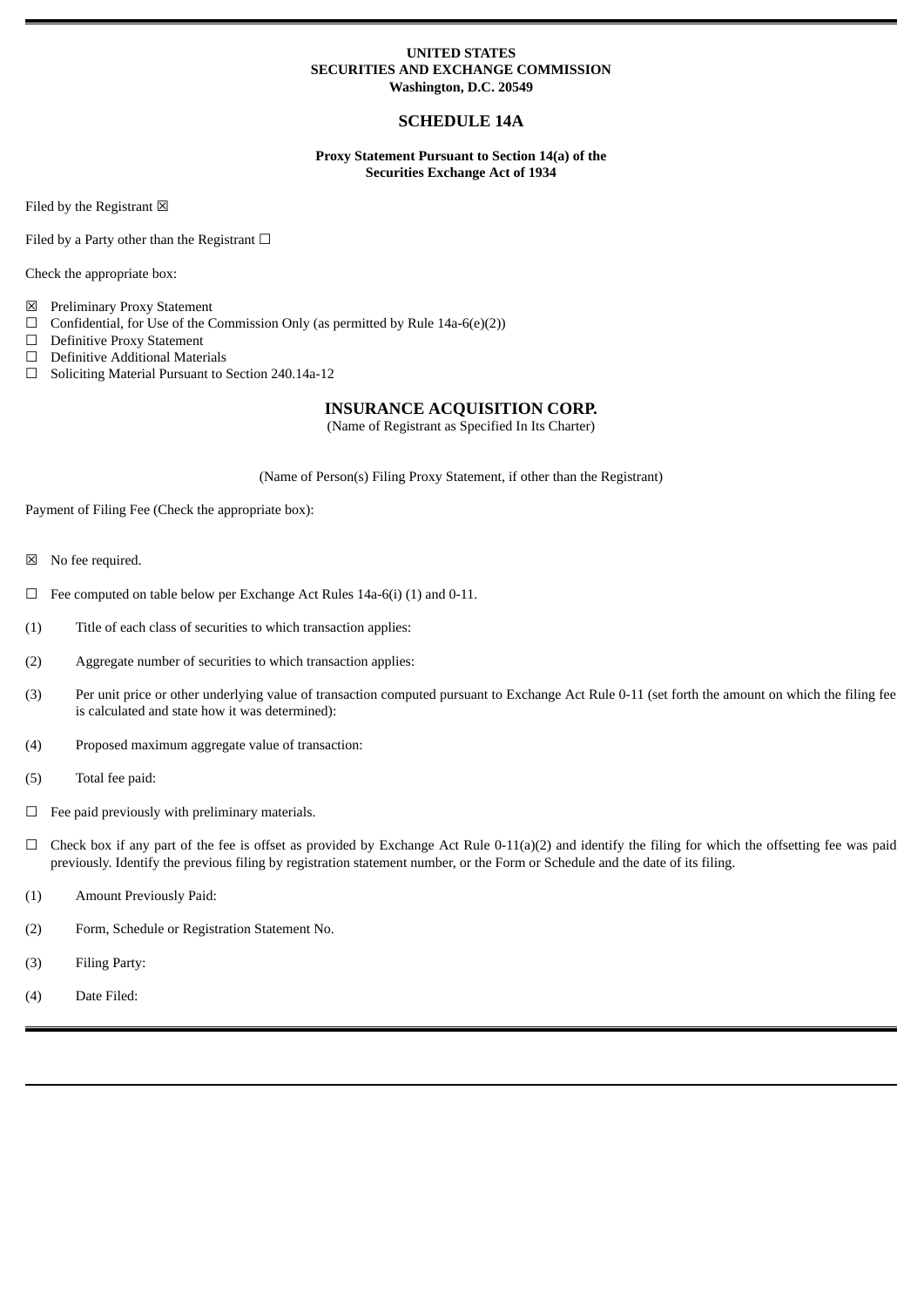## **INSURANCE ACQUISITION CORP. 2929 Arch Street, Suite 1703 Philadelphia, Pennsylvania 19104**

## **NOTICE OF SPECIAL MEETING OF STOCKHOLDERS TO BE HELD ON SEPTEMBER 18, 2020**

## TO THE STOCKHOLDERS OF INSURANCE ACQUISITION CORP.:

You are cordially invited to attend the special meeting, which we refer to as the "Special Meeting", of stockholders of Insurance Acquisition Corp., which we refer to as "we", "us", "our" or the "Company", to be held at [--]:00 [---] Eastern Time on September 18, 2020.

The Special Meeting will be a completely virtual meeting of stockholders, which will be conducted via live webcast. You will be able to attend the Special Meeting online, vote and submit your questions during the Special Meeting by visiting [----------]. We are pleased to utilize the virtual stockholder meeting technology to (i) provide ready access and cost savings for our stockholders and the company, and (ii) to promote social distancing pursuant to guidance provided by the Center for Disease Control and the U.S. Securities and Exchange Commission due to the novel coronavirus. The virtual meeting format allows attendance from any location in the world.

Even if you are planning on attending the Special Meeting online, please promptly submit your proxy vote by telephone, or, if you received a printed form of proxy in the mail, by completing, dating, signing and returning the enclosed proxy, so your shares will be represented at the Special Meeting. Instructions on voting your shares are on the proxy materials you received for the Special Meeting. Even if you plan to attend the Special Meeting online, it is strongly recommended you complete and return your proxy card before the Special Meeting date, to ensure that your shares will be represented at the Special Meeting if you are unable to attend.

The accompanying proxy statement, which we refer to as the "Proxy Statement", is dated July \_\_, 2020, and is first being mailed to stockholders of the Company on or about \_\_\_\_\_\_\_, 2020. The sole purpose of the Special Meeting is to consider and vote upon the following proposals:

- a proposal to amend the Company's amended and restated certificate of incorporation, which we refer to as the "charter", in the form set forth in Annex A to the accompanying Proxy Statement, which we refer to as the "Extension Amendment" and such proposal the "Extension Amendment Proposal", to extend the date by which the Company must (i) consummate a merger, capital stock exchange, asset acquisition, stock purchase, reorganization or other similar business combination involving the Company and one or more operating businesses or assets, which we refer to as a "business combination", (ii) cease its operations if it fails to complete such business combination, and (iii) redeem 100% of the Company's Class A common stock included as part of the units sold in the Company's initial public offering that was consummated on March 22, 2019, which we refer to as the "IPO", from September 22, 2020 to January 11, 2021 or such earlier date as determined by the Board, which we refer to as the "Extension", and such later date, the "Extended Date"; and
- a proposal to approve the adjournment of the Special Meeting to a later date or dates, if necessary, to permit further solicitation and vote of proxies in the event that there are insufficient votes for, or otherwise in connection with, the approval of the Extension Amendment Proposal, which we refer to as the "Adjournment Proposal". The Adjournment Proposal will only be presented at the Special Meeting if there are not sufficient votes to approve the Extension Amendment Proposal.

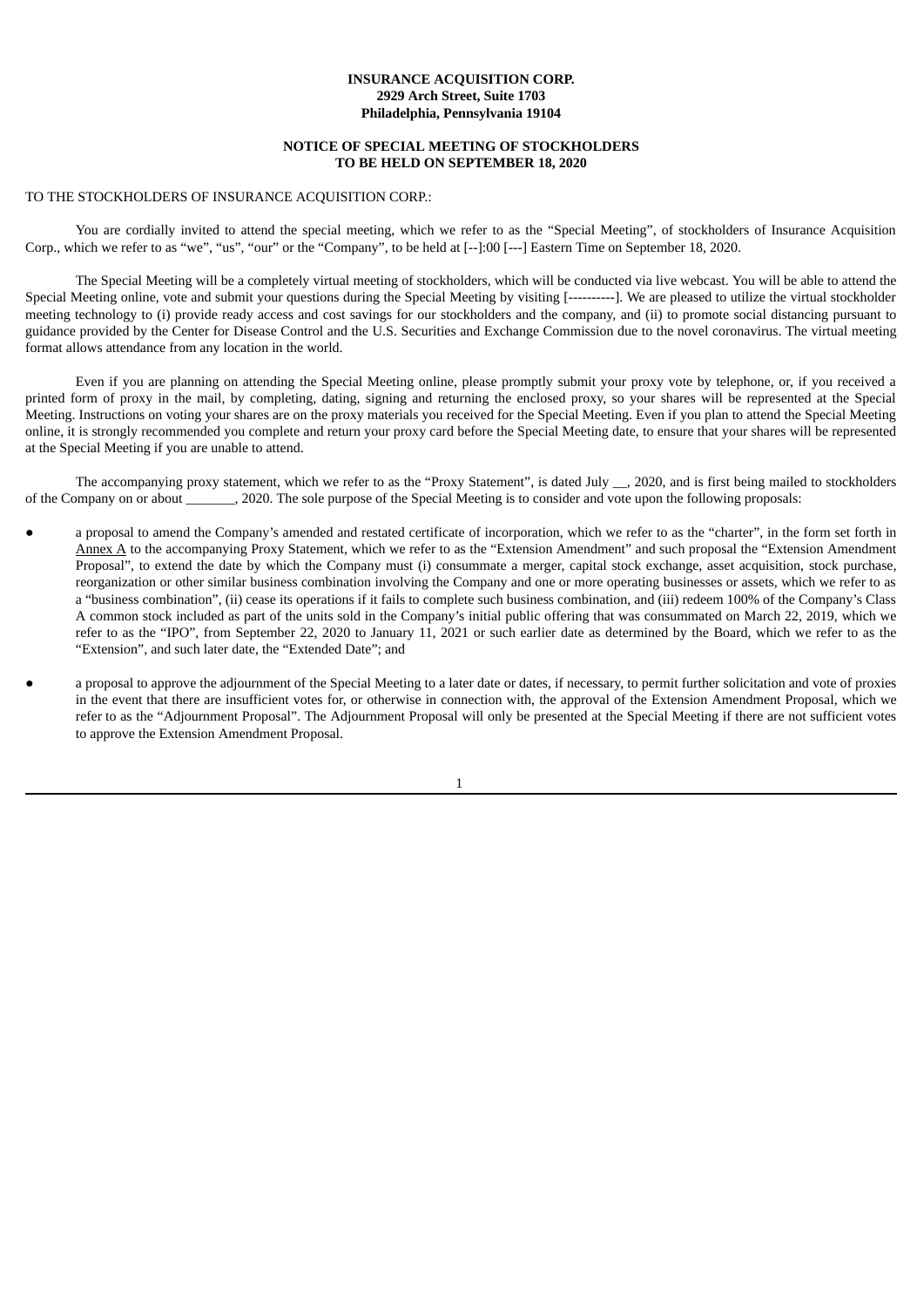Each of the Extension Amendment Proposal and the Adjournment Proposal is more fully described in the accompanying Proxy Statement.

As previously disclosed, on June 29, 2020, the Company entered into an Agreement and Plan of Merger (the "Merger Agreement") among the Company, IAC Merger Sub, Inc., a Delaware corporation and direct wholly owned subsidiary of the Company ("Merger Sub"), and Shift Technologies, Inc., a Delaware corporation ("Shift"), providing for, among other things, and subject to the conditions therein, the combination of Shift and the Company pursuant to the proposed merger of Merger Sub with and into Shift with Shift continuing as the surviving entity (the "Merger").

The purpose of the Extension Amendment is to allow the Company more time to complete its initial business combination with Shift or another proposed business combination. Our board of directors (the "Board") currently believes that there will not be sufficient time before September 22, 2020 to complete a business combination. Accordingly, the Board believes that in order to be able to consummate an initial business combination, we will need to obtain the Extension. Therefore, the Board has determined that it is in the best interests of our stockholders to extend the date that the Company has to consummate a business combination to the Extended Date in order that our stockholders have the opportunity to participate in our future investment. In the event that the Company consummates the Merger prior to the Special Meeting, the Company will issue a press release and file a Form 8-K with the Securities and Exchange Commission announcing the consummation of the Merger and the cancellation of the Special Meeting.

In connection with the Extension Amendment Proposal, public stockholders may elect to redeem their public shares for a per-share price, payable in cash, equal to the aggregate amount then on deposit in the trust account (the "Trust Account"), including interest (which interest shall be net of taxes payable), divided by the number of then outstanding shares of Class A common stock issued in our IPO, which shares we refer to as the "public shares", and which election we refer to as the "Election", regardless of whether such public stockholders vote on the Extension Amendment Proposal. If the Extension Amendment Proposal is approved by the requisite vote of stockholders, the remaining holders of public shares will retain their right to redeem their public shares when the proposed business combination is submitted to the stockholders, subject to any limitations set forth in our charter as amended by the Extension Amendment. In addition, public stockholders who do not make the Election would be entitled to have their public shares redeemed for cash if the Company has not completed a business combination by the Extended Date. Insurance Acquisition Sponsor, LLC and Dioptra Advisors, LLC, which we refer to collectively as our "Sponsor", owns 5,103,333 shares of our Class B common stock, which we refer to as the "Founder Shares", that were issued to the Sponsor prior to our IPO, and 375,000 private placement units, which we refer to as the "Placement Units", that were purchased by the Sponsor in a private placement which occurred simultaneously with the completion of the IPO. In addition, four of our current and former independent directors each owns 15,000 Founder Shares and Cantor Fitzgerald & Co., the representative of the underwriters for the IPO ("Cantor"), holds 50,000 Placement Units.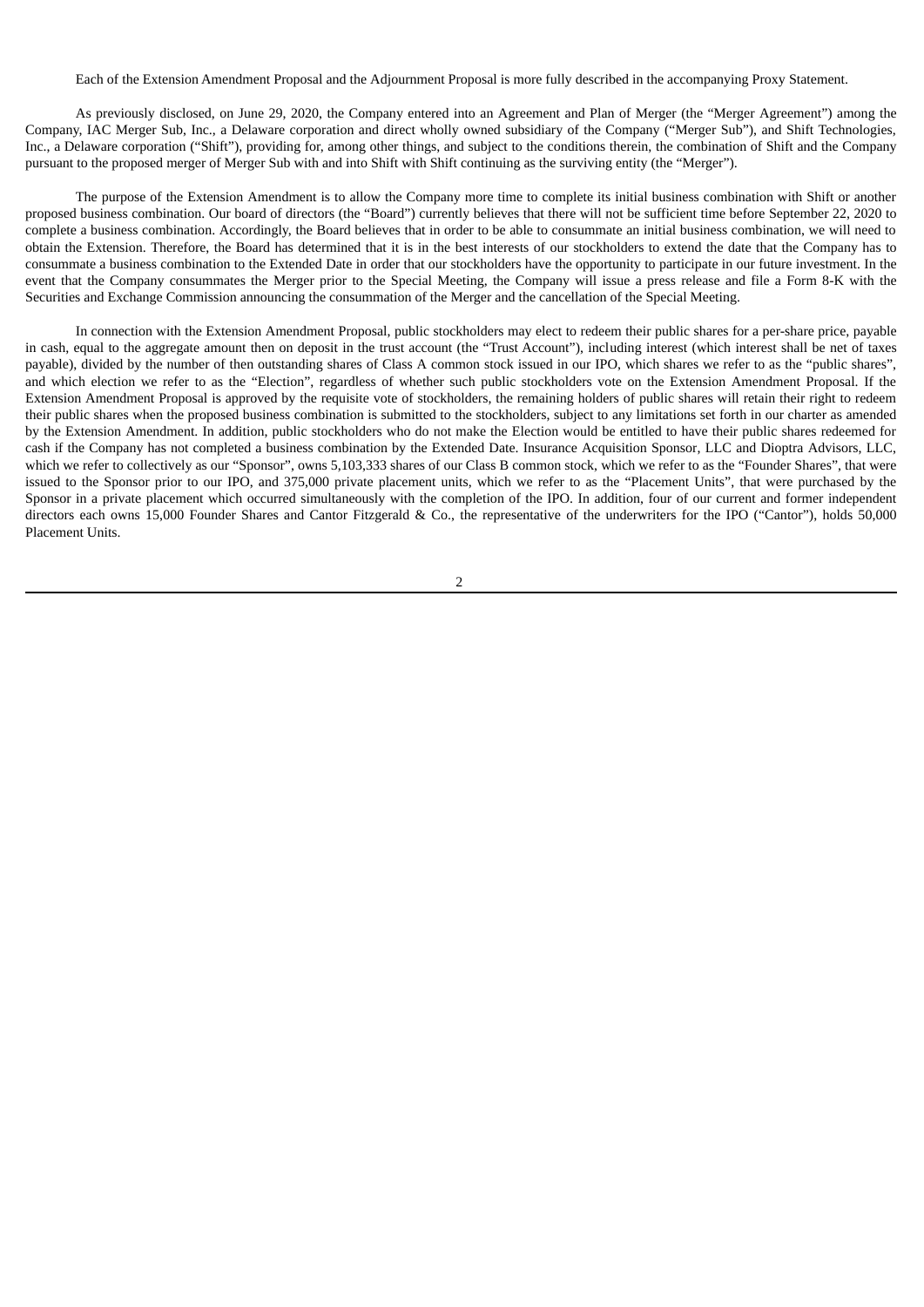To exercise your redemption rights, you must demand that the Company redeem your public shares for a pro rata portion of the funds held in the Trust Account, and tender your shares to the Company's transfer agent at least two business days prior to the Special Meeting (or September 16, 2020). You may tender your shares by either delivering your share certificate to the transfer agent or by delivering your shares electronically using the Depository Trust Company's DWAC (Deposit/Withdrawal At Custodian) system. If you hold your shares in street name, you will need to instruct your bank, broker or other nominee to withdraw the shares from your account in order to exercise your redemption **rights.**

Based upon the current amount in the Trust Account, the Company anticipates that the per-share price at which public shares will be redeemed from cash held in the Trust Account will be approximately \$10.[---] at the time of the Special Meeting. The closing price of the Company's Class A common stock on July \_\_, 2020 was \$\_\_\_. The Company cannot assure stockholders that they will be able to sell their shares of the Company's Class A common stock in the open market, even if the market price per share is higher than the redemption price stated above, as there may not be sufficient liquidity in its securities when such stockholders wish to sell their shares.

The Adjournment Proposal, if adopted, will allow our Board to adjourn the Special Meeting to a later date or dates to permit further solicitation of proxies. The Adjournment Proposal will only be presented to our stockholders in the event that there are insufficient votes for, or otherwise in connection with, the approval of the Extension Amendment Proposal.

If the Extension Amendment Proposal is not approved and we do not consummate a business combination by September 22, 2020, as contemplated by our IPO prospectus and in accordance with our charter, we will (i) cease all operations except for the purpose of winding up, (ii) as promptly as reasonably possible but not more than ten business days thereafter subject to lawfully available funds therefor, redeem 100% of the public shares in consideration of a per-share price, payable in cash, equal to the quotient obtained by dividing (A) the aggregate amount then on deposit in the Trust Account, including interest (net of taxes payable, less up to \$100,000 of such net interest to pay dissolution expenses), by (B) the total number of then outstanding public shares, which redemption will completely extinguish rights of public stockholders (including the right to receive further liquidating distributions, if any), subject to applicable law, and (iii) as promptly as reasonably possible following such redemption, subject to the approval of the remaining stockholders and the Board in accordance with applicable law, dissolve and liquidate, subject in each case to the Company's obligations under the Delaware General Corporation Law, which we refer to as the "DGCL", to provide for claims of creditors and other requirements of applicable law. There will be no distribution from the Trust Account with respect to our warrants, which will expire worthless in the event of our winding up. In the event of a liquidation, Cantor, our Sponsor, officers and directors will not receive any monies held in the Trust Account as a result of their ownership of the Founder Shares or the Placement Units.

Subject to the foregoing, the affirmative vote of at least 65% of the Company's outstanding shares of common stock, including the Founder Shares and the shares of Class A common stock underlying the Placement Units, will be required to approve the Extension Amendment Proposal. The approval of the Extension Amendment is essential to the implementation of our Board's plan to extend the date by which we must consummate our initial business combination. Notwithstanding stockholder approval of the Extension Amendment Proposal, our Board will retain the right to abandon and not implement the Extension Amendment at any time without any further action by our stockholders.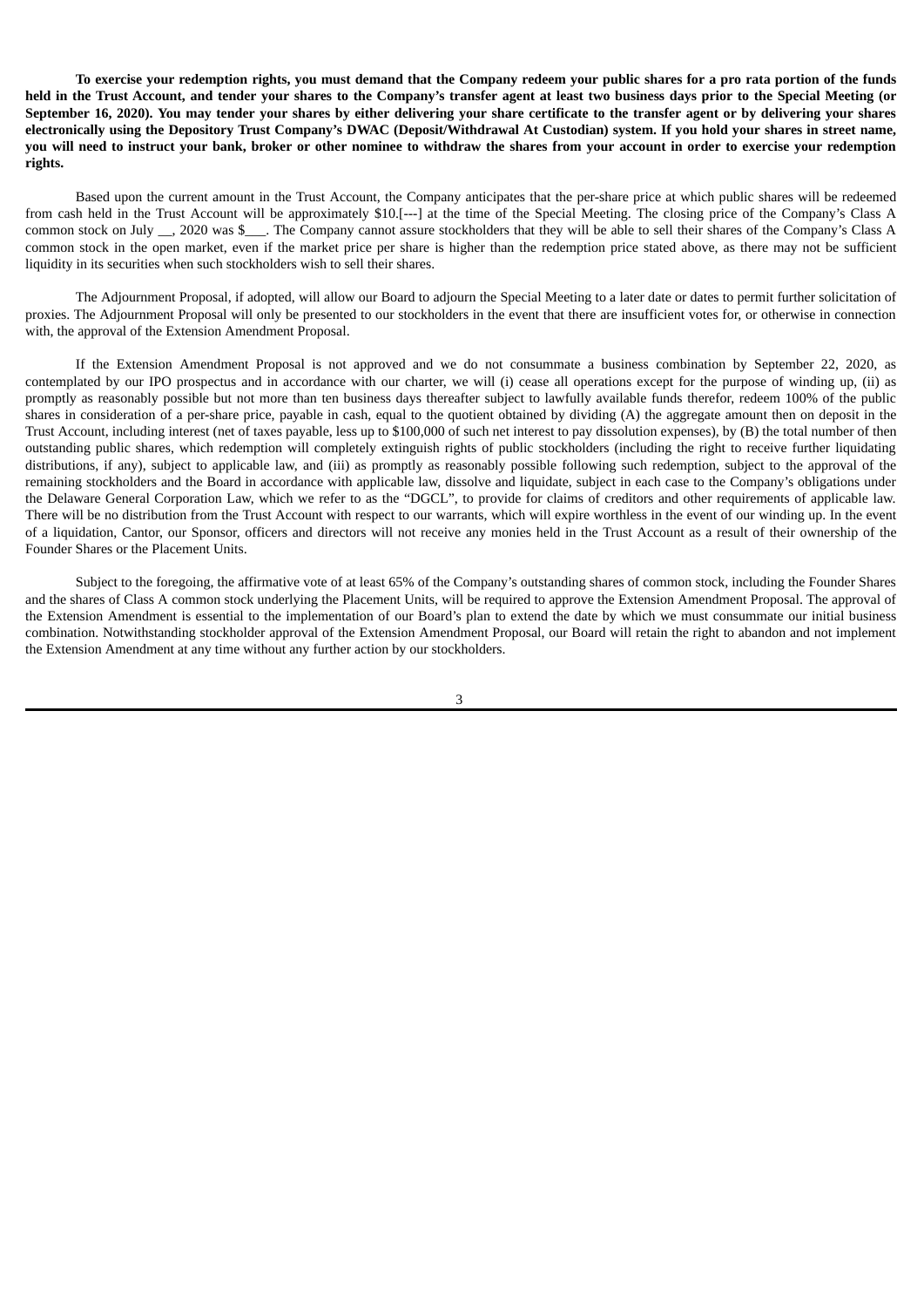Approval of the Adjournment Proposal requires the affirmative vote of the majority of the votes cast by stockholders represented in person or by proxy at the Special Meeting.

Our Board has fixed the close of business on July 29, 2020 as the date for determining the Company stockholders entitled to receive notice of and vote at the Special Meeting and any adjournment thereof. Only holders of record of the Company's common stock on that date are entitled to have their votes counted at the Special Meeting or any adjournment thereof.

You are not being asked to vote on the proposed business combination with Shift or any other proposed transaction at this time. If the Extension is implemented and you do not elect to redeem your public shares, provided that you are a stockholder on the record date for a meeting to consider a business combination, you will retain the right to vote on a proposed business combination when it is submitted to stockholders and the right to redeem your public shares for cash in the event a business combination is approved and completed or we have not consummated a **business combination by the Extended Date.**

After careful consideration of all relevant factors, the Board has determined that the Extension Amendment Proposal and, if presented, the Adjournment Proposal are advisable and recommends that you vote or give instruction to vote "FOR" such proposals.

Under Delaware law and the Company's bylaws, no other business may be transacted at the Special Meeting.

Enclosed is the Proxy Statement containing detailed information concerning the Extension Amendment Proposal, the Adjournment Proposal and the Special Meeting. Whether or not you plan to attend the Special Meeting, we urge you to read this material carefully and vote your shares.

July \_\_\_, 2020 By Order of the Board of Directors

/s/ John M. Butler John M. Butler

President and Chief Executive Officer

Your vote is important. If you are a stockholder of record, please sign, date and return your proxy card as soon as possible to make sure that your shares are represented at the Special Meeting. If you are a stockholder of record, you may also cast your vote online at the Special Meeting. If your shares are held in an account at a brokerage firm or bank, you must instruct your broker or bank how to vote your shares, or you may cast your vote online at the Special Meeting by obtaining a proxy from your brokerage firm or bank. Your failure to vote or instruct your broker or bank how to vote will have the same effect as voting "AGAINST" the Extension Amendment Proposal, and an abstention will have the same effect as **voting "AGAINST" the Extension Amendment Proposal.**

Important Notice Regarding the Availability of Proxy Materials for the Special Meeting of Stockholders to be held on September 18, 2020: This notice of meeting and the accompanying Proxy Statement are available at [------------].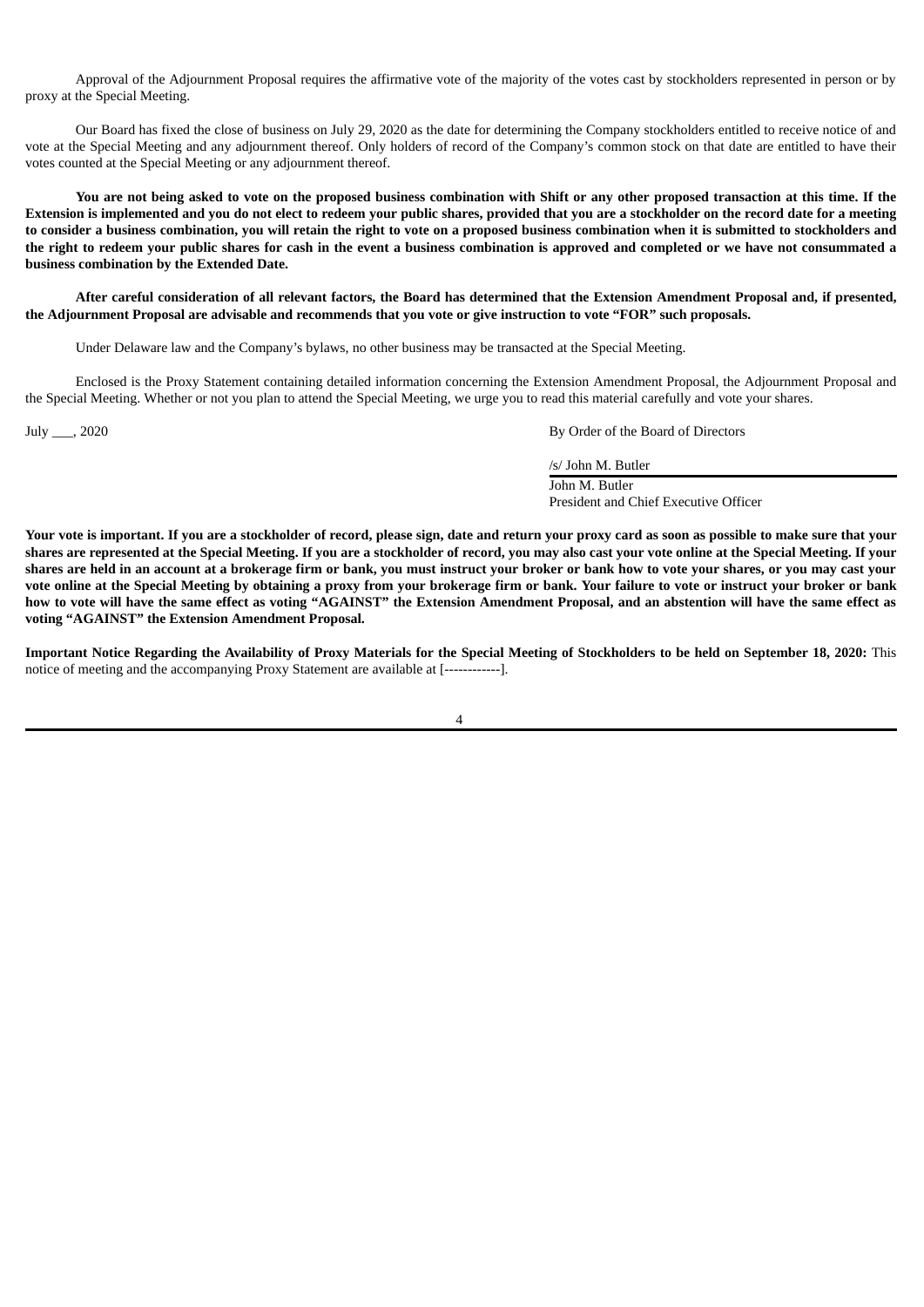## **INSURANCE ACQUISITION CORP. 2929 Arch Street, Suite 1703 Philadelphia, Pennsylvania 19104**

#### **NOTICE OF SPECIAL MEETING OF STOCKHOLDERS TO BE HELD ON SEPTEMBER 18, 2020**

## **PROXY STATEMENT**

The special meeting, which we refer to as the "Special Meeting", of stockholders of Insurance Acquisition Corp., which we refer to as the "we", "us", "our" or the "Company", will be held at [--]:00 [---] Eastern Time on September 18, 2020 as a virtual meeting. You will be able to attend, vote your shares, and submit questions during the Special Meeting via a live webcast available at [----------]. The Special Meeting will be held for the sole purpose of considering and voting upon the following proposals:

- a proposal to amend the Company's amended and restated certificate of incorporation, which we refer to as the "charter", in the form set forth in Annex A, which we refer to as the "Extension Amendment" and such proposal the "Extension Amendment Proposal", to extend the date by which the Company must (i) consummate a merger, capital stock exchange, asset acquisition, stock purchase, reorganization or other similar business combination involving the Company and one or more businesses or assets, which we refer to as a "business combination", (ii) cease its operations if it fails to complete such business combination, and (iii) redeem 100% of the Company's Class A common stock included as part of the units sold in the Company's initial public offering that was consummated on March 22, 2019, which we refer to as the "IPO", from September 22, 2020 to January 11, 2021 or such earlier date as determined by the Board, which we refer to as the "Extension", and such later date, the "Extended Date"; and
- a proposal to approve the adjournment of the Special Meeting to a later date or dates, if necessary, to permit further solicitation and vote of proxies in the event that there are insufficient votes for, or otherwise in connection with, the approval of the Extension Amendment Proposal, which we refer to as the "Adjournment Proposal". The Adjournment Proposal will only be presented at the Special Meeting if there are not sufficient votes to approve the Extension Amendment Proposal.

As previously disclosed, on June 29, 2020, the Company entered into an Agreement and Plan of Merger (the "Merger Agreement") among the Company, IAC Merger Sub, Inc., a Delaware corporation and direct wholly owned subsidiary of the Company ("Merger Sub"), and Shift Technologies, Inc., a Delaware corporation ("Shift"), providing for, among other things, and subject to the conditions therein, the combination of Shift and the Company pursuant to the proposed merger of Merger Sub with and into Shift with Shift continuing as the surviving entity (the "Merger").

The Extension Amendment Proposal is essential to the overall implementation of the plan of the board of directors, which we refer to as the "Board", to extend the date by which the Company has to complete an initial business combination. The purpose of the Extension Amendment is to allow the Company more time to complete its initial business combination with Shift or another proposed business combination. In the event that the Company consummates the Merger prior to the Special Meeting, the Company will issue a press release and file a Form 8-K with the Securities and Exchange Commission announcing the consummation of the Merger and the cancellation of the Special Meeting.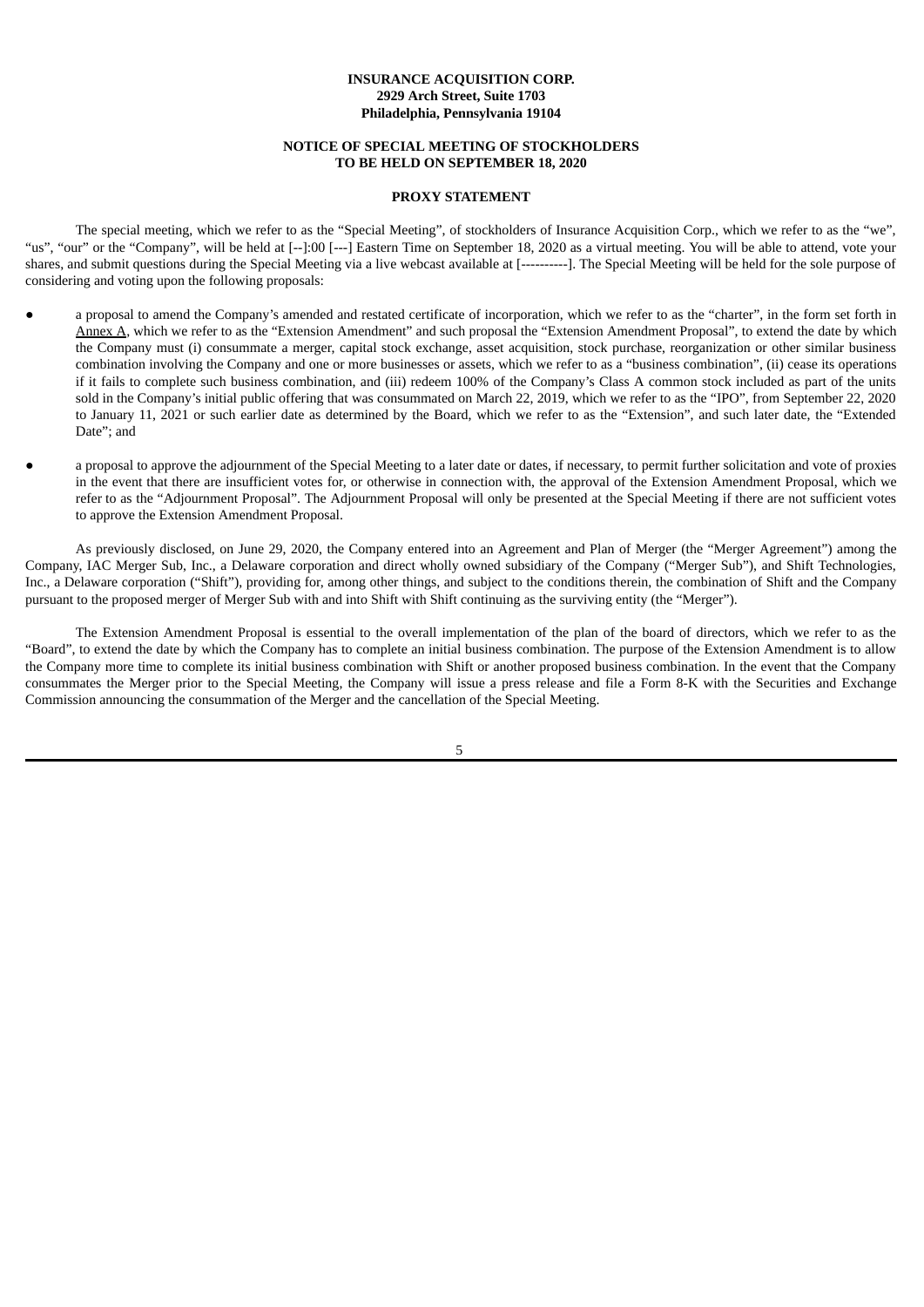Approval of the Extension Amendment Proposal is a condition to the implementation of the Extension. In addition, we will not proceed with the Extension if the number of redemptions of our shares of Class A common stock issued in our IPO, which shares we refer to as the "public shares", causes us to have less than \$5,000,001 of net tangible assets following approval of the Extension Amendment Proposal.

In connection with the Extension Amendment Proposal, public stockholders may elect to redeem their public shares for a per-share price, payable in cash, equal to the aggregate amount then on deposit in the trust account (the "Trust Account"), including interest (which interest shall be net of taxes payable), divided by the number of then outstanding public shares, which election we refer to as the "Election", regardless of whether such public stockholders vote on the Extension Amendment Proposal. If the Extension Amendment Proposal is approved by the requisite vote of stockholders, the remaining holders of public shares will retain their right to redeem their public shares when the proposed business combination is submitted to the stockholders, subject to any limitations set forth in our charter as amended by the Extension Amendment. In addition, public stockholders who do not make the Election would be entitled to have their public shares redeemed for cash if the Company has not completed a business combination by the Extended Date. Insurance Acquisition Sponsor, LLC and Dioptra Advisors, LLC, which we refer to collectively as our "Sponsor", owns 5,103,333 shares of our Class B common stock, which we refer to as the "Founder Shares", that were issued to the Sponsor prior to our IPO, and 375,000 private placement units, which we refer to as the "Placement Units", that were purchased by the Sponsor in a private placement which occurred simultaneously with the completion of the IPO. In addition, four of our current and former independent directors each owns 15,000 Founder Shares and Cantor Fitzgerald & Co., the representative of the underwriters for the IPO ("Cantor"), holds 50,000 Placement Units.

To exercise your redemption rights, you must demand that the Company redeem your public shares for a pro rata portion of the funds held in the Trust Account, and tender your shares to the Company's transfer agent at least two business days prior to the Special Meeting (or September 16, 2020). You may tender your shares by either delivering your share certificate to the transfer agent or by delivering your shares electronically using the Depository Trust Company's DWAC (Deposit/Withdrawal At Custodian) system. If you hold your shares in street name, you will need to instruct your bank, broker or other nominee to withdraw the shares from your account in order to exercise your redemption **rights.**

The withdrawal of funds from the Trust Account in connection with the Election will reduce the amount held in the Trust Account following the Election, and the amount remaining in the Trust Account may be only a small fraction of the approximately \$153.7 million that was in the Trust Account as of March 31, 2020. In such event, the Company may need to obtain additional funds to complete an initial business combination, and there can be no assurance that such funds will be available on terms acceptable to the parties or at all.

If the Extension Amendment Proposal is not approved and we do not consummate a business combination by September 22, 2020, as contemplated by our IPO prospectus and in accordance with our charter, we will (i) cease all operations except for the purpose of winding up, (ii) as promptly as reasonably possible but not more than ten business days thereafter subject to lawfully available funds therefor, redeem 100% of the public shares in consideration of a per-share price, payable in cash, equal to the quotient obtained by dividing (A) the aggregate amount then on deposit in the Trust Account, including interest (net of taxes payable, less up to \$100,000 of such net interest to pay dissolution expenses), by (B) the total number of then outstanding public shares, which redemption will completely extinguish rights of public stockholders (including the right to receive further liquidating distributions, if any), subject to applicable law, and (iii) as promptly as reasonably possible following such redemption, subject to the approval of the remaining stockholders and the Board in accordance with applicable law, dissolve and liquidate, subject in each case to the Company's obligations under the Delaware General Corporation Law, which we refer to as the "DGCL", to provide for claims of creditors and other requirements of applicable law.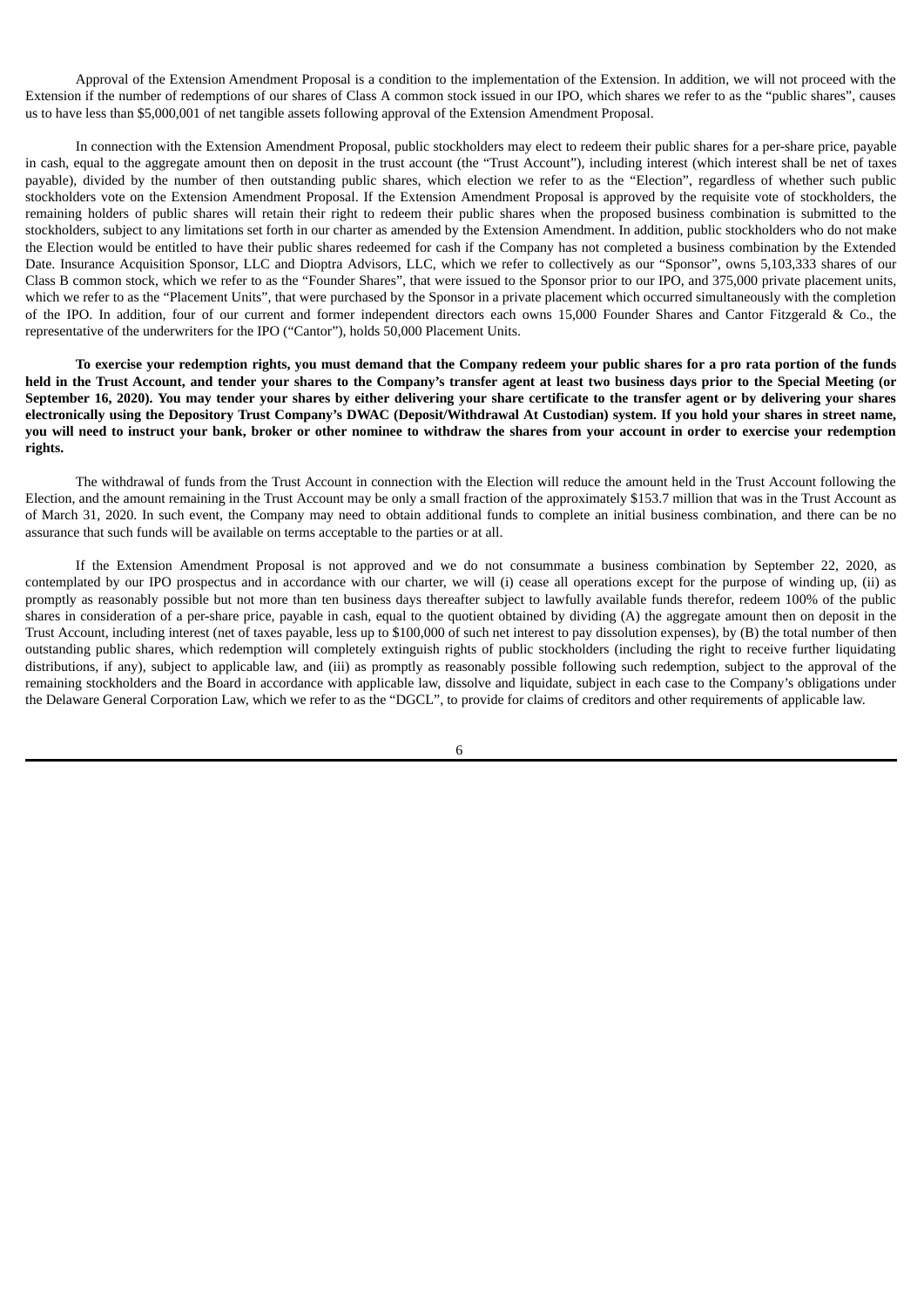There will be no distribution from the Trust Account with respect to the Company's warrants, which will expire worthless in the event of our winding up. In the event of a liquidation, Insurance Acquisition Sponsor, LLC and Dioptra Advisors, LLC, which we refer to collectively as our "Sponsor", will not receive any monies held in the Trust Account as a result of its ownership of 5,103,333 shares of our Class B common stock, which we refer to as the "Founder Shares", that were issued to the Sponsor prior to our IPO and 375,000 private placement units, which we refer to as the "Placement Units", that were purchased by the Sponsor in a private placement which occurred simultaneously with the completion of the IPO. As a consequence, a liquidating distribution will be made only with respect to the public shares. In addition, our current and former independent directors that each own 15,000 Founder Shares and Cantor Fitzgerald & Co., the representative of the underwriters for the IPO ("Cantor"), which holds 50,000 Placement Units, will not receive any monies held in the Trust Account as a result of their ownership of such Founder Shares or Placement Units.

If the Company liquidates, Cohen & Company, LLC, the manager of our Sponsor, has agreed to indemnify us to the extent any claims by a third party for services rendered or products sold to us, or any claims by a prospective target business with which we have discussed entering into an acquisition agreement, reduce the amount of funds in the Trust Account to below \$10.00 per public share, except as to any claims by a third party who executed a waiver of any and all rights to seek access to our Trust Account, regardless of whether such waiver is enforceable, and except as to any claims under our indemnity of the underwriters of the IPO against certain liabilities, including liabilities under the Securities Act of 1933, as amended (the "Securities Act").. We cannot assure you, however, that Cohen & Company, LLC would be able to satisfy those obligations. Based upon the current amount in the Trust Account, we anticipate that the per-share price at which public shares will be redeemed from cash held in the Trust Account will be approximately \$10.[--]. Nevertheless, the Company cannot assure you that the per share distribution from the Trust Account, if the Company liquidates, will not be less than \$10.00, due to unforeseen claims of creditors.

Under the DGCL, stockholders may be held liable for claims by third parties against a corporation to the extent of distributions received by them in a dissolution. If the corporation complies with certain procedures set forth in Section 280 of the DGCL intended to ensure that it makes reasonable provision for all claims against it, including a 60-day notice period during which any third-party claims can be brought against the corporation, a 90-day period during which the corporation may reject any claims brought, and an additional 150-day waiting period before any liquidating distributions are made to stockholders, any liability of stockholders with respect to a liquidating distribution is limited to the lesser of such stockholder's pro rata share of the claim or the amount distributed to the stockholder, and any liability of the stockholder would be barred after the third anniversary of the dissolution.

Because the Company will not be complying with Section 280 of the DGCL as described in our prospectus filed with the Securities and Exchange Commission, which we refer to as the "SEC", on March 21, 2019, Section 281(b) of the DGCL requires us to adopt a plan, based on facts known to us at such time that will provide for our payment of all existing and pending claims or claims that may be potentially brought against us within the subsequent 10 years. However, because we are a blank check company, rather than an operating company, and our operations have been limited to searching for prospective target businesses to acquire, the only likely claims to arise would be from our vendors (such as lawyers, investment bankers, etc.) or prospective target businesses.

If the Extension Amendment Proposal is approved, the Company, pursuant to the terms of the investment management trust agreement, dated March 19, 2019, by and between the Company and Continental Stock Transfer & Trust Company (the "Trust Agreement"), will (i) remove from the Trust Account an amount, which we refer to as the "Withdrawal Amount", equal to the number of public shares properly redeemed multiplied by the per-share price, equal to the aggregate amount then on deposit in the Trust Account, including interest (which interest shall be net of taxes payable), divided by the number of then outstanding public shares and (ii) deliver to the holders of such redeemed public shares their portion of the Withdrawal Amount. The remainder of such funds shall remain in the Trust Account and be available for use by the Company to complete a business combination on or before the Extended Date. Holders of public shares who do not redeem their public shares now will retain their redemption rights and their ability to vote on a business combination through the Extended Date if the Extension Amendment Proposal is approved.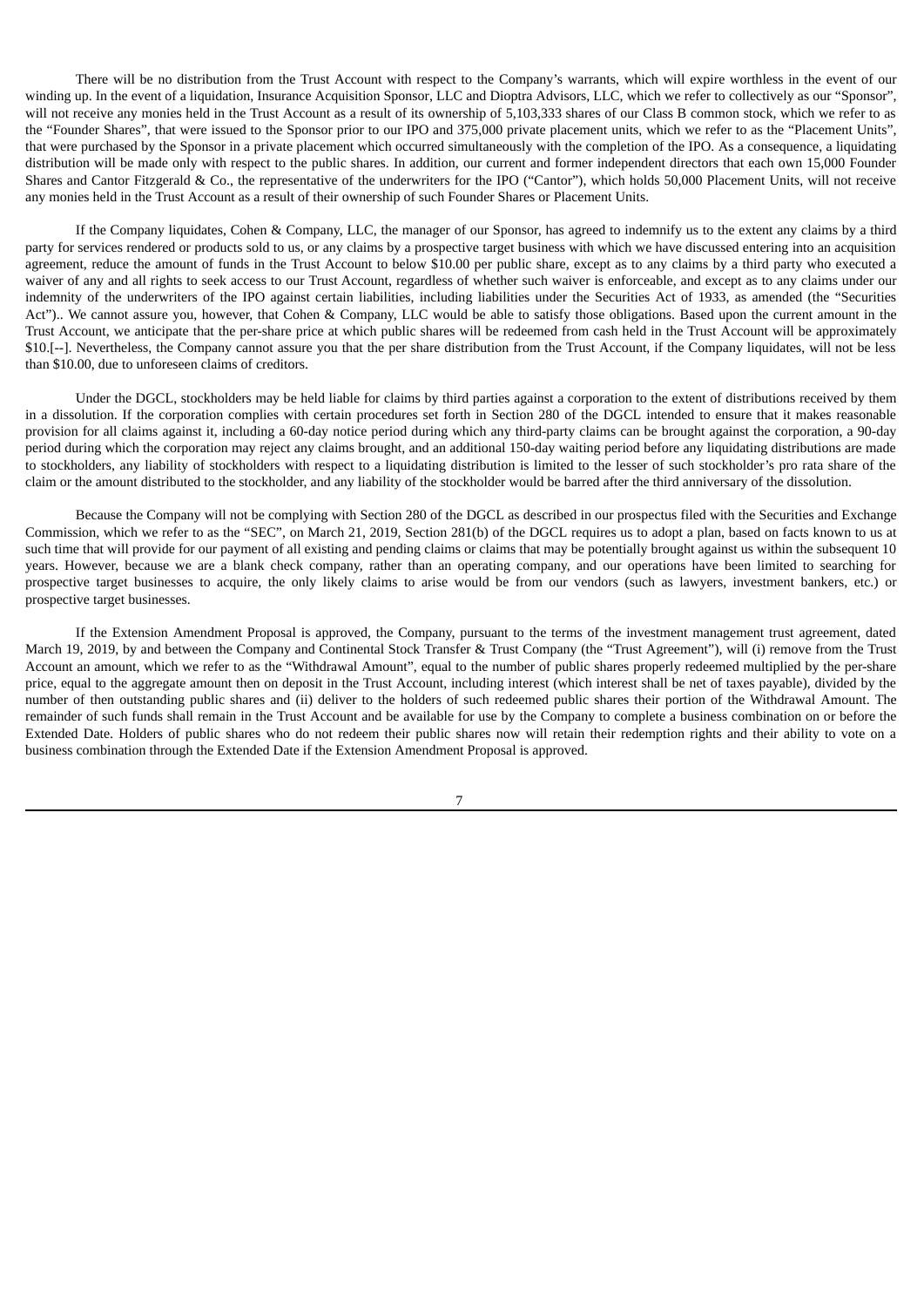Our Board has fixed the close of business on July 29, 2020 as the date for determining the Company stockholders entitled to receive notice of and vote at the Special Meeting and any adjournment thereof. Only holders of record of the Company's common stock on that date are entitled to have their votes counted at the Special Meeting or any adjournment thereof. On the record date of the Special Meeting, there were 15,490,000 shares of Class A common stock and 5,163,333 shares of Class B common stock outstanding. The Company's warrants do not have voting rights in connection with the Extension Amendment Proposal or the Adjournment Proposal.

This Proxy Statement contains important information about the Special Meeting and the proposals. Please read it carefully and vote your shares.

We will pay for the entire cost of soliciting proxies from our working capital. We have engaged Morrow Sodali LLC to assist in the solicitation of proxies for the Special Meeting. We have agreed to pay Morrow Sodali LLC its customary fee. We will also reimburse Morrow Sodali LLC for reasonable out-of-pocket expenses and will indemnify Morrow Sodali LLC and its affiliates against certain claims, liabilities, losses, damages and expenses. In addition to these mailed proxy materials, our directors and officers may also solicit proxies in person, by telephone or by other means of communication. These parties will not be paid any additional compensation for soliciting proxies. We may also reimburse brokerage firms, banks and other agents for the cost of forwarding proxy materials to beneficial owners. While the payment of these expenses will reduce the cash available to us to consummate an initial business combination if the Extension is approved, we do not expect such payments to have a material effect on our ability to consummate an initial business combination.

This Proxy Statement is dated July \_\_\_\_, 2020 and is first being mailed to stockholders on or about \_\_\_\_\_, 2020.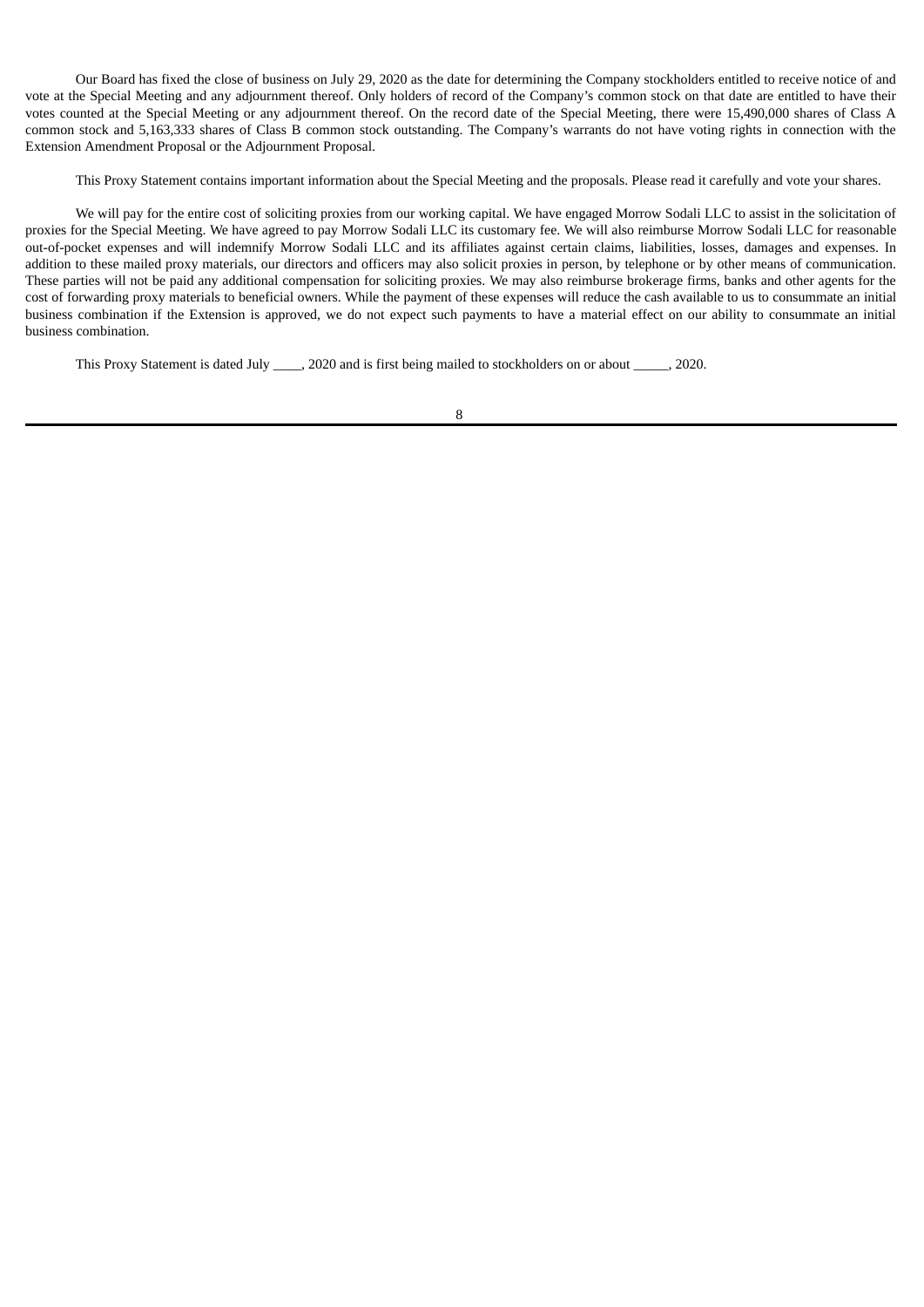## **QUESTIONS AND ANSWERS ABOUT THE SPECIAL MEETING**

These Questions and Answers are only summaries of the matters they discuss. They do not contain all of the information that may be important to you. You should read carefully the entire document, including the annexes to this Proxy Statement.

*Why am I receiving this Proxy Statement?* We are a blank check company incorporated in Delaware on March 13, 2018, for the purpose of effecting a merger, capital stock exchange, asset acquisition, stock purchase, reorganization or other similar business combination with one or more operating businesses or assets. In March 2019, we consummated our IPO from which we derived gross proceeds of approximately \$150,650,000 in the aggregate. Like most blank check companies, our charter provides for the return of our IPO proceeds held in trust to the holders of public shares if there is no qualifying business combination(s) consummated on or before a certain date (in our case, September 22, 2020).

> On June 29, 2020, the Company entered into the Merger Agreement among the Company, Merger Sub, and Shift, providing for, among other things, and subject to the conditions therein, the combination of Shift and the Company pursuant to the proposed merger of Merger Sub with and into Shift with Shift continuing as the surviving entity. However, the Company may be unable to complete an initial business combination by September 22, 2020. Our Board believes therefore that it is in the best interests of the stockholders to continue our existence until the Extended Date in order to allow us more time to complete our initial business combination.

*What is being voted on?* You are being asked to vote on:

- a proposal to amend our charter to extend the date by which we have to consummate a business combination from September 22, 2020 to January 11, 2021 or such earlier date as determined by the Board; and
- a proposal to approve the adjournment of the Special Meeting to a later date or dates, if necessary, to permit further solicitation and vote of proxies in the event that there are insufficient votes for, or otherwise in connection with, the approval of the Extension Amendment Proposal.

The Extension Amendment Proposal is essential to the overall implementation of our Board's plan to extend the date that we have to complete a business combination. Approval of the Extension Amendment Proposal is a condition to the implementation of the Extension.

If the Extension Amendment Proposal is approved, we will, pursuant to the Trust Agreement, remove the Withdrawal Amount from the Trust Account, deliver to the holders of redeemed public shares their portion of the Withdrawal Amount and retain the remainder of the funds in the Trust Account for our use in connection with consummating a business combination on or before the Extended Date.

We will not proceed with the Extension if redemptions of our public shares cause us to have less than \$5,000,001 of net tangible assets following approval of the Extension Amendment Proposal.

If the Extension Amendment Proposal is approved and the Extension is implemented, the removal of the Withdrawal Amount from the Trust Account in connection with the Election will reduce the amount held in the Trust Account following the Election. We cannot predict the amount that will remain in the Trust Account if the Extension Amendment Proposal is approved and the amount remaining in the Trust Account may be only a small fraction of the approximately \$153.7 million that was in the Trust Account as of March 31, 2020. In such event, we may need to obtain additional funds to complete an initial business combination, and there can be no assurance that such funds will be available on terms acceptable to the parties or at all.

If the Extension Amendment Proposal is not approved and we have not consummated a business combination by September 22, 2020, we will (i) cease all operations except for the purpose of winding up, (ii) as promptly as reasonably possible but not more than ten business days thereafter subject to lawfully available funds therefor, redeem 100% of the public shares in consideration of a pershare price, payable in cash, equal to the quotient obtained by dividing (A) the aggregate amount then on deposit in the Trust Account, including interest (net of taxes payable, less up to \$100,000 of such net interest to pay dissolution expenses), by (B) the total number of then outstanding public shares, which redemption will completely extinguish rights of public stockholders (including the right to receive further liquidating distributions, if any), subject to applicable law, and (iii) as promptly as reasonably possible following such redemption, subject to the approval of the remaining stockholders and the Board in accordance with applicable law, dissolve and liquidate, subject in each case to the Company's obligations under the DGCL to provide for claims of creditors and other requirements of applicable law.

There will be no distribution from the Trust Account with respect to our warrants, which will expire worthless in the event of our winding up. In the event of a liquidation, our Sponsor, officers and directors will not receive any monies held in the Trust Account as a result of their ownership of the Founder Shares and Placement Units.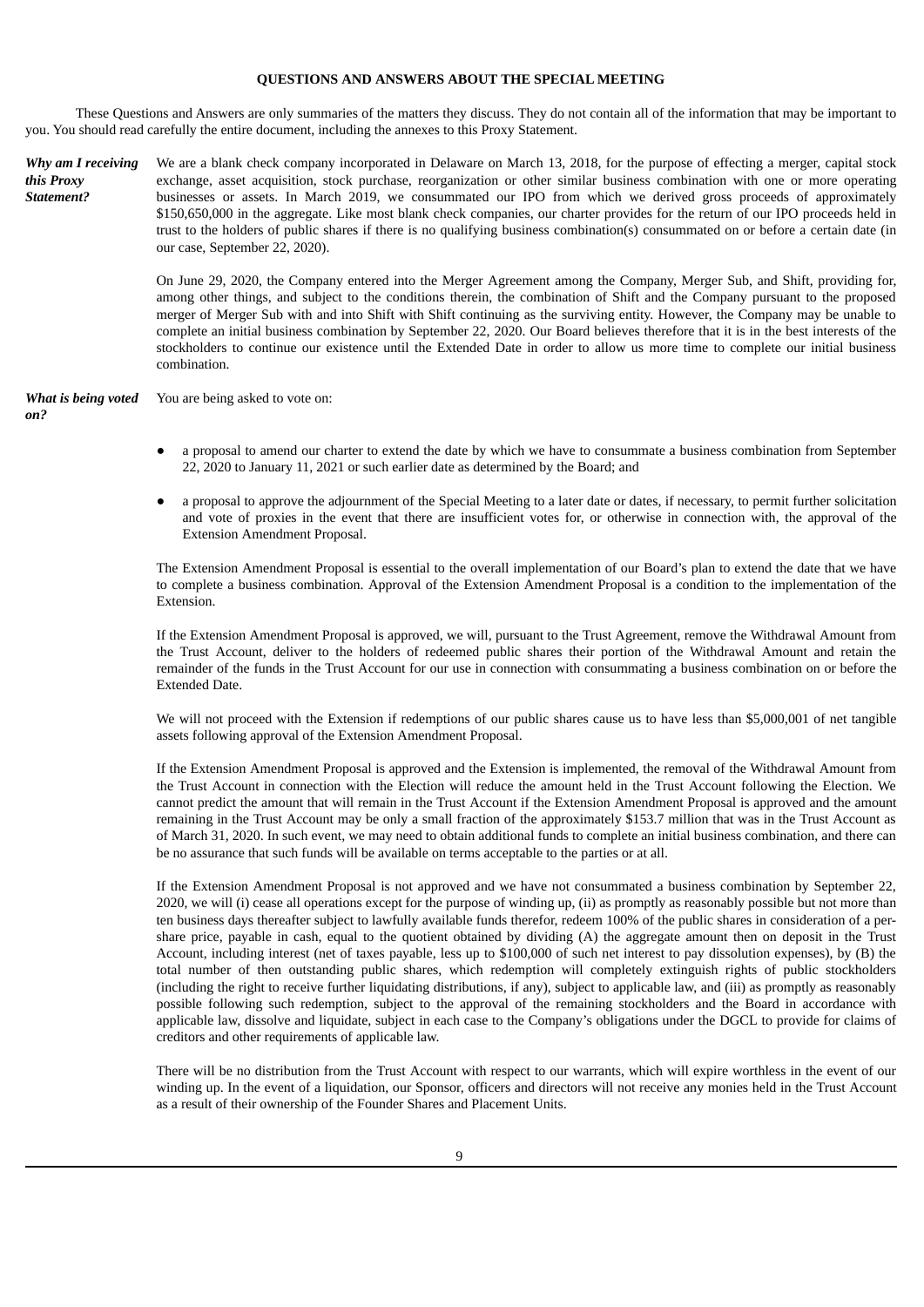*Why is the Company proposing the Extension Amendment Proposal?*

Our charter currently provides for the return of our IPO proceeds held in trust to the holders of shares of Class A common stock sold in our IPO if there is no qualifying business combination(s) consummated on or before September 22, 2020.

On June 29, 2020, the Company entered into the Merger Agreement among the Company, Merger Sub, and Shift, providing for, among other things, and subject to the conditions therein, the combination of Shift and the Company pursuant to the proposed merger of Merger Sub with and into Shift with Shift continuing as the surviving entity. However, the Company may be unable to complete an initial business combination by September 22, 2020. Our Board believes therefore that it is in the best interests of the stockholders to continue our existence until the Extended Date in order to allow us more time to complete our initial business combination.

The Company believes that given its expenditure of time, effort and money on finding a business combination, circumstances warrant providing public stockholders an opportunity to consider a business combination. Accordingly, the Board is proposing the Extension Amendment Proposal to extend the Company's corporate existence until the Extended Date.

You are not being asked to vote on the proposed business combination with Shift or any other proposed transaction at this time. If the Extension is implemented and you do not elect to redeem your public shares, provided that you are a stockholder on the record date for a meeting to consider a business combination, you will retain the right to vote on a proposed business combination when it is submitted to stockholders and the right to redeem your public shares for cash in the event a business combination is approved and completed or we have not consummated a business combination by the Extended Date.

*Why should I vote "FOR" the Extension Amendment Proposal?*

Our Board believes stockholders should have an opportunity to evaluate an initial business combination. Accordingly, the Board is proposing the Extension Amendment Proposal to amend our charter in the form set forth in Annex A hereto to extend the date by which we must (i) consummate a business combination, (ii) cease our operations if we fail to complete such business combination, and (iii) redeem 100% of our Class A common stock included as part of the units sold in our IPO from September 22, 2020 to January 11, 2021 or such earlier date as determined by the Board. The Extension would give the Company the opportunity to complete a business combination.

Our charter provides that if our stockholders approve an amendment to our charter that would affect the substance or timing of our obligation to redeem 100% of our public shares if we do not complete our business combination before September 22, 2020, we will provide our public stockholders with the opportunity to redeem all or a portion of their public shares upon such approval at a pershare price, payable in cash, equal to the aggregate amount then on deposit in the Trust Account, including interest (which interest shall be net of taxes payable), divided by the number of then outstanding public shares. We believe that this charter provision was included to protect our stockholders from having to sustain their investments for an unreasonably long period if we failed to find a suitable business combination in the timeframe contemplated by the charter. We also believe, however, that given our expenditure of time, effort and money on potential business combinations, circumstances warrant providing those stockholders who believe they might find any potential business combination to be an attractive investment with an opportunity to consider such a transaction.

Our Board recommends that you vote in favor of the Extension Amendment Proposal.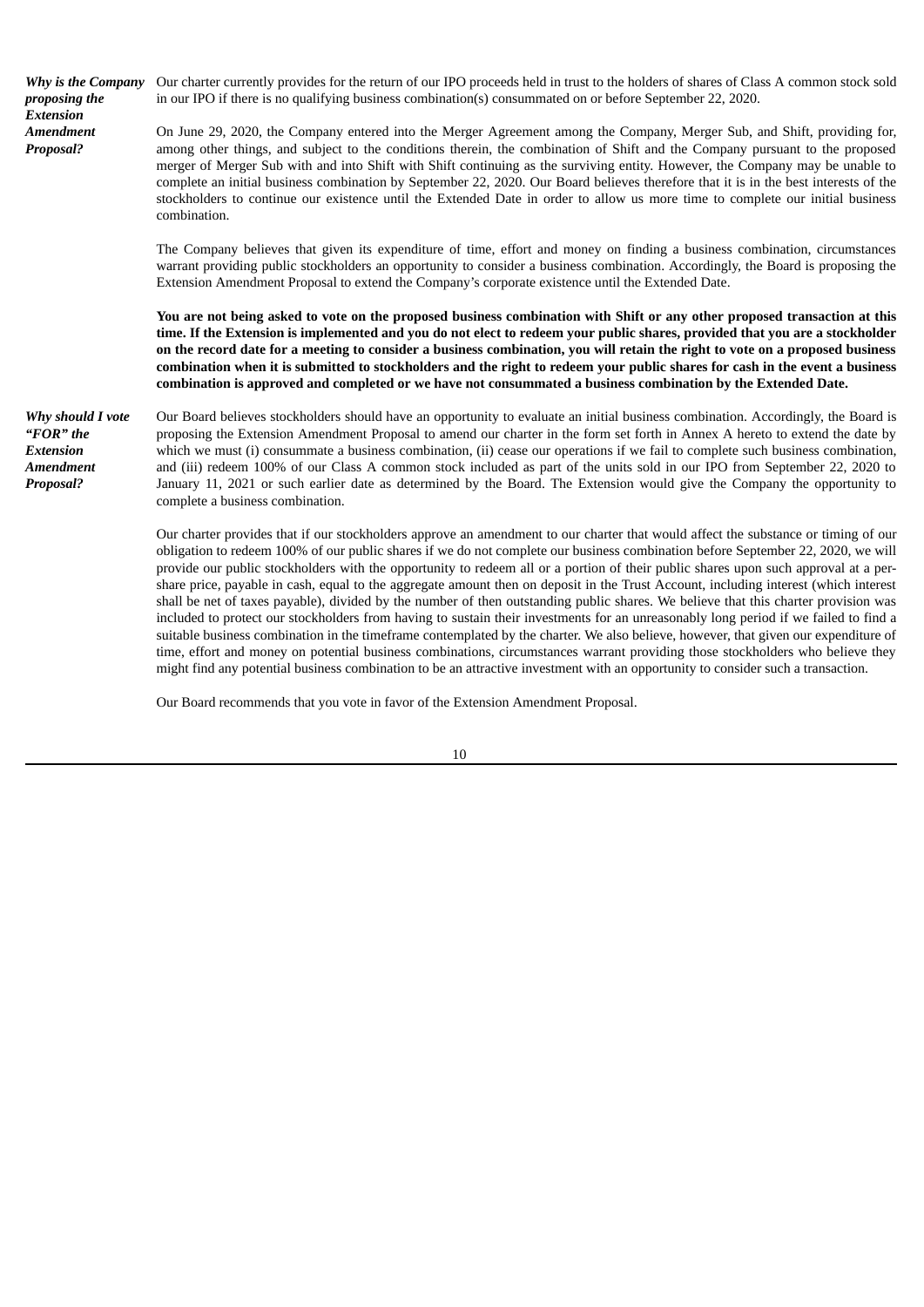*Why should I vote "FOR" the Adjournment Proposal?* If the Adjournment Proposal is not approved by our stockholders, our Board may not be able to adjourn the Special Meeting to a later date in the event that there are insufficient votes for, or otherwise in connection with, the approval of the Extension Amendment Proposal. *When would the Board abandon the Extension Amendment Proposal?* Our Board will abandon the Extension Amendment if our stockholders do not approve the Extension Amendment Proposal. In addition, notwithstanding stockholder approval of the Extension Amendment Proposal, our Board will retain the right to abandon and not implement the Extension Amendment at any time without any further action by our stockholders. In addition, we will not proceed with the Extension if the number of redemptions of our public shares causes us to have less than \$5,000,001 of net tangible assets following approval of the Extension Amendment Proposal. *How do the Company insiders intend to vote their shares?* All of our directors, executive officers and their respective affiliates are expected to vote any common stock over which they have voting control (including any public shares owned by them) in favor of the Extension Amendment Proposal. Currently, our Sponsor and our officers and directors own approximately 26.7% of our issued and outstanding shares of common stock, including 5,148,333 Founder Shares and 375,000 Placement Units. Our Sponsor and our directors, executive officers and their affiliates do not intend to purchase shares of common stock in the open market or in privately negotiated transactions in connection with the stockholder vote on the Extension Amendment. *What vote is required to adopt the proposals?* The approval of the Extension Amendment Proposal will require the affirmative vote of holders of at least 65% of our outstanding shares of common stock on the record date. The approval of the Adjournment Proposal will require the affirmative vote of the majority of the votes cast by stockholders represented in person or by proxy. *What if I don't want to vote "FOR" the Extension Amendment Proposal?* If you do not want the Extension Amendment Proposal to be approved, you must abstain, not vote, or vote "AGAINST" such proposal. You will be entitled to redeem your public shares for cash in connection with this vote whether or not you vote on the Extension Amendment Proposal so long as you elect to redeem your public shares for a pro rata portion of the funds available in the Trust Account in connection with the Extension Amendment. If the Extension Amendment Proposal is approved, and the Extension is implemented, then the Withdrawal Amount will be withdrawn from the Trust Account and paid to the redeeming holders. *What happens if the Extension Amendment Proposal is not approved?* Our Board will abandon the Extension Amendment if our stockholders do not approve the Extension Amendment Proposal. If the Extension Amendment Proposal is not approved and we have not consummated a business combination by September 22, 2020, we will (i) cease all operations except for the purpose of winding up, (ii) as promptly as reasonably possible but not more than ten business days thereafter subject to lawfully available funds therefor, redeem 100% of the public shares in consideration of a pershare price, payable in cash, equal to the quotient obtained by dividing (A) the aggregate amount then on deposit in the Trust Account, including interest (net of taxes payable, less up to \$100,000 of such net interest to pay dissolution expenses), by (B) the total number of then outstanding public shares, which redemption will completely extinguish rights of public stockholders (including the right to receive further liquidating distributions, if any), subject to applicable law, and (iii) as promptly as reasonably possible following such redemption, subject to the approval of the remaining stockholders and the Board in accordance with applicable law, dissolve and liquidate, subject in each case to the Company's obligations under the DGCL to provide for claims of creditors and other requirements of applicable law. There will be no distribution from the Trust Account with respect to our warrants which will expire worthless in the event we wind up.

> In the event of a liquidation, Cantor, our Sponsor, officers and directors (current and former) will not receive any monies held in the Trust Account as a result of their ownership of the Founder Shares or Placement Units.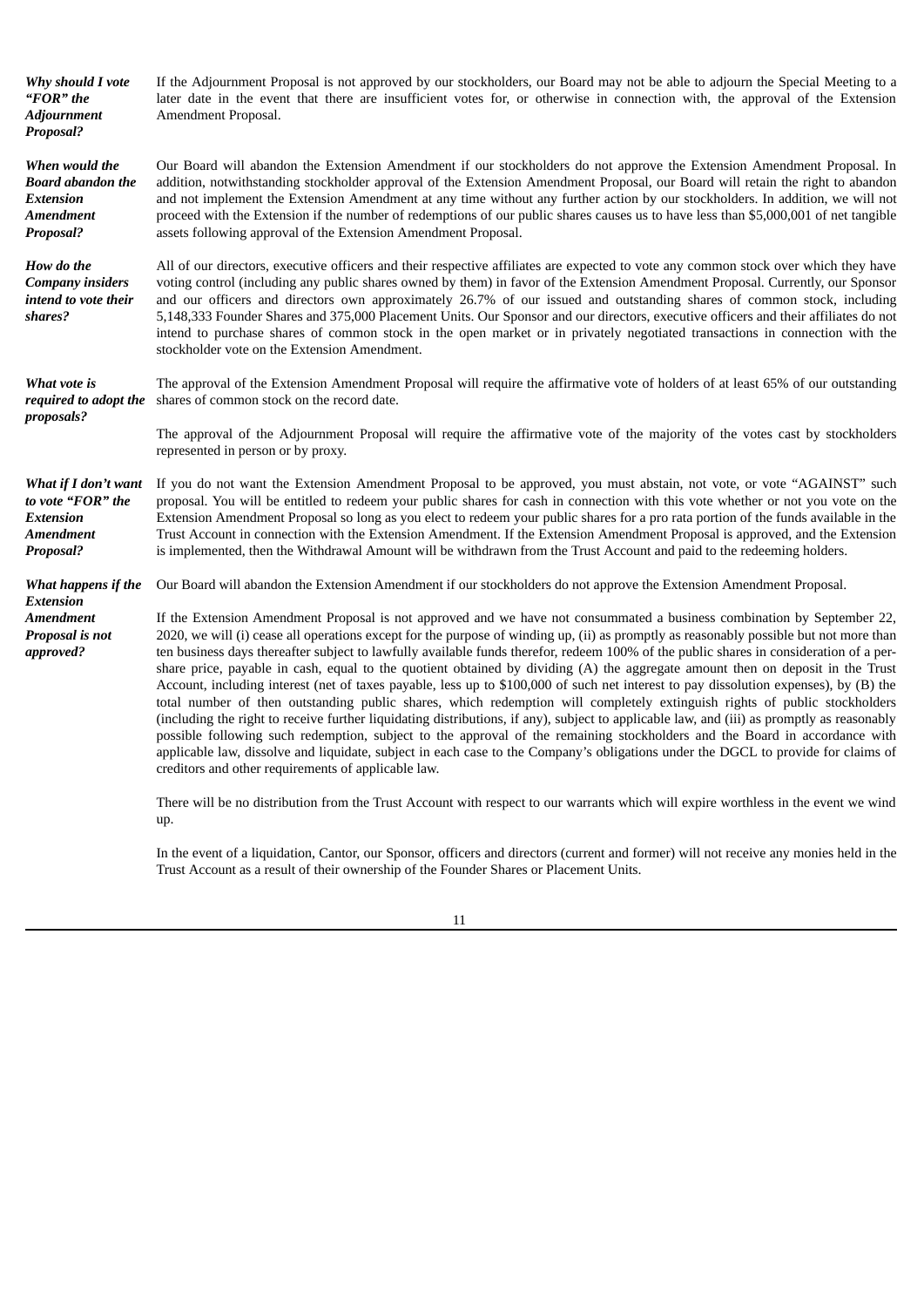*If the Extension Amendment Proposal is approved, what happens next?* If the Extension Amendment Proposal is approved, the Company will continue to attempt to consummate an initial business combination until the Extended Date. Upon approval of the Extension Amendment Proposal by holders of at least 65% of the common stock outstanding as of the record date, we will file an amendment to the charter with the Secretary of State of the State of Delaware in the form set forth in Annex A hereto. We will remain a reporting company under the Exchange Act and our units, Class A common stock and public warrants will remain publicly traded. If the Extension Amendment Proposal is approved, the removal of the Withdrawal Amount from the Trust Account will reduce the amount remaining in the Trust Account and increase the percentage interest of our common stock held by our Sponsor, our directors and our officers as a result of their ownership of the Founder Shares and Placement Units. Notwithstanding stockholder approval of the Extension Amendment Proposal, our Board will retain the right to abandon and not implement the Extension Amendment at any time without any further action by our stockholders. *What happens to the* If the Extension Amendment Proposal is not approved and we have not consummated a business combination by September 22, *Company warrants if the Extension Amendment Proposal is not approved?* 2020, we will (i) cease all operations except for the purpose of winding up, (ii) as promptly as reasonably possible but not more than ten business days thereafter subject to lawfully available funds therefor, redeem 100% of the public shares in consideration of a pershare price, payable in cash, equal to the quotient obtained by dividing (A) the aggregate amount then on deposit in the Trust Account, including interest (net of taxes payable, less up to \$100,000 of such net interest to pay dissolution expenses), by (B) the total number of then outstanding public shares, which redemption will completely extinguish rights of public stockholders (including the right to receive further liquidating distributions, if any), subject to applicable law, and (iii) as promptly as reasonably possible following such redemption, subject to the approval of the remaining stockholders and the Board in accordance with applicable law, dissolve and liquidate, subject in each case to the Company's obligations under the DGCL to provide for claims of creditors and other requirements of applicable law. There will be no distribution from the Trust Account with respect to our warrants, which will expire worthless in the event of our winding up. *What happens to the Company's warrants if the Extension Amendment Proposal is approved?* If the Extension Amendment Proposal is approved, we will retain the blank check company restrictions previously applicable to us and continue to attempt to consummate a business combination until the Extended Date. The public warrants will remain outstanding in accordance with their terms during any extension period.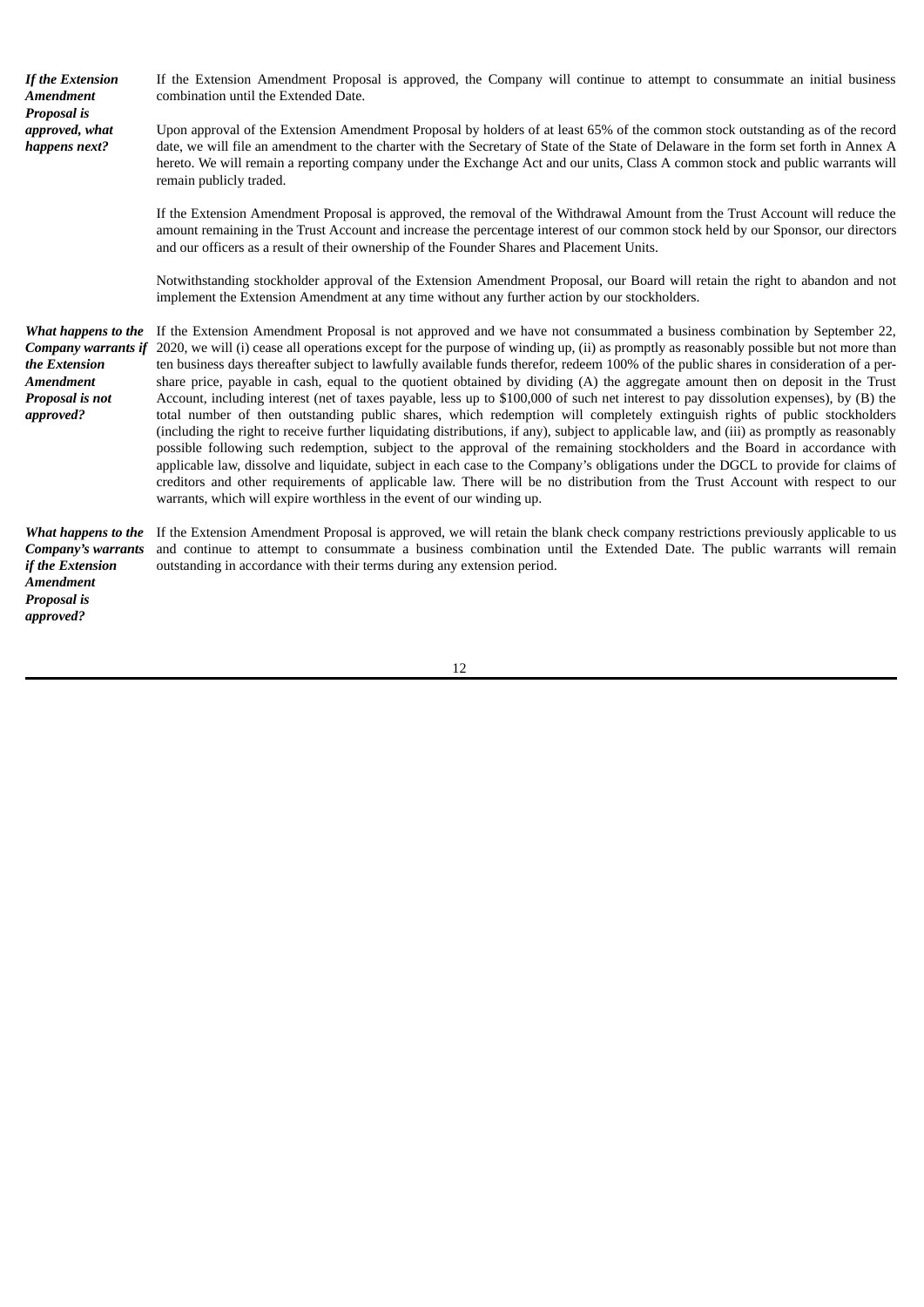*Would I still be able to exercise my redemption rights if I vote "AGAINST" any subsequently proposed business combination?* Unless you elect to redeem your public shares in connection with the Special Meeting, you will be able to vote on any proposed business combination when it is submitted to stockholders if you are a stockholder on the record date for a meeting to seek stockholder approval of the business combination. If you disagree with the proposed business combination, you will retain your right to redeem your public shares upon consummation of the business combination in connection with the stockholder vote to approve the business combination, subject to any limitations set forth in our charter. *How do I attend the meeting?* You will need your control number for access. If you do not have your control number, contact Continental Stock Transfer & Trust Company at the phone number or e-mail address below. Beneficial investors who hold shares through a bank, broker or other intermediary, will need to contact them and obtain a legal proxy. Once you have your legal proxy, contact Continental Stock Transfer & Trust Company to have a control number generated. Continental Stock Transfer & Trust Company contact information is as follows: 917-262-2373, or email proxy@continentalstock.com. *How do I change or revoke my vote?* You may change your vote by sending a later-dated, signed proxy card to our Secretary at Insurance Acquisition Corp., 2929 Arch Street, Suite 1703, Philadelphia, PA 19104, so that it is received by our Secretary prior to the Special Meeting or by attending the Special Meeting online and voting. You also may revoke your proxy by sending a notice of revocation to our Secretary, which must be received by our Secretary prior to the Special Meeting. Please note, however, that if on the record date your shares were held, not in your name, but rather in an account at a brokerage firm, custodian bank, or other nominee, then you are the beneficial owner of shares held in "street name" and these proxy materials are being forwarded to you by that organization. If your shares are held in street name, and you wish to attend the Special Meeting and vote at the Special Meeting online, you must follow the instructions included with the enclosed proxy card. *How are votes counted?* Votes will be counted by the inspector of election appointed for the Special Meeting, who will separately count "FOR" and "AGAINST" votes and abstentions. The Extension Amendment Proposal must be approved by the affirmative vote of at least 65% of the outstanding shares as of the record date of our common stock, including the Founder Shares and shares of Class A common stock underlying the Placement Units, voting together as a single class. Accordingly, a Company stockholder's failure to vote by proxy or to vote online at the Special Meeting or an abstention with respect to the Extension Amendment Proposal will have the same effect as a vote "AGAINST" such proposal. The approval of the Adjournment Proposal requires the affirmative vote of the majority of the votes cast by stockholders represented in person or by proxy. Accordingly, a Company stockholder's failure to vote by proxy or to vote online at the Special Meeting will not be counted towards the number of shares of common stock required to validly establish a quorum, and if a valid quorum is otherwise established, it will have no effect on the outcome of any vote on the Adjournment Proposal. Abstentions will be counted in connection with the determination of whether a valid quorum is established but will have no effect on the outcome of the Adjournment Proposal.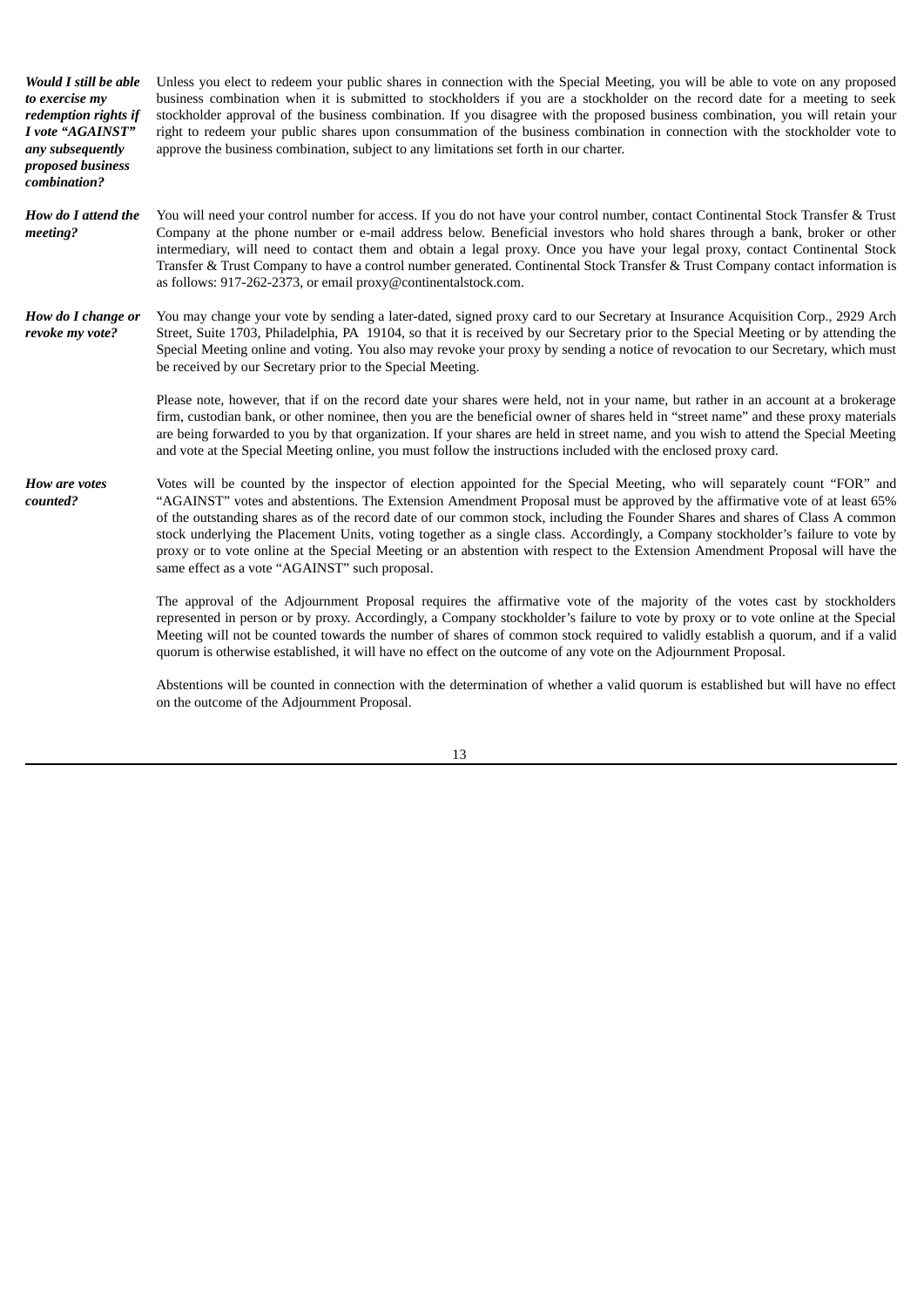| in "street name,"<br>will my broker<br>automatically vote<br>them for me?                                                                             | If my shares are held No. Under the rules of various national and regional securities exchanges, your broker, bank, or nominee cannot vote your shares<br>with respect to non-discretionary matters unless you provide instructions on how to vote in accordance with the information and<br>procedures provided to you by your broker, bank, or nominee. We believe all the proposals presented to the stockholders will be<br>considered non-discretionary and therefore your broker, bank, or nominee cannot vote your shares without your instruction. You<br>should instruct your broker to vote your shares. If your shares are held by your broker as your nominee, which we refer to as being<br>held in "street name", you may need to obtain a proxy form from the institution that holds your shares and follow the instructions<br>included on that form regarding how to instruct your broker to vote your shares. |
|-------------------------------------------------------------------------------------------------------------------------------------------------------|---------------------------------------------------------------------------------------------------------------------------------------------------------------------------------------------------------------------------------------------------------------------------------------------------------------------------------------------------------------------------------------------------------------------------------------------------------------------------------------------------------------------------------------------------------------------------------------------------------------------------------------------------------------------------------------------------------------------------------------------------------------------------------------------------------------------------------------------------------------------------------------------------------------------------------|
| What is a quorum<br>requirement?                                                                                                                      | A quorum of stockholders is necessary to hold a valid meeting. Holders of a majority in voting power of our common stock on the<br>record date issued and outstanding and entitled to vote at the Special Meeting, present in person or represented by proxy, constitute<br>a quorum.                                                                                                                                                                                                                                                                                                                                                                                                                                                                                                                                                                                                                                           |
|                                                                                                                                                       | Your shares will be counted towards the quorum only if you submit a valid proxy (or one is submitted on your behalf by your<br>broker, bank or other nominee) or if you vote online at the Special Meeting. Abstentions will be counted towards the quorum<br>requirement. In the absence of a quorum, the chairman of the meeting has power to adjourn the Special Meeting. As of the record<br>date for the Special Meeting, 10,326,667 shares of our common stock would be required to achieve a quorum.                                                                                                                                                                                                                                                                                                                                                                                                                     |
| Who can vote at the<br><b>Special Meeting?</b>                                                                                                        | Only holders of record of our common stock at the close of business on July 29, 2020 are entitled to have their vote counted at the<br>Special Meeting and any adjournments or postponements thereof. On the record date, 15,490,000 shares of our Class A common<br>stock and 5,163,333 shares of our Class B common stock were outstanding and entitled to vote.                                                                                                                                                                                                                                                                                                                                                                                                                                                                                                                                                              |
|                                                                                                                                                       | Stockholder of Record: Shares Registered in Your Name. If on the record date your shares were registered directly in your name<br>with our transfer agent, Continental Stock Transfer & Trust Company, then you are a stockholder of record. As a stockholder of<br>record, you may vote online at the Special Meeting or vote by proxy. Whether or not you plan to attend the Special Meeting online,<br>we urge you to fill out and return the enclosed proxy card to ensure your vote is counted.                                                                                                                                                                                                                                                                                                                                                                                                                            |
|                                                                                                                                                       | Beneficial Owner: Shares Registered in the Name of a Broker or Bank. If on the record date your shares were held, not in your<br>name, but rather in an account at a brokerage firm, bank, dealer, or other similar organization, then you are the beneficial owner of<br>shares held in "street name" and these proxy materials are being forwarded to you by that organization. As a beneficial owner, you<br>have the right to direct your broker or other agent on how to vote the shares in your account. You are also invited to attend the<br>Special Meeting. However, since you are not the stockholder of record, you may not vote your shares online at the Special Meeting<br>unless you request and obtain a valid proxy from your broker or other agent.                                                                                                                                                          |
| Does the Board<br>recommend voting<br>for the approval of<br>the Extension<br><b>Amendment</b><br>Proposal and the<br><b>Adjournment</b><br>Proposal? | Yes. After careful consideration of the terms and conditions of these proposals, our Board has determined that the Extension<br>Amendment and, if presented, the Adjournment Proposal are in the best interests of the Company and its stockholders. The Board<br>recommends that our stockholders vote "FOR" the Extension Amendment Proposal and the Adjournment Proposal.                                                                                                                                                                                                                                                                                                                                                                                                                                                                                                                                                    |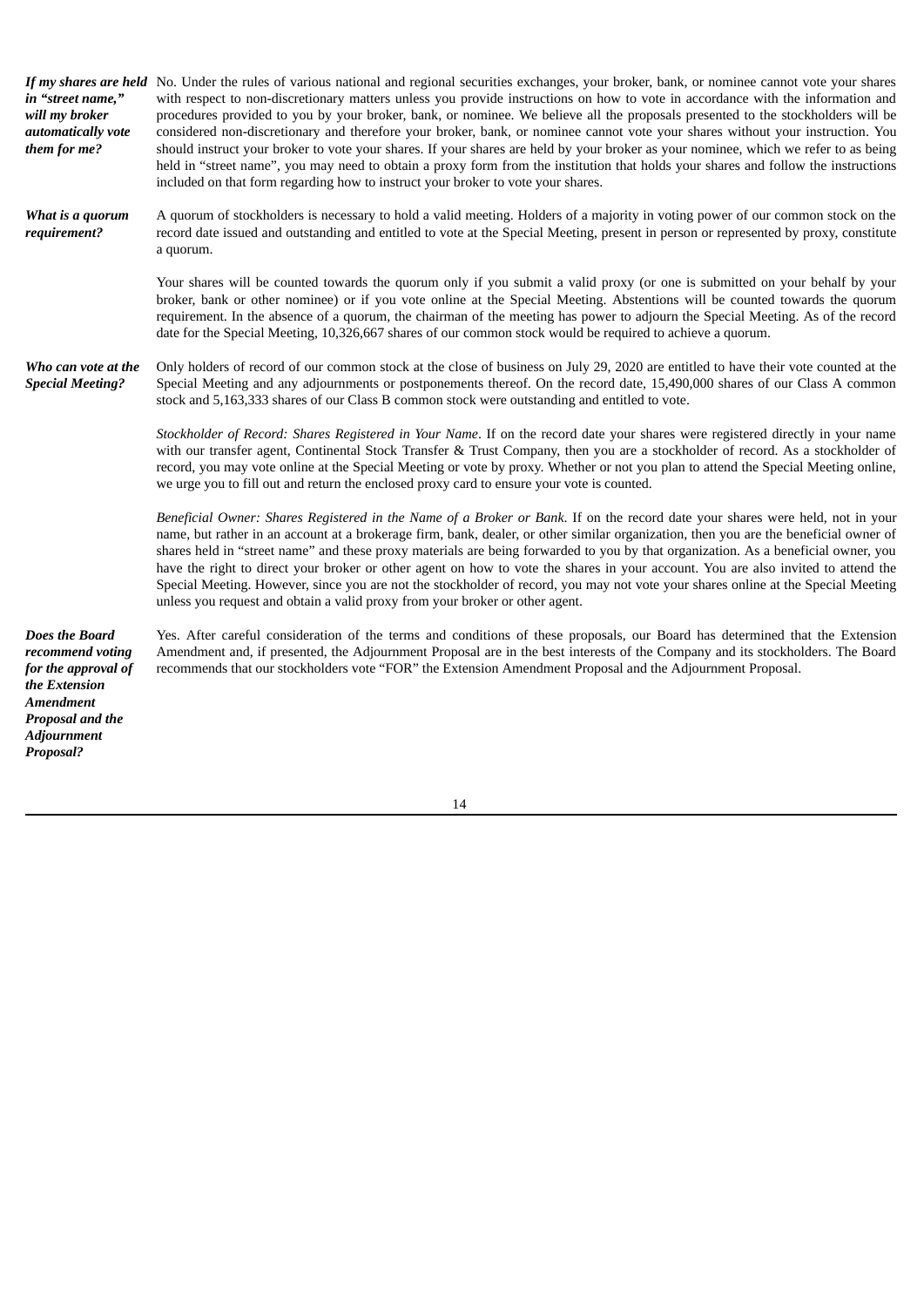What *interests* do the Our Sponsor, directors and officers and other initial stockholders have interests in the proposals that may be different from, or in *Company's Sponsor, directors and officers* \$25,000) and 375,000 Placement Units (purchased for \$3.75 million), which would expire worthless if a business combination is not *have in the approval of the proposals?* addition to, your interests as a stockholder. These interests include ownership of (i) 5,163,333 Founder Shares (purchased for consummated, and (ii) a promissory note in the principal amount of up to \$750,000 issued in connection with working capital loans made to us by Cohen & Company, LLC, an affiliate of the Sponsor. See the section entitled "The Extension Amendment Proposal — Interests of our Sponsor, Directors and Officers". *Do I have appraisal rights if I object to the Extension Amendment Proposal?* Our stockholders do not have appraisal rights in connection with the Extension Amendment Proposal under the DGCL. What do I need to do We urge you to read carefully and consider the information contained in this Proxy Statement, including the annexes, and to *now?* consider how the proposals will affect you as our stockholder. You should then vote as soon as possible in accordance with the instructions provided in this Proxy Statement and on the enclosed proxy card. *How do I vote?* If you are a holder of record of our common stock, you may vote online at the Special Meeting or by submitting a proxy for the Special Meeting. Whether or not you plan to attend the Special Meeting online, we urge you to vote by proxy to ensure your vote is counted. You may submit your proxy by completing, signing, dating and returning the enclosed proxy card in the accompanying

> If your shares of our common stock are held in "street name" by a broker or other agent, you have the right to direct your broker or other agent on how to vote the shares in your account. You are also invited to attend the Special Meeting. However, since you are not the stockholder of record, you may not vote your shares online at the Special Meeting unless you request and obtain a valid proxy from your broker or other agent.

pre-addressed postage paid envelope. You may still attend the Special Meeting and vote online if you have already voted by proxy.

*How do I redeem my shares of Class A common stock?* If the Extension is implemented, each of our public stockholders may seek to redeem all or a portion of its public shares at a pershare price, payable in cash, equal to the aggregate amount then on deposit in the Trust Account, including interest (which interest shall be net of taxes payable), divided by the number of then outstanding public shares. If the Extension Amendment Proposal is approved by the requisite vote of stockholders, the remaining holders of public shares will retain their right to redeem their public shares when the proposed business combination is submitted to the stockholders, subject to any limitations set forth in our charter as amended by the Extension Amendment. In addition, public stockholders who do not make the Election would be entitled to have their public shares redeemed for cash if the Company has not completed a business combination by the Extended Date

> In order to exercise your redemption rights, you must, prior to 5:00 p.m. Eastern time on September 16, 2020 (two business days before the Special Meeting) tender your shares physically or electronically and submit a request in writing that we redeem your public shares for cash to Continental Stock Transfer & Trust Company, our transfer agent, at the following address:

Continental Stock Transfer & Trust Company 1 State Street Plaza, 30<sup>th</sup> Floor New York, New York 10004 Attn: Mark Zimkind E-mail: mzimkind@continentalstock.com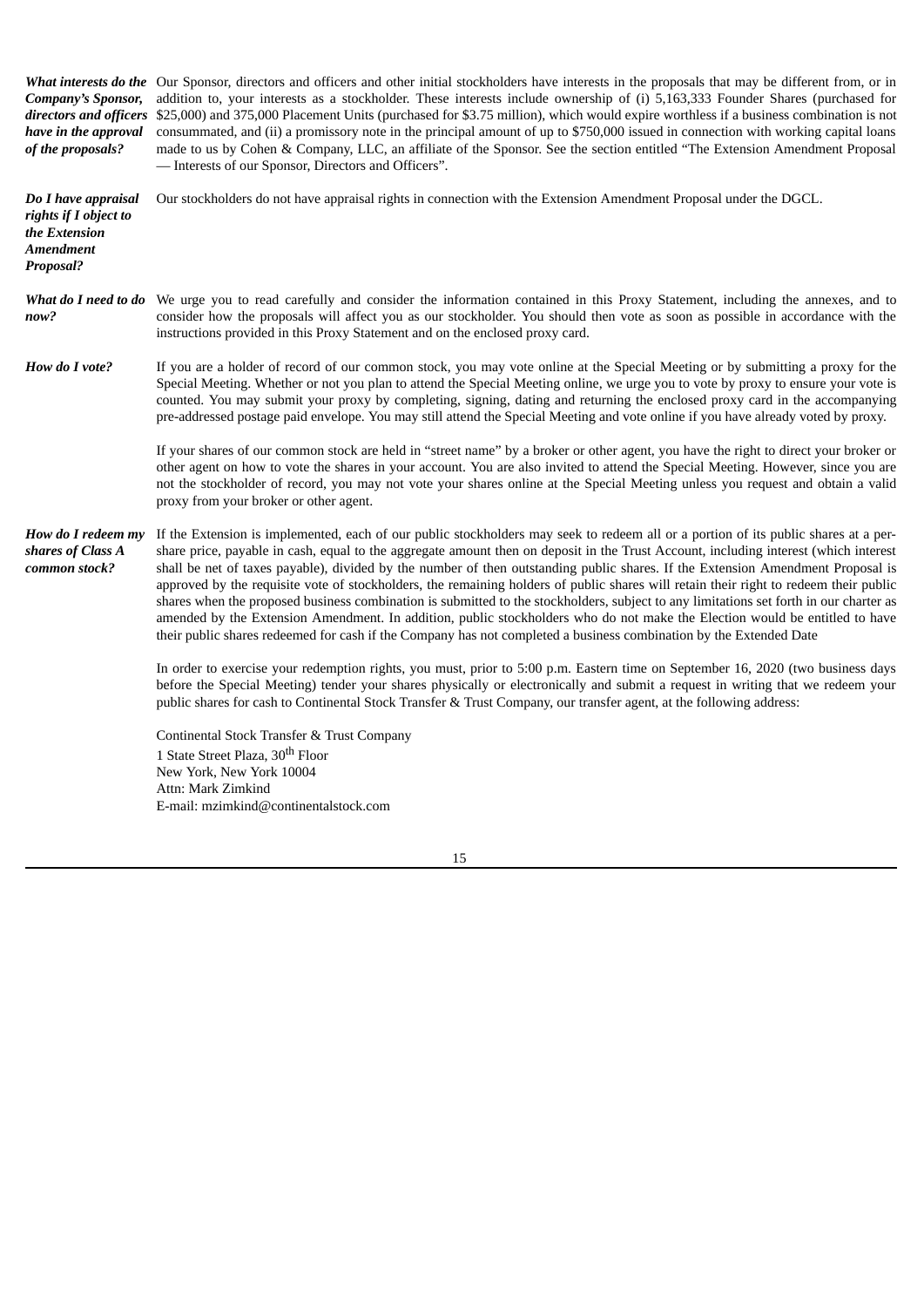| receive more than<br>one set of voting<br>materials? | What should I do if I You may receive more than one set of voting materials, including multiple copies of this Proxy Statement and multiple proxy cards<br>or voting instruction cards, if your shares are registered in more than one name or are registered in different accounts. For example,<br>if you hold your shares in more than one brokerage account, you will receive a separate voting instruction card for each brokerage<br>account in which you hold shares. Please complete, sign, date and return each proxy card and voting instruction card that you<br>receive in order to cast a vote with respect to all of your Company shares.                                                                                                                                                                                                                                                                                                                                                                                                                                                                                     |
|------------------------------------------------------|---------------------------------------------------------------------------------------------------------------------------------------------------------------------------------------------------------------------------------------------------------------------------------------------------------------------------------------------------------------------------------------------------------------------------------------------------------------------------------------------------------------------------------------------------------------------------------------------------------------------------------------------------------------------------------------------------------------------------------------------------------------------------------------------------------------------------------------------------------------------------------------------------------------------------------------------------------------------------------------------------------------------------------------------------------------------------------------------------------------------------------------------|
| Who is paying for<br>this proxy<br>solicitation?     | We will pay for the entire cost of soliciting proxies from our working capital. We have engaged Morrow Sodali LLC to assist in the<br>solicitation of proxies for the Special Meeting. We have agreed to pay Morrow Sodali LLC its customary fee. We will also<br>reimburse Morrow Sodali LLC for reasonable out-of-pocket expenses and will indemnify Morrow Sodali LLC and its affiliates<br>against certain claims, liabilities, losses, damages and expenses. In addition to these mailed proxy materials, our directors and<br>officers may also solicit proxies in person, by telephone or by other means of communication. These parties will not be paid any<br>additional compensation for soliciting proxies. We may also reimburse brokerage firms, banks and other agents for the cost of<br>forwarding proxy materials to beneficial owners. While the payment of these expenses will reduce the cash available to us to<br>consummate an initial business combination if the Extension is approved, we do not expect such payments to have a material effect<br>on our ability to consummate an initial business combination. |
| Who can help<br>answer my<br>questions?              | If you have questions about the proposals or if you need additional copies of the Proxy Statement or the enclosed proxy card you<br>should contact:                                                                                                                                                                                                                                                                                                                                                                                                                                                                                                                                                                                                                                                                                                                                                                                                                                                                                                                                                                                         |
|                                                      | Insurance Acquisition Corp.<br>2929 Arch Street, Suite 1703<br>Philadelphia, PA 19104<br>Attn:<br>Telephone:<br>You may also contact our proxy solicitor at:<br>Morrow Sodali LLC<br>470 West Avenue<br>Stamford, CT 06902<br>Telephone: (800) 662-5200<br>Banks and brokers: (203) 658-9400<br>Email: INSU.info@investor.morrowsodali.com                                                                                                                                                                                                                                                                                                                                                                                                                                                                                                                                                                                                                                                                                                                                                                                                  |

You may also obtain additional information about the Company from documents filed with the SEC by following the instructions in the section entitled "Where You Can Find More Information."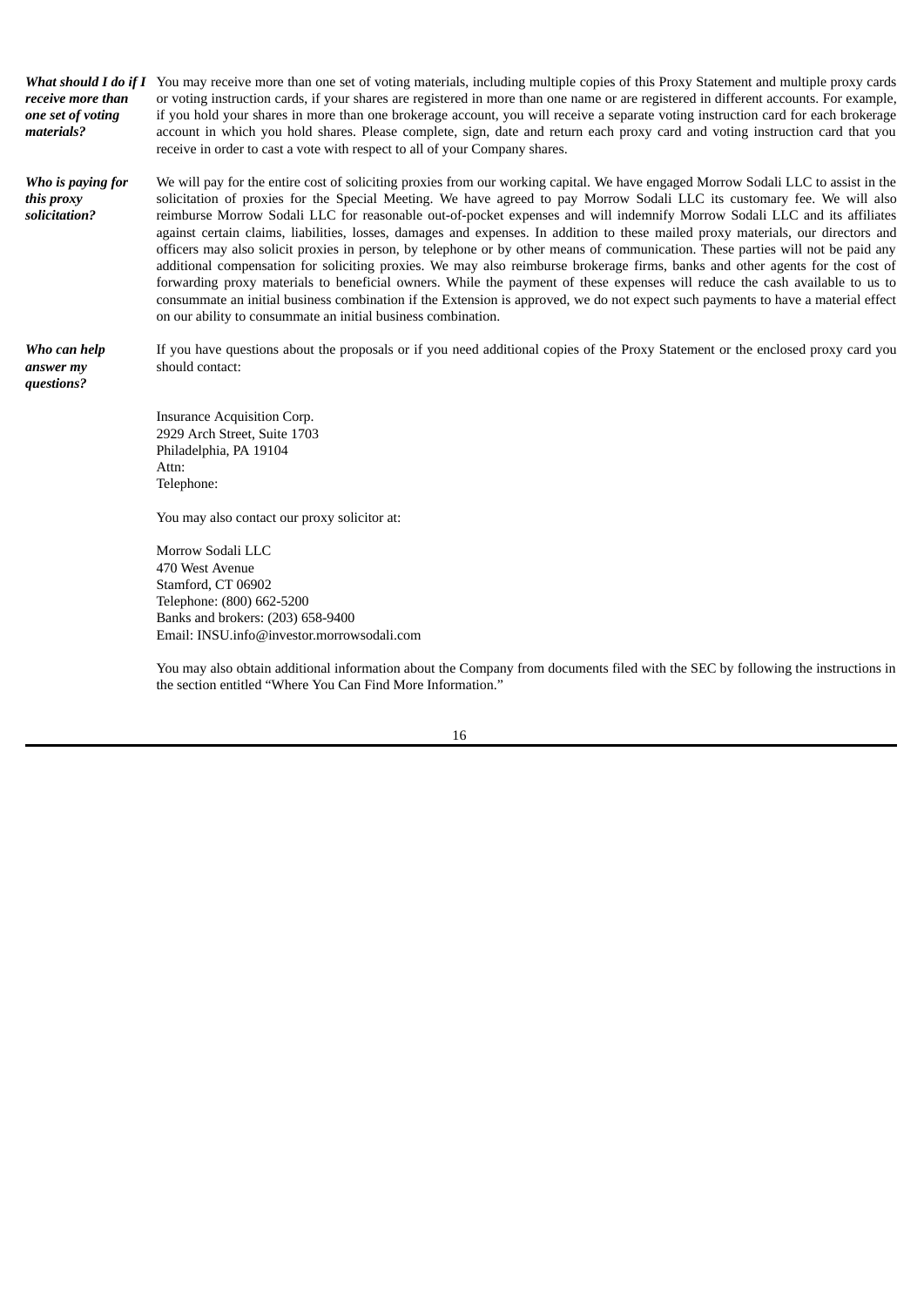## **FORWARD-LOOKING STATEMENTS**

We believe that some of the information in this Proxy Statement constitutes forward-looking statements. You can identify these statements by forward-looking words such as "may", "expect", "anticipate", "contemplate", "believe", "estimate", "intends", and "continue" or similar words. You should read statements that contain these words carefully because they:

- discuss future expectations;
- contain projections of future results of operations or financial condition; or
- state other "forward-looking" information.

We believe it is important to communicate our expectations to our stockholders. However, there may be events in the future that we are not able to predict accurately or over which we have no control. The cautionary language discussed in this Proxy Statement provides examples of risks, uncertainties and events that may cause actual results to differ materially from the expectations described by us in such forward-looking statements, including, among other things, claims by third parties against the Trust Account, unanticipated delays in the distribution of the funds from the Trust Account and our ability to finance and consummate a business combination. You are cautioned not to place undue reliance on these forward-looking statements, which speak only as of the date of this Proxy Statement.

All forward-looking statements included herein attributable to us or any person acting on our behalf are expressly qualified in their entirety by the cautionary statements contained or referred to in this section. Except to the extent required by applicable laws and regulations, we undertake no obligation to update or revise these forward-looking statements, whether as a result of new information, future events or otherwise.

#### **BACKGROUND**

We are a blank check company incorporated in Delaware in March 2018 and formed for the purpose of effecting a merger, capital stock exchange, asset acquisition, stock purchase, reorganization or similar business combination with one or more businesses or assets.

There are currently 15,490,000 shares of Class A common stock and 5,163,333 shares of Class B common stock issued and outstanding. In addition, we issued warrants to purchase 7,532,500 shares of Class A common stock as part of our IPO, along with an aggregate of 212,500 warrants underlying the Placement Units issued to our Sponsor and Cantor in a private placement simultaneously with the consummation of our IPO. Each whole warrant entitles its holder to purchase one share of Class A common stock at an exercise price of \$11.50 per share, subject to adjustment. The warrants will become exercisable 30 days after the completion of our initial business combination and expire five years after the completion of our initial business combination or earlier upon redemption or liquidation. Once the warrants become exercisable, the Company may redeem the outstanding warrants at a price of \$0.01 per warrant, if the last sale price of the Company's Class A common stock equals or exceeds \$18.00 per share (as adjusted for stock splits, stock dividends, reorganizations and the like) for any 20 trading days within a 30 trading day period ending on the third business day before the Company sends the notice of redemption to the warrant holders. The warrants underlying the Placement Units, however, are non-redeemable so long as they are held by our Sponsor, Cantor or their permitted transferees.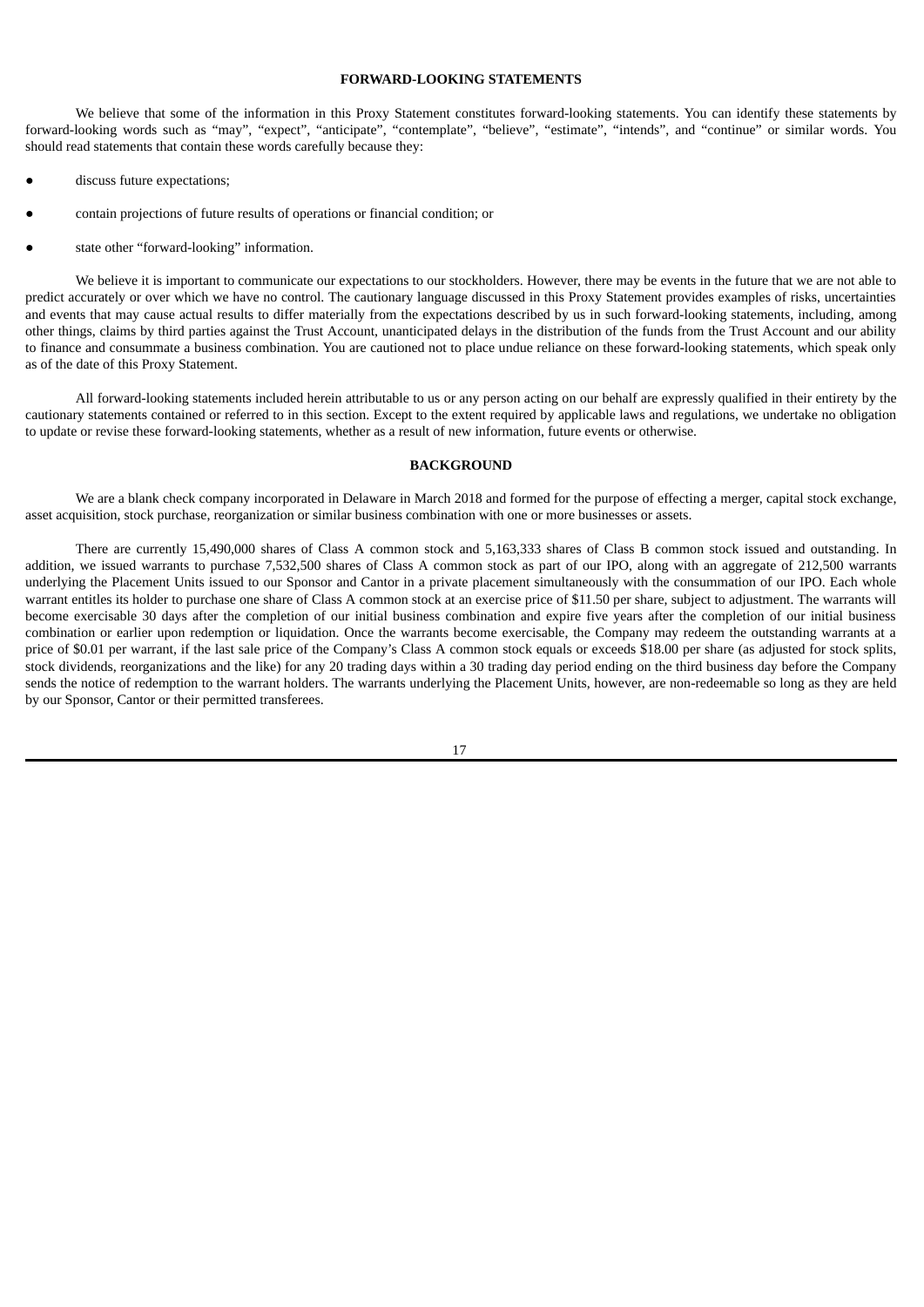Upon the closing of the IPO, net proceeds of \$150,650,000 from our IPO and the simultaneous sale of the Placement Units in a private placement transaction was placed in our Trust Account in the United States maintained by Continental Stock Transfer & Trust Company, acting as trustee, and invested in U.S. "government securities", within the meaning of Section 2(a)(16) of the Investment Company Act of 1940, as amended, which we refer to as the "1940 Act", with a maturity of 180 days or less or in any open ended investment company that holds itself out as a money market fund meeting the conditions of Rule 2a-7 of the 1940 Act, until the earlier of: (i) the consummation of a business combination or (ii) the distribution of the proceeds in the Trust Account as described below.

The amount of proceeds not deposited in the Trust Account was approximately \$104,000 as of March 31, 2020. In addition, interest income on the funds held in the Trust Account may be released to us to pay our franchise and income tax obligations. As of March 31, 2020, approximately \$153.7 million was held in the Trust Account. The mailing address of the Company's principal executive office is 2929 Arch Street, Suite 1703, Philadelphia, PA 19104.

In order to finance transaction costs in connection with an intended initial business combination, our Sponsor or one of its affiliates has committed, in the form of a loan, up to \$750,000 to be provided to us to finance costs in connection with a business combination or fund working capital requirements prior to our initial business combination. On May 21, 2020, Cohen & Company, LLC, as affiliate of our Sponsor, loaned us \$350,000 under a convertible promissory note.

On June 29, 2020, the Company entered into the Merger Agreement among the Company, Merger Sub, and Shift, providing for the Company's initial business combination.

You are not being asked to vote on the proposed business combination with Shift or any other proposed transaction at this time. If the Extension is implemented and you do not elect to redeem your public shares, provided that you are a stockholder on the record date for a meeting to consider a business combination, you will retain the right to vote on a proposed business combination when it is submitted to stockholders and the right to redeem your public shares for cash in the event a business combination is approved and completed or we have not consummated a **business combination by the Extended Date.**

#### **THE EXTENSION AMENDMENT PROPOSAL**

The Company is proposing to amend its charter to extend the date by which the Company has to consummate a business combination to the Extended Date.

The Extension Amendment Proposal is essential to the overall implementation of the Board's plan to allow the Company more time to complete a business combination. Approval of the Extension Amendment Proposal is a condition to the implementation of the Extension.

If the Extension Amendment Proposal is not approved and we have not consummated a business combination by September 22, 2020, we will (i) cease all operations except for the purpose of winding up, (ii) as promptly as reasonably possible but not more than ten business days thereafter subject to lawfully available funds therefor, redeem 100% of the public shares in consideration of a per-share price, payable in cash, equal to the quotient obtained by dividing (A) the aggregate amount then on deposit in the Trust Account, including interest (net of taxes payable, less up to \$100,000 of such net interest to pay dissolution expenses), by (B) the total number of then outstanding public shares, which redemption will completely extinguish rights of public stockholders (including the right to receive further liquidating distributions, if any), subject to applicable law, and (iii) as promptly as reasonably possible following such redemption, subject to the approval of the remaining stockholders and the Board in accordance with applicable law, dissolve and liquidate, subject in each case to the Company's obligations under the DGCL to provide for claims of creditors and other requirements of applicable law.

The Board believes that, given the Company's expenditure of time, effort and money on finding a business combination, circumstances warrant providing public stockholders an opportunity to consider a business combination.

A copy of the proposed amendment to the charter of the Company is attached to this Proxy Statement in Annex A.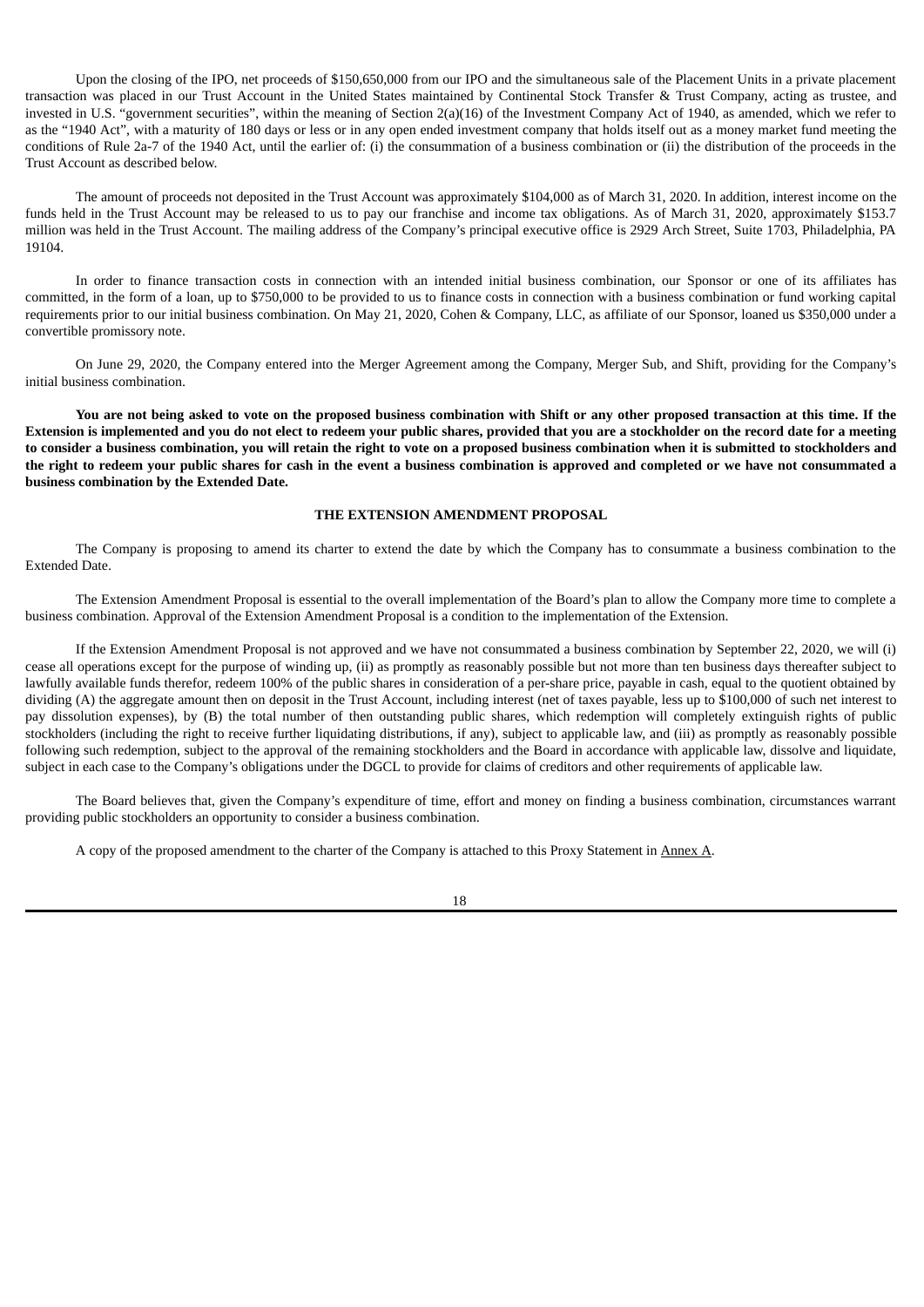#### **Reasons for the Extension Amendment Proposal**

The Company's IPO prospectus and charter provide that the Company has until September 22, 2020 to complete the purposes of the Company including, but not limited to, effecting a business combination under its terms. The purpose of the Extension Amendment is to allow the Company more time to complete its initial business combination. On June 29, 2020, the Company entered into the Merger Agreement among the Company, Merger Sub, and Shift, providing for the Company's initial business combination. Our Board currently believes however that there may not be sufficient time before September 22, 2020 to complete a business combination. The Company's IPO prospectus and charter provide that the affirmative vote of the holders of at least 65% of all outstanding shares of common stock, including the Founder Shares and the shares of Class A common stock underlying the Placement Units, is required to extend our corporate existence, except in connection with, and effective upon, consummation of a business combination. Additionally, our IPO prospectus and charter provide for all public stockholders to have an opportunity to redeem their public shares in the case our corporate existence is extended as described above. Because we may not be able to conclude a business combination within the permitted time period, the Board has determined to seek stockholder approval to extend the date by which we have to complete a business combination beyond September 22, 2020 to the Extended Date. We intend to hold another stockholder meeting prior to the Extended Date in order to seek stockholder approval of the proposed business combination with Shift.

We believe that the foregoing charter provision was included to protect Company stockholders from having to sustain their investments for an unreasonably long period if the Company failed to find a suitable business combination in the timeframe contemplated by the charter. We also believe, however, that given the Company's expenditure of time, effort and money on finding a business combination, circumstances warrant providing public stockholders an opportunity to consider a business combination.

#### *If the Extension Amendment Proposal is Not Approved*

The approval of the Extension Amendment is essential to the implementation of our Board's plan to extend the date by which we must consummate our initial business combination. Therefore, our Board will abandon and not implement the Extension Amendment unless our stockholders approve the Extension Amendment Proposal.

If the Extension Amendment Proposal is not approved and we have not consummated a business combination by September 22, 2020, we will (i) cease all operations except for the purpose of winding up, (ii) as promptly as reasonably possible but not more than ten business days thereafter subject to lawfully available funds therefor, redeem 100% of the public shares in consideration of a per-share price, payable in cash, equal to the quotient obtained by dividing (A) the aggregate amount then on deposit in the Trust Account, including interest (net of taxes payable, less up to \$100,000 of such net interest to pay dissolution expenses), by (B) the total number of then outstanding public shares, which redemption will completely extinguish rights of public stockholders (including the right to receive further liquidating distributions, if any), subject to applicable law, and (iii) as promptly as reasonably possible following such redemption, subject to the approval of the remaining stockholders and the Board in accordance with applicable law, dissolve and liquidate, subject in each case to the Company's obligations under the DGCL to provide for claims of creditors and other requirements of applicable law.

There will be no distribution from the Trust Account with respect to the Company's warrants which will expire worthless in the event we wind up. In the event of a liquidation, our Sponsor, officers and directors will not receive any monies held in the Trust Account as a result of their ownership of the Founder Shares or the Placement Units.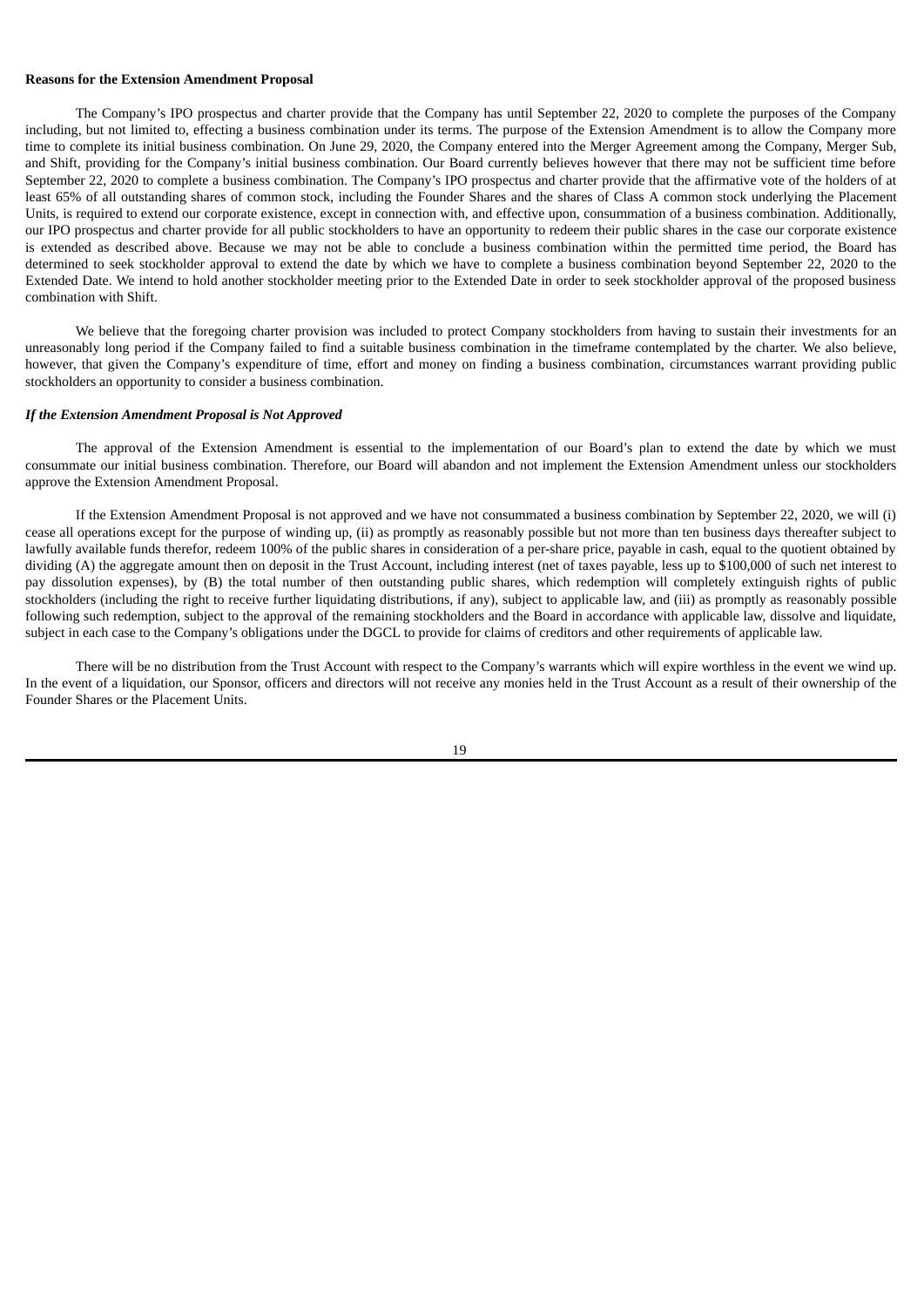#### *If the Extension Amendment Proposal Is Approved*

If the Extension Amendment Proposal is approved, the Company will file an amendment to the charter with the Secretary of State of the State of Delaware in the form set forth in Annex A hereto to extend the time it has to complete a business combination until the Extended Date. The Company will remain a reporting company under the Exchange Act and its units, Class A common stock and public warrants will remain publicly traded. The Company will then continue to work to consummate a business combination by the Extended Date.

Notwithstanding stockholder approval of the Extension Amendment Proposal, our Board will retain the right to abandon and not implement the Extension at any time without any further action by our stockholders.

You are not being asked to vote on the proposed business combination with Shift or any other proposed transaction at this time. If the Extension is implemented and you do not elect to redeem your public shares, provided that you are a stockholder on the record date for a meeting to consider a business combination, you will retain the right to vote on a proposed business combination when it is submitted to stockholders and the right to redeem your public shares for cash in the event a business combination is approved and completed or we have not consummated a **business combination by the Extended Date.**

If the Extension Amendment Proposal is approved, and the Extension is implemented, the removal of the Withdrawal Amount from the Trust Account in connection with the Election will reduce the amount held in the Trust Account. The Company cannot predict the amount that will remain in the Trust Account if the Extension Amendment Proposal is approved, and the amount remaining in the Trust Account may be only a small fraction of the approximately \$153.7 million that was in the Trust Account as of March 31, 2020. We will not proceed with the Extension if redemptions of our public shares cause us to have less than \$5,000,001 of net tangible assets following approval of the Extension Amendment Proposal.

#### **Redemption Rights**

If the Extension Amendment Proposal is approved, and the Extension is implemented, each public stockholder may seek to redeem its public shares at a per-share price, payable in cash, equal to the aggregate amount then on deposit in the Trust Account, including interest (which interest shall be net of taxes payable), divided by the number of then outstanding public shares. Holders of public shares who do not elect to redeem their public shares in connection with the Extension will retain the right to redeem their public shares in connection with any stockholder vote to approve a proposed business combination, or if the Company has not consummated a business combination by the Extended Date.

**TO EXERCISE YOUR REDEMPTION RIGHTS, YOU MUST SUBMIT A REQUEST IN WRITING THAT WE REDEEM YOUR** PUBLIC SHARES FOR CASH TO CONTINENTAL STOCK TRANSFER & TRUST COMPANY AT THE ADDRESS BELOW, AND, AT THE **SAME TIME, ENSURE YOUR BANK OR BROKER COMPLIES WITH THE REQUIREMENTS IDENTIFIED ELSEWHERE HEREIN.**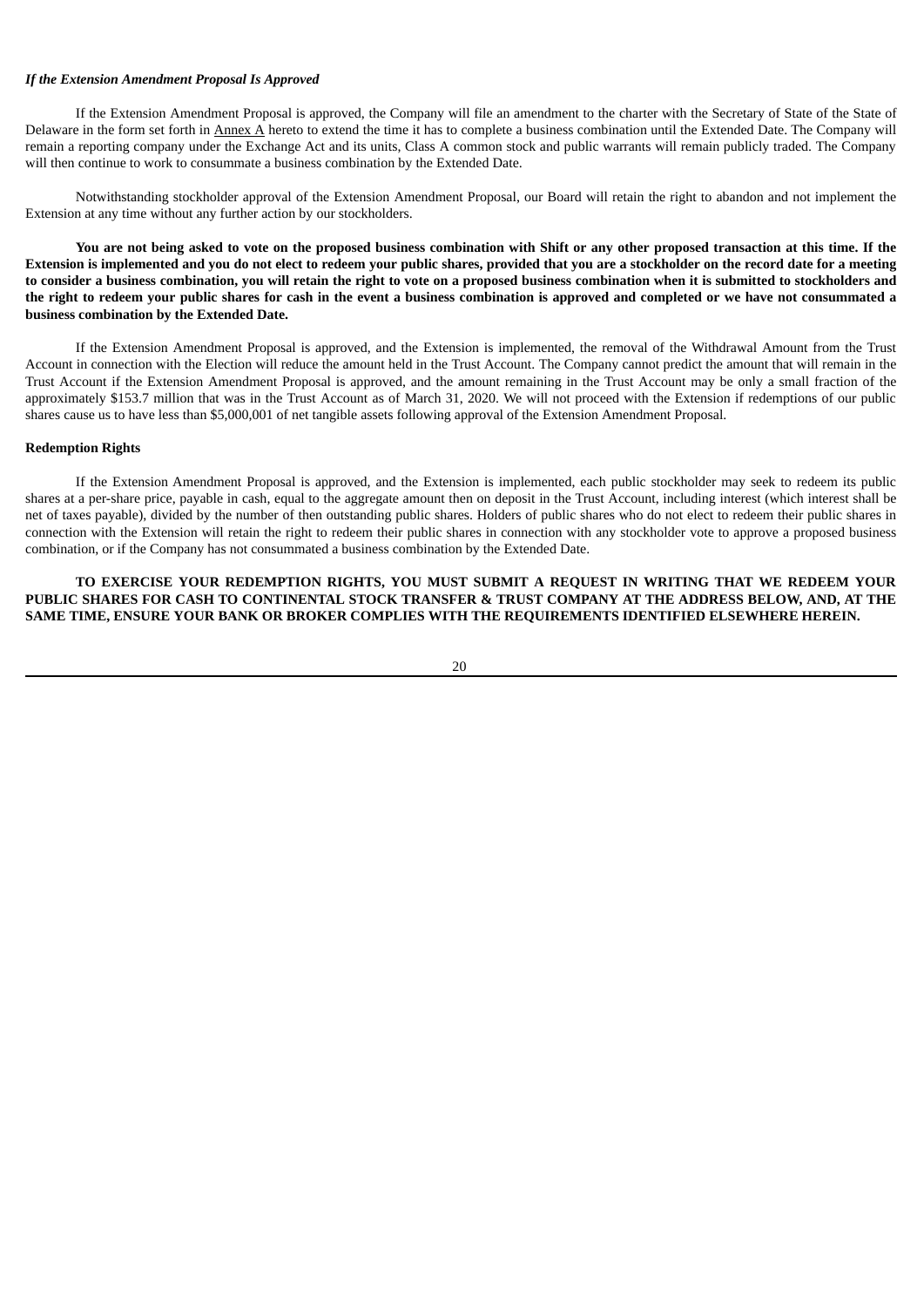In connection with tendering your shares for redemption, prior to 5:00 p.m. Eastern time on September 16, 2020 (two business days before the Special Meeting), you must elect either to physically tender your stock certificates to Continental Stock Transfer & Trust Company, 1 State Street Plaza, 30th Floor, New York, New York 10004, Attn: Mark Zimkind, mzimkind@continentalstock.com, or to deliver your shares to the transfer agent electronically using DTC's DWAC system, which election would likely be determined based on the manner in which you hold your shares. The requirement for physical or electronic delivery prior to 5:00 p.m. Eastern time on September 16, 2020 (two business days before the Special Meeting) ensures that a redeeming holder's election is irrevocable once the Extension Amendment Proposal is approved. In furtherance of such irrevocable election, stockholders making the election will not be able to tender their shares after the vote at the Special Meeting.

Through the DWAC system, this electronic delivery process can be accomplished by the stockholder, whether or not it is a record holder or its shares are held in "street name," by contacting the transfer agent or its broker and requesting delivery of its shares through the DWAC system. Delivering shares physically may take significantly longer. In order to obtain a physical stock certificate, a stockholder's broker and/or clearing broker, DTC, and the Company's transfer agent will need to act together to facilitate this request. There is a nominal cost associated with the above-referenced tendering process and the act of certificating the shares or delivering them through the DWAC system. The transfer agent will typically charge the tendering broker \$100 and the broker would determine whether or not to pass this cost on to the redeeming holder. It is the Company's understanding that stockholders should generally allot at least two weeks to obtain physical certificates from the transfer agent. The Company does not have any control over this process or over the brokers or DTC, and it may take longer than two weeks to obtain a physical stock certificate. Such stockholders will have less time to make their investment decision than those stockholders that deliver their shares through the DWAC system. Stockholders who request physical stock certificates and wish to redeem may be unable to meet the deadline for tendering their shares before exercising their redemption rights and thus will be unable to redeem their shares.

Certificates that have not been tendered in accordance with these procedures prior to 5:00 p.m. Eastern time on September 16, 2020 (two business days before the Special Meeting) will not be redeemed for cash held in the Trust Account on the redemption date. In the event that a public stockholder tenders its shares and decides prior to the vote at the Special Meeting that it does not want to redeem its shares, the stockholder may withdraw the tender. If you delivered your shares for redemption to our transfer agent and decide prior to the vote at the Special Meeting not to redeem your public shares, you may request that our transfer agent return the shares (physically or electronically). You may make such request by contacting our transfer agent at the address listed above. In the event that a public stockholder tenders shares and the Extension Amendment Proposal is not approved, these shares will not be redeemed and the physical certificates representing these shares will be returned to the stockholder promptly following the determination that the Extension Amendment Proposal will not be approved. The Company anticipates that a public stockholder who tenders shares for redemption in connection with the vote to approve the Extension Amendment Proposal would receive payment of the redemption price for such shares soon after the completion of the Extension Amendment. The transfer agent will hold the certificates of public stockholders that make the election until such shares are redeemed for cash or returned to such stockholders.

If properly demanded, the Company will redeem each public share for a per-share price, payable in cash, equal to the aggregate amount then on deposit in the Trust Account, including interest (which interest shall be net of taxes payable), divided by the number of then outstanding public shares. Based upon the current amount in the Trust Account, the Company anticipates that the per-share price at which public shares will be redeemed from cash held in the Trust Account will be approximately \$10.<sup>[-1-]</sup> at the time of the Special Meeting. The closing price of the Company's Class A common stock on July \_\_, 2020 was \$\_\_\_\_.

If you exercise your redemption rights, you will be exchanging your shares of the Company's Class A common stock for cash and will no longer own the shares. You will be entitled to receive cash for these shares only if you properly demand redemption and tender your stock certificate(s) to the Company's transfer agent prior to 5:00 p.m. Eastern time on September 16, 2020 (two business days before the Special Meeting). The Company anticipates that a public stockholder who tenders shares for redemption in connection with the vote to approve the Extension Amendment Proposal would receive payment of the redemption price for such shares soon after the completion of the Extension Amendment.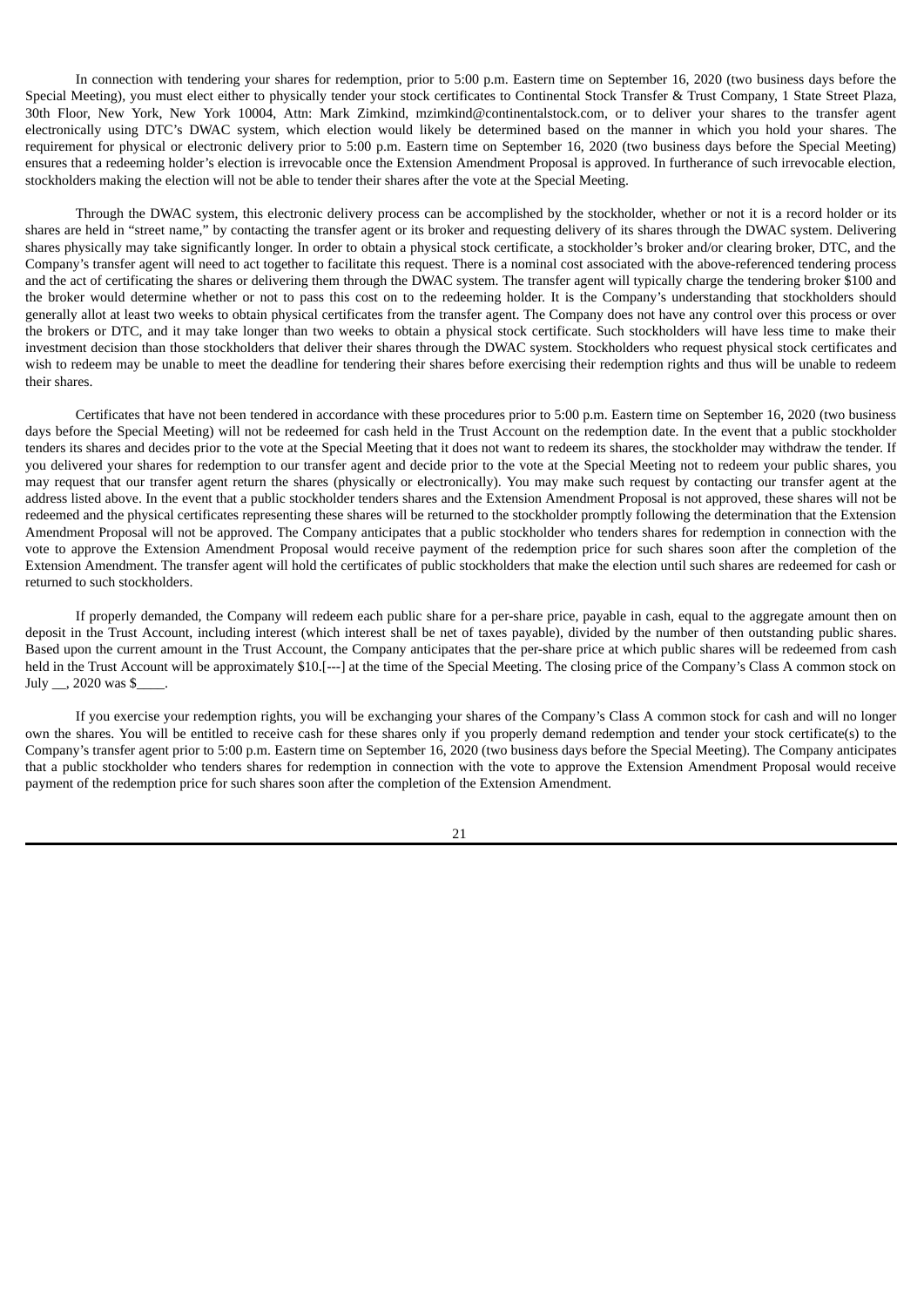## **UNITED STATES FEDERAL INCOME TAX CONSIDERATIONS**

The following discussion is a summary of material United States federal income tax considerations for holders of our Class A common stock with respect to the exercise of redemption rights in connection with the approval of the Extension Amendment Proposal. This summary is based upon the Internal Revenue Code of 1986, as amended, which we refer to as the "Code", the regulations promulgated by the U.S. Treasury Department, current administrative interpretations and practices of the Internal Revenue Service, which we refer to as the "IRS", and judicial decisions, all as currently in effect and all of which are subject to differing interpretations or to change, possibly with retroactive effect. No assurance can be given that the IRS would not assert, or that a court would not sustain a position contrary to any of the tax considerations described below. This summary does not discuss all aspects of United States federal income taxation that may be important to particular investors in light of their individual circumstances and to investors subject to special tax rules including, without limitation:

- a bank, insurance company, or other financial institution;
- a tax-exempt entity, organization, or arrangement;
- a government or any agency, instrumentality, or controlled entity thereof;
- a real estate investment trust;
- an S corporation or other pass-through entity (or an investor in an S corporation or other pass-through entity);
- a regulated investment company or a mutual fund;
- a "controlled foreign corporation" or a "passive foreign investment company";
- a dealer or broker in stocks and securities, or currencies;
- a trader in securities that elects mark-to-market treatment;
- a holder of Company Class A common stock that is liable for the alternative minimum tax;
- a holder of Company Class A common stock that received Company Class A common stock through the exercise of options, warrants, or similar derivative securities or otherwise as compensation;
- a holder of Company Class A common stock that holds Company Class A common stock in a tax-deferred account (such as an individual retirement account or a plan qualifying under Section 401(k) of the Code);
- a holder of Company Class A common stock that has a functional currency other than the U.S. dollar;
- a holder of Company Class A common stock that holds Company Class A common stock as part of a hedge, straddle, constructive sale, conversion or other integrated transaction;
- a holder of Company Class A common stock required to accelerate the recognition of any item of gross income with respect to such Company Class A common stock as a result of such income being recognized on an applicable financial statement;
- a holder of Company Class A common stock that is a U.S. expatriate or former citizen or long-term resident of the United States;
- a holder of Company Class A common stock that does not hold Company Class A common stock as a capital asset within the meaning of Section 1221 of the Code (generally, for investment purposes);
- a holder of Company Class A common stock whose Company Class A common stock may constitute "qualified small business stock" under Section 1202 of the Code or "Section 1244 stock" for purposes of Section 1244 of the Code;
- a holder of Company Class A common stock that acquired their shares of Company Class A common stock in a transaction subject to the gain rollover provisions of Section 1045 of the Code; or
- a holder of Company Class a common stock that owns or has owned, or is deemed to own or to have owned, more than 5% of Company Class A common stock (except to the extent specifically set forth below).

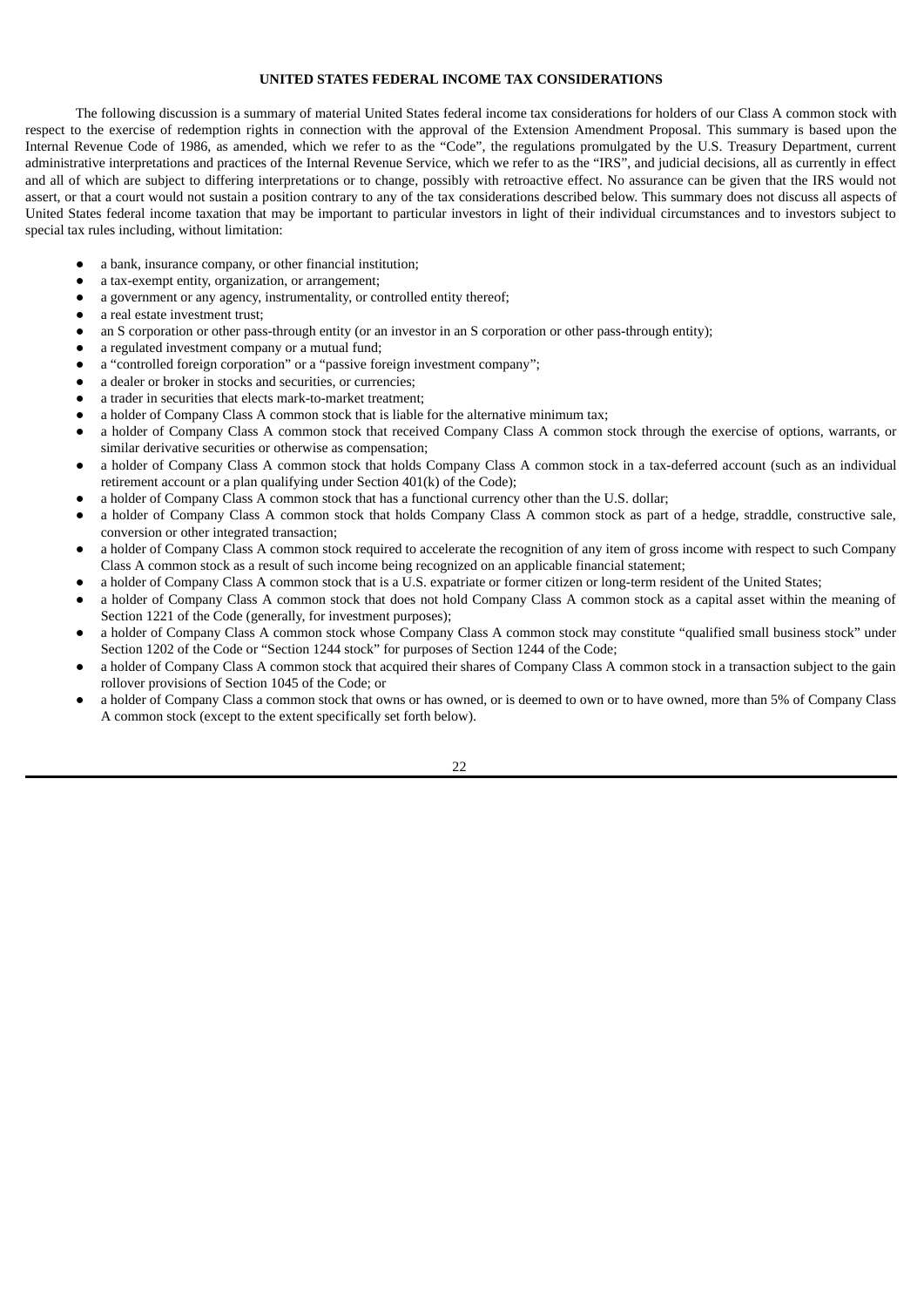In addition, this summary is limited to investors that hold our Class A common stock as "capital assets" (generally, property held for investment) under the Code.

If a partnership (including an entity or arrangement treated as a partnership for United States federal income tax purposes) holds our Class A common stock, the tax treatment of a partner in such partnership will generally depend upon the status of the partner, the activities of the partnership and certain determinations made at the partner level. If you are a partner of a partnership holding our Class A common stock, you are urged to consult your tax advisor regarding the tax consequences of a redemption.

## **WE URGE HOLDERS OF OUR CLASS A COMMON STOCK CONTEMPLATING EXERCISE OF THEIR REDEMPTION RIGHTS TO CONSULT THEIR OWN TAX ADVISORS CONCERNING THE UNITED STATES FEDERAL, STATE, LOCAL, AND FOREIGN INCOME AND OTHER TAX CONSEQUENCES THEREOF.**

## **U.S. Federal Income Tax Considerations to U.S. Holders**

This section is addressed to U.S. Holders of our Class A common stock that elect to have their Class A common stock of the Company redeemed for cash. For purposes of this discussion, a "U.S. Holder" is a beneficial owner that so redeems its Class A common stock of the Company and is:

- an individual who is a United States citizen or resident of the United States;
- a corporation (including an entity treated as a corporation for United States federal income tax purposes) created or organized in or under the laws of the United States, any state thereof or the District of Columbia;
- an estate the income of which is includible in gross income for United States federal income tax purposes regardless of its source; or
- a trust (A) the administration of which is subject to the primary supervision of a United States court and which has one or more United States persons (within the meaning of the Code) who have the authority to control all substantial decisions of the trust or (B) that has in effect a valid election under applicable Treasury regulations to be treated as a United States person.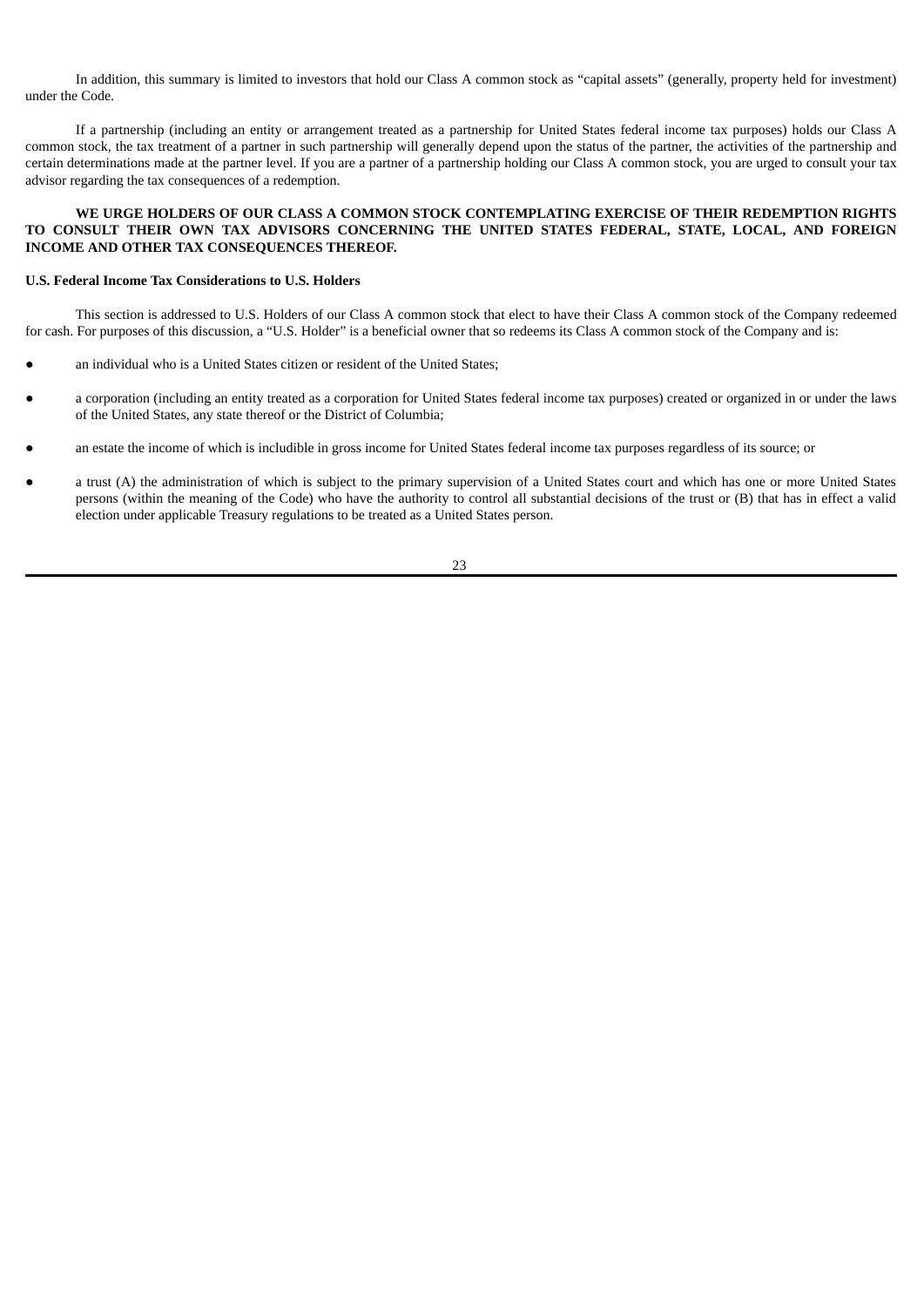#### *Redemption of Class A Common Stock*

In the event that a U.S. Holder's Class A common stock of the Company is redeemed, the treatment of the transaction for U.S. federal income tax purposes will depend on whether the redemption qualifies as a sale of the Class A common stock under Section 302 of the Code. Whether the redemption qualifies for sale treatment will depend largely on the total number of shares of our stock treated as held by the U.S. Holder (including any stock constructively owned by the U.S. Holder as a result of owning warrants) relative to all of our shares both before and after the redemption. The redemption of Class A common stock generally will be treated as a sale of the Class A common stock (rather than as a distribution) if the redemption (i) is "substantially disproportionate" with respect to the U.S. Holder, (ii) results in a "complete termination" of the U.S. Holder's interest in us or (iii) is "not essentially equivalent to a dividend" with respect to the U.S. Holder. These tests are explained more fully below.

In determining whether any of the foregoing tests are satisfied, a U.S. Holder takes into account not only stock actually owned by the U.S. Holder, but also shares of our stock that are constructively owned by it. A U.S. Holder may constructively own, in addition to stock owned directly, stock owned by certain related individuals and entities in which the U.S. Holder has an interest or that have an interest in such U.S. Holder, as well as any stock the U.S. Holder has a right to acquire by exercise of an option, which would generally include Class A common stock which could be acquired pursuant to the exercise of the warrants. In order to meet the substantially disproportionate test, the percentage of our outstanding voting stock actually and constructively owned by the U.S. Holder immediately following the redemption of Class A common stock must, among other requirements, be less than 80% of our outstanding voting stock actually and constructively owned by the U.S. Holder immediately before the redemption. There will be a complete termination of a U.S. Holder's interest if either (i) all of the shares of our stock actually and constructively owned by the U.S. Holder are redeemed or (ii) all of the shares of our stock actually owned by the U.S. Holder are redeemed and the U.S. Holder is eligible to waive, and effectively waives in accordance with specific rules, the attribution of stock owned by certain family members and the U.S. Holder does not constructively own any other stock. The redemption of the Class A common stock will not be essentially equivalent to a dividend if a U.S. Holder's conversion results in a "meaningful reduction" of the U.S. Holder's proportionate interest in us. Whether the redemption will result in a meaningful reduction in a U.S. Holder's proportionate interest in us will depend on the particular facts and circumstances. However, the IRS has indicated in a published ruling that even a small reduction in the proportionate interest of a small minority stockholder in a publicly held corporation who exercises no control over corporate affairs may constitute such a "meaningful reduction."

If none of the foregoing tests are satisfied, then the redemption will be treated as a distribution and the tax effects will be as described below under "U.S. Federal Income Tax Considerations to U.S. Holders — Taxation of Distributions."

U.S. Holders of our Class A common stock considering exercising their redemption rights should consult their own tax advisors as to whether the redemption of their Class A common stock of the Company will be treated as a sale or as a distribution under the Code.

#### *Gain or Loss on a Redemption of Class A Common Stock Treated as a Sale*

If the redemption qualifies as a sale of Class A common stock, a U.S. Holder must treat any gain or loss recognized as capital gain or loss. Any such capital gain or loss will be long-term capital gain or loss if the U.S. Holder's holding period for the Class A common stock so disposed of exceeds one year. Generally, a U.S. Holder will recognize gain or loss in an amount equal to the difference between (i) the amount of cash received in such redemption (or, if the Class A common stock is held as part of a unit at the time of the disposition, the portion of the amount realized on such disposition that is allocated to the Class A common stock based upon the then fair market values of the Class A common stock and the one half of one warrant included in the unit) and (ii) the U.S. Holder's adjusted tax basis in its Class A common stock so redeemed. A U.S. Holder's adjusted tax basis in its Class A common stock generally will equal the U.S. Holder's acquisition cost (that is, the portion of the purchase price of a unit allocated to a share of Class A common stock or the U.S. Holder's initial basis for Class A common stock received upon exercise of a whole warrant) less any prior distributions treated as a return of capital. Long-term capital gain realized by a non-corporate U.S. Holder generally will be taxable at a reduced rate. The deduction of capital losses is subject to limitations.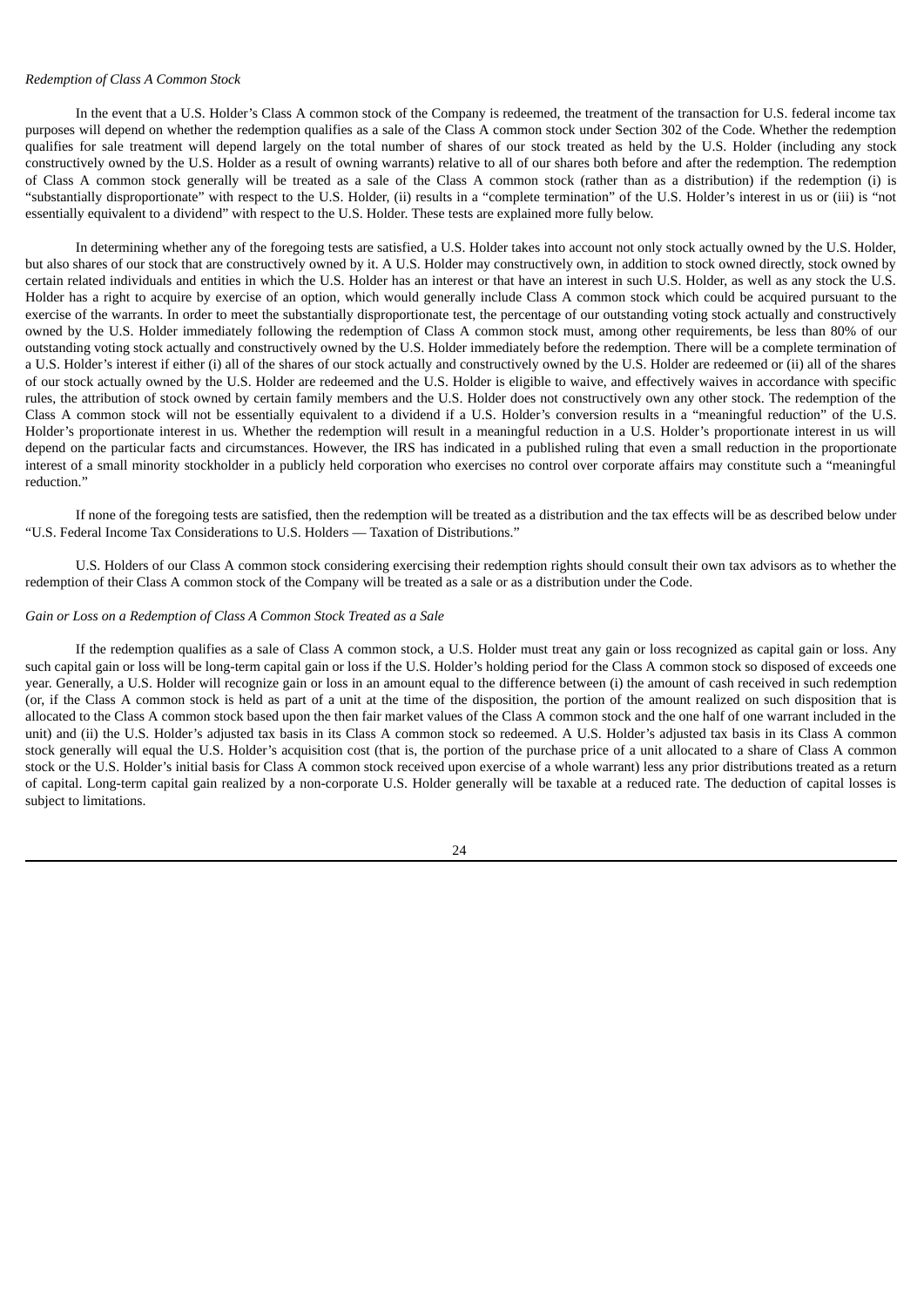#### *Taxation of Distributions*

If the redemption does not qualify as a sale of Class A common stock, the U.S. Holder will be treated as receiving a distribution. In general, any distributions to U.S. Holders generally will constitute dividends for United States federal income tax purposes to the extent paid from our current or accumulated earnings and profits, as determined under United States federal income tax principles. Although it is believed that we presently have no accumulated earnings and profits, it will not be possible to definitely determine whether we will have, as of the end of our taxable year, any current earnings. If there are no current or accumulated earnings or the amount of the distribution to the U.S. Holder exceeds his share of earnings and profits, distributions in excess of current and accumulated earnings and profits will constitute a return of capital that will be applied against and reduce (but not below zero) the U.S. Holder's adjusted tax basis in our Class A common stock. Any remaining excess will be treated as gain realized on the sale or other disposition of the Class A common stock and will be treated as described under "U.S. Federal Income Tax Considerations to U.S. Holders — Gain or Loss on a Redemption of Class A Common Stock Treated as a Sale." Dividends we pay to a U.S. Holder that is a taxable corporation generally will qualify for the dividends received deduction if the requisite holding period is satisfied. With certain exceptions, and provided certain holding period requirements are met, dividends we pay to a non-corporate U.S. Holder generally will constitute "qualified dividends" that will be taxable at a reduced rate.

#### **U.S. Federal Income Tax Considerations to Non-U.S. Holders**

This section is addressed to Non-U.S. Holders of our Class A common stock that elect to have their Class A common stock of the Company redeemed for cash. For purposes of this discussion, a "Non-U.S. Holder" is a beneficial owner (other than a partnership) that so redeems its Class A common stock of the Company and is not a U.S. Holder.

#### *Redemption of Class A Common Stock*

The characterization for United States federal income tax purposes of the redemption of a Non-U.S. Holder's Class A common stock generally will correspond to the United States federal income tax characterization of such a redemption of a U.S. Holder's Class A common stock, as described under "U.S. Federal Income Tax Considerations to U.S. Holders."

Non-U.S. Holders of our Class A common stock considering exercising their redemption rights should consult their own tax advisors as to whether the redemption of their Class A common stock of the Company will be treated as a sale or as a distribution under the Code.

#### *Gain or Loss on a Redemption of Class A Common Stock Treated as a Sale*

If the redemption qualifies as a sale of Class A common stock, a Non-U.S. Holder generally will not be subject to United States federal income or withholding tax in respect of gain recognized on a sale of its Class A common stock of the Company, unless:

the gain is effectively connected with the conduct of a trade or business by the Non-U.S. Holder within the United States (and, under certain income tax treaties, is attributable to a United States permanent establishment or fixed base maintained by the Non-U.S. Holder), in which case the Non-U.S. Holder will generally be subject to the same treatment as a U.S. Holder with respect to the redemption, and a corporate Non-U.S. Holder may be subject to the branch profits tax at a 30% rate (or lower rate as may be specified by an applicable income tax treaty);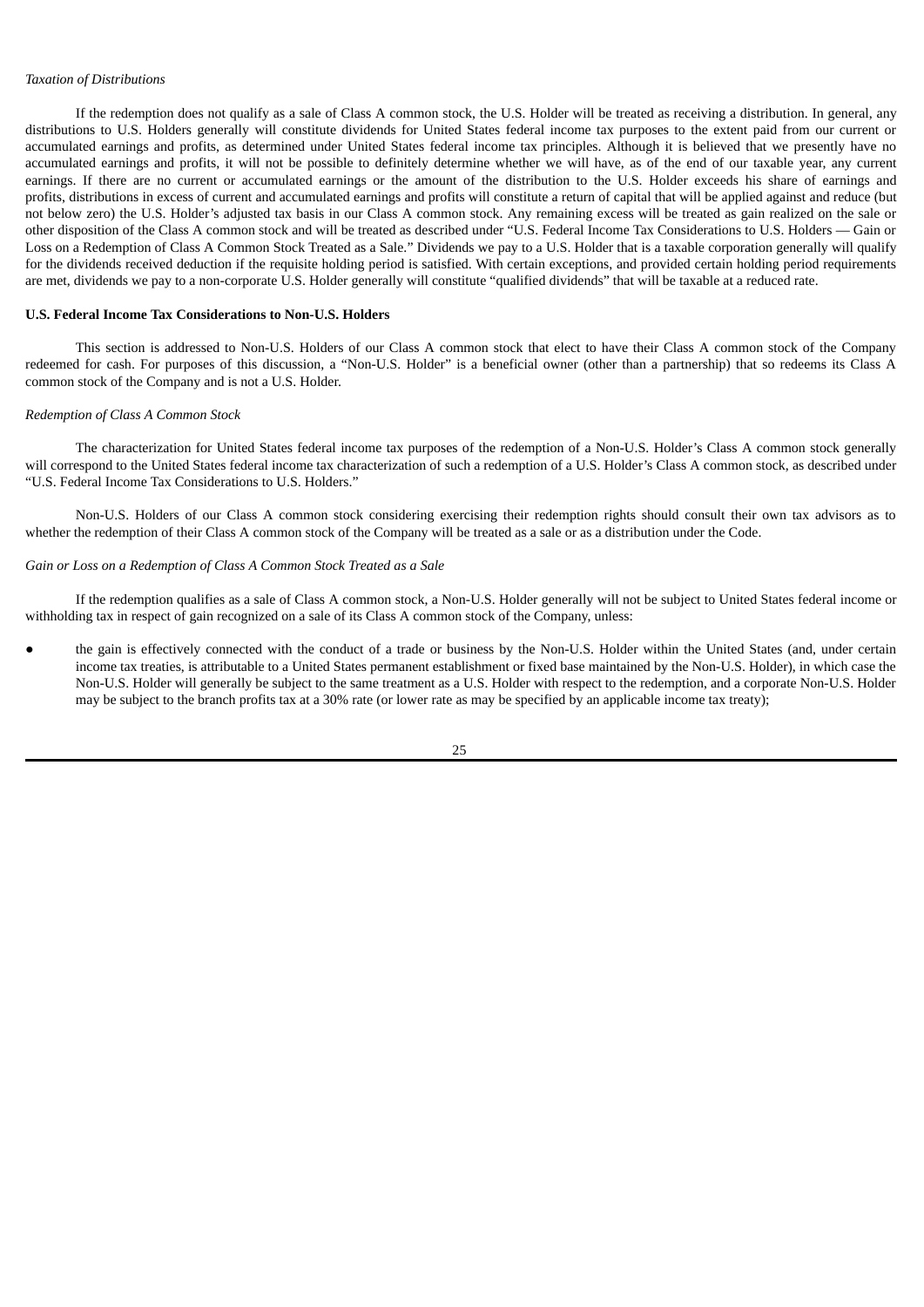- the Non-U.S. Holder is an individual who is present in the United States for 183 days or more in the taxable year in which the redemption takes place and certain other conditions are met, in which case the Non-U.S. Holder will be subject to a 30% tax on the individual's net capital gain for the year; or
- we are or have been a "U.S. real property holding corporation" for United States federal income tax purposes at any time during the shorter of the five-year period ending on the date of disposition or the period that the Non-U.S. Holder held our Class A common stock, and, in the case where shares of our Class A common stock are regularly traded on an established securities market, the Non-U.S. Holder has owned, directly or constructively, more than 5% of our Class A common stock at any time within the shorter of the five-year period preceding the disposition or such Non-U.S. Holder's holding period for the shares of our Class A common stock. We do not believe we are or have been a U.S. real property holding corporation.

#### *Taxation of Distributions*

If the redemption does not qualify as a sale of Class A common stock, the Non-U.S. Holder will be treated as receiving a distribution. In general, any distributions we make to a Non-U.S. Holder of shares of our Class A common stock, to the extent paid out of our current or accumulated earnings and profits (as determined under United States federal income tax principles), will constitute dividends for U.S. federal income tax purposes and, provided such dividends are not effectively connected with the Non-U.S. Holder's conduct of a trade or business within the United States, we will be required to withhold tax from the gross amount of the dividend at a rate of 30%, unless such Non-U.S. Holder is eligible for a reduced rate of withholding tax under an applicable income tax treaty and provides proper certification of its eligibility for such reduced rate. Any distribution not constituting a dividend will be treated first as reducing (but not below zero) the Non-U.S. Holder's adjusted tax basis in its shares of our Class A common stock and, to the extent such distribution exceeds the Non-U.S. Holder's adjusted tax basis, as gain realized from the sale or other disposition of the Class A common stock, which will be treated as described under "U.S. Federal Income Tax Considerations to Non-U.S. Holders — Gain on Sale, Taxable Exchange or Other Taxable Disposition of Class A Common Stock." Dividends we pay to a Non-U.S. Holder that are effectively connected with such Non-U.S. Holder's conduct of a trade or business within the United States generally will not be subject to United States withholding tax, provided such Non-U.S. Holder complies with certain certification and disclosure requirements. Instead, such dividends generally will be subject to United States federal income tax, net of certain deductions, at the same graduated individual or corporate rates applicable to U.S. Holders (subject to an exemption or reduction in such tax as may be provided by an applicable income tax treaty). If the Non-U.S. Holder is a corporation, dividends that are effectively connected income may also be subject to a "branch profits tax" at a rate of 30% (or such lower rate as may be specified by an applicable income tax treaty).

As previously noted above, the foregoing discussion of certain material U.S. federal income tax consequences is included for general information purposes only and is not intended to be, and should not be construed as, legal or tax advice to any stockholder. We once again urge you to consult with your own tax adviser to determine the particular tax consequences to you (including the application and effect of any U.S. federal, state, local or foreign income or other tax laws) of the receipt of cash in exchange for shares in connection with the Extension Amendment **Proposal.**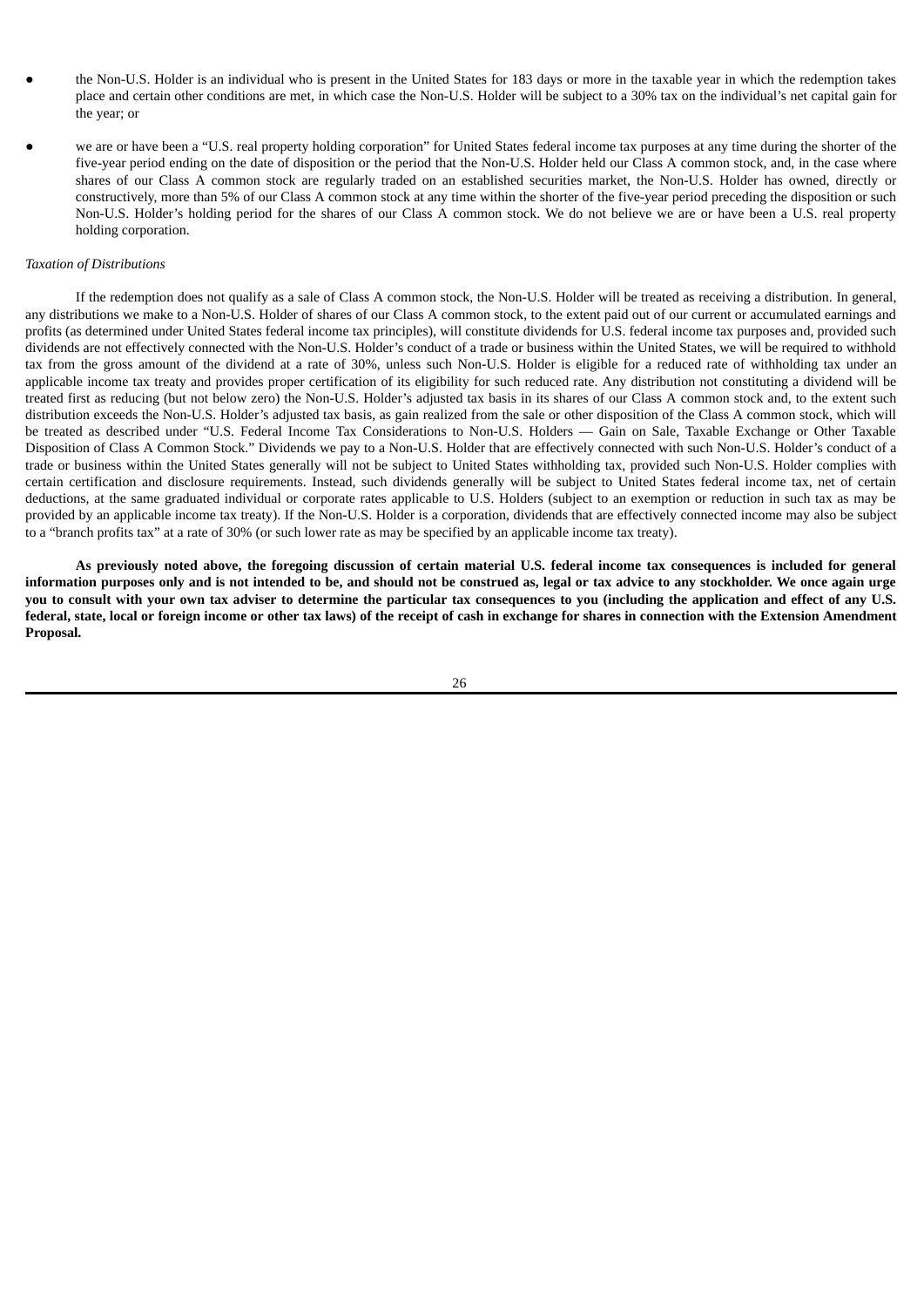## **THE SPECIAL MEETING**

#### **Overview**

*Date, Time and Place*. The Special Meeting of the Company's stockholders will be held at [--]:00 [---] Eastern Time on September 18, 2020 as a virtual meeting. You will be able to attend, vote your shares and submit questions during the Special Meeting via a live webcast available at [----------]. The meeting will be held virtually over the internet by means of a live audio webcast. Only stockholders who own shares of our common stock as of the close of business on the record date will be entitled to attend the virtual meeting.

To register for the virtual meeting, please follow these instructions as applicable to the nature of your ownership of our common stock.

If your shares are registered in your name with our transfer agent and you wish to attend the online-only virtual meeting, go to [-----------], enter the control number you received on your proxy card and click on the "Click here" to preregister for the online meeting link at the top of the page. Just prior to the start of the meeting you will need to log back into the meeting site using your control number. Pre-registration is recommended but is not required in order to attend.

Beneficial stockholders who wish to attend the online-only virtual meeting must obtain a legal proxy by contacting their account representative at the bank, broker, or other nominee that holds their shares and e-mail a copy (a legible photograph is sufficient) of their legal proxy to proxy@continentalstock.com. Beneficial stockholders who e-mail a valid legal proxy will be issued a meeting control number that will allow them to register to attend and participate in the online-only meeting. After contacting our transfer agent a beneficial holder will receive an e-mail prior to the meeting with a link and instructions for entering the virtual meeting. Beneficial stockholders should contact our transfer agent at least five business days prior to the meeting date.

*Voting Power; Record Date*. You will be entitled to vote or direct votes to be cast at the Special Meeting, if you owned the Company's Class A common stock at the close of business on July 29, 2020, the record date for the Special Meeting. You will have one vote per proposal for each share of the Company's common stock you owned at that time. The Company's warrants do not carry voting rights.

*Votes Required*. Approval of the Extension Amendment Proposal will require the affirmative vote of holders of at least 65% of the Company's common stock outstanding on the record date, including the Founder Shares and the shares of Class A common stock underlying the Placement Units. If you do not vote or you abstain from voting on a proposal, your action will have the same effect as an "AGAINST" vote. Broker non-votes will have the same effect as "AGAINST" votes.

At the close of business on the record date of the Special Meeting, there were 15,490,000 shares of Class A common stock and 5,163,333 shares of Class B common stock outstanding, each of which entitles its holder to cast one vote per proposal.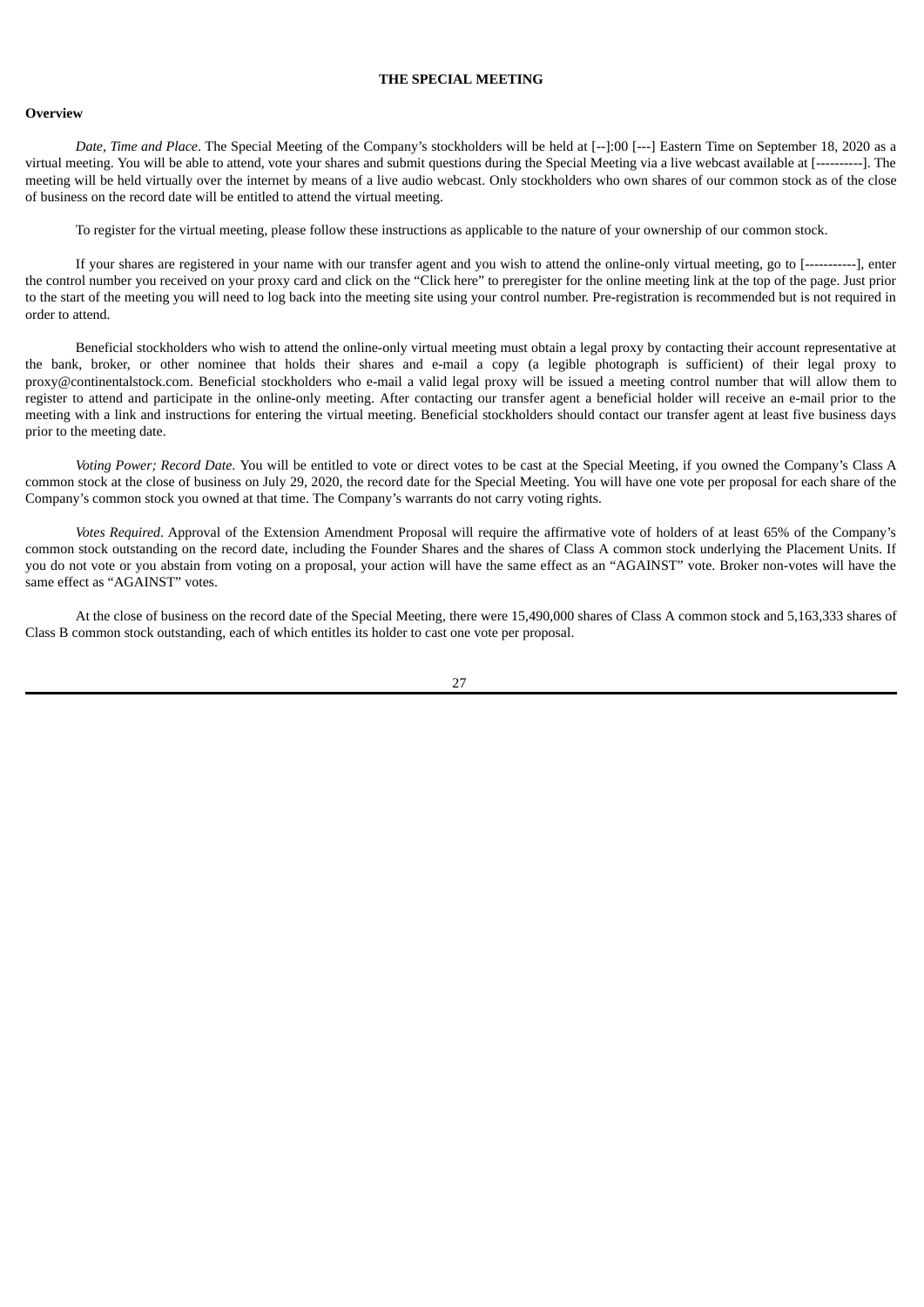If you do not want the Extension Amendment Proposal approved, you must abstain, not vote, or vote "AGAINST" the Extension Amendment. You will be entitled to redeem your public shares for cash in connection with this vote whether or not you vote on the Extension Amendment Proposal so long as you elect to redeem your public shares for a pro rata portion of the funds available in the Trust Account in connection with the Extension Amendment Proposal. The Company anticipates that a public stockholder who tenders shares for redemption in connection with the vote to approve the Extension Amendment Proposal would receive payment of the redemption price for such shares soon after the completion of the Extension Amendment.

*Proxies; Board Solicitation; Proxy Solicitor*. Your proxy is being solicited by the Board on the proposals being presented to stockholders at the Special Meeting. The Company has engaged Morrow Sodali LLC to assist in the solicitation of proxies for the Special Meeting. No recommendation is being made as to whether you should elect to redeem your public shares. Proxies may be solicited in person or by telephone. If you grant a proxy, you may still revoke your proxy and vote your shares online at the Special Meeting if you are a holder of record of the Company's common stock. You may contact Morrow Sodali LLC at:

> Morrow Sodali LLC 470 West Avenue Stamford, CT 06902 Tel: (800) 662-5200 Banks and brokers can call at (203) 658-9400 Email: INSU.info@investor.morrowsodali.com

#### **Required Vote**

The affirmative vote by holders of at least 65% of the Company's outstanding shares of common stock, including the Founder Shares and the shares of Class A common stock underlying the Placement Units, is required to approve the Extension Amendment Proposal. If the Extension Amendment Proposal is not approved, the Extension Amendment will not be implemented and the Company will be required by its charter to (i) cease all operations except for the purpose of winding up, (ii) as promptly as reasonably possible but not more than ten business days thereafter subject to lawfully available funds therefor, redeem 100% of the public shares in consideration of a per-share price, payable in cash, equal to the quotient obtained by dividing (A) the aggregate amount then on deposit in the Trust Account, including interest (net of taxes payable, less up to \$100,000 of such net interest to pay dissolution expenses), by (B) the total number of then outstanding public shares, which redemption will completely extinguish rights of public stockholders (including the right to receive further liquidating distributions, if any), subject to applicable law, and (iii) as promptly as reasonably possible following such redemption, subject to the approval of the remaining stockholders and the Board in accordance with applicable law, dissolve and liquidate, subject in each case to the Company's obligations under the DGCL to provide for claims of creditors and other requirements of applicable law. The approval of the Extension Amendment is essential to the implementation of our Board's plan to extend the date by which we must consummate our initial business combination. Therefore, our Board will abandon and not implement such amendment unless our stockholders approve the Extension Amendment Proposal. Notwithstanding stockholder approval of the Extension Amendment Proposal, our Board will retain the right to abandon and not implement the Extension Amendment at any time without any further action by our stockholders.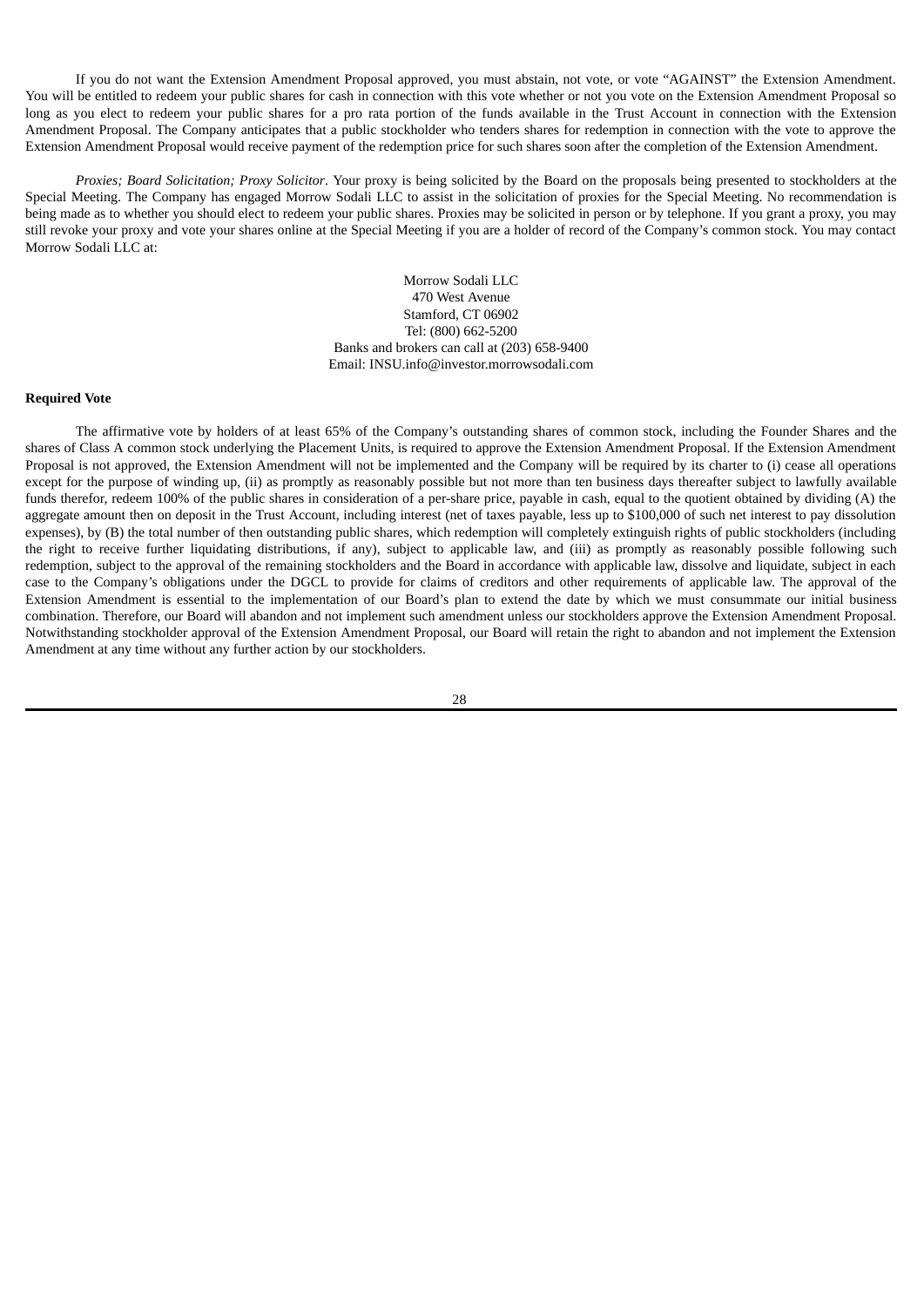Our Sponsor and all of our directors, executive officers and their affiliates are expected to vote any common stock owned by them in favor of the Extension Amendment Proposal. On the record date, our Sponsor, directors and executive officers of the Company and their affiliates beneficially owned and were entitled to vote an aggregate of 5,148,333 Founder Shares and 375,000 shares of Class A common stock underlying the Placement Units, representing approximately 26.7% of the Company's issued and outstanding shares of common stock. Our Sponsor and our directors, executive officers and their affiliates do not intend to purchase shares of Class A common stock in the open market or in privately negotiated transactions in connection with the stockholder vote on the Extension Amendment.

## **Interests of our Sponsor, Directors and Officers**

When you consider the recommendation of our Board, you should keep in mind that our Sponsor, executive officers and members of our Board have interests that may be different from, or in addition to, your interests as a stockholder. These interests include, among other things:

- the fact that our Sponsor holds 5,103,333 Founder Shares and 375,000 Placement Units, all such securities beneficially owned by our Chairman, and each of our independent directors holds 15,000 Founder Shares, that would expire worthless if a business combination is not consummated;
- the fact that Cohen & Company, LLC, an affiliate of our Sponsor, holds a promissory note in the principal amount of up to \$750,000 issued in connection with working capital loans made to the Company that may not be repaid if a business combination is not consummated;
- the fact that, if the Trust Account is liquidated, including in the event we are unable to complete an initial business combination within the required time period, Cohen & Company, LLC has agreed to indemnify us to ensure that the proceeds in the Trust Account are not reduced below \$10.00 per public share by the claims of prospective target businesses with which we have entered into an acquisition agreement or claims of any third party for services rendered or products sold to us, but only if such a third party or target business has not executed a waiver of any and all rights to seek access to the Trust Account; and
- the fact that none of our officers or directors has received any cash compensation for services rendered to the Company and all of the current members of our Board are expected to continue to serve as directors at least through the date of the special meeting to vote on a proposed business combination and may continue to serve following any potential business combination and receive compensation thereafter.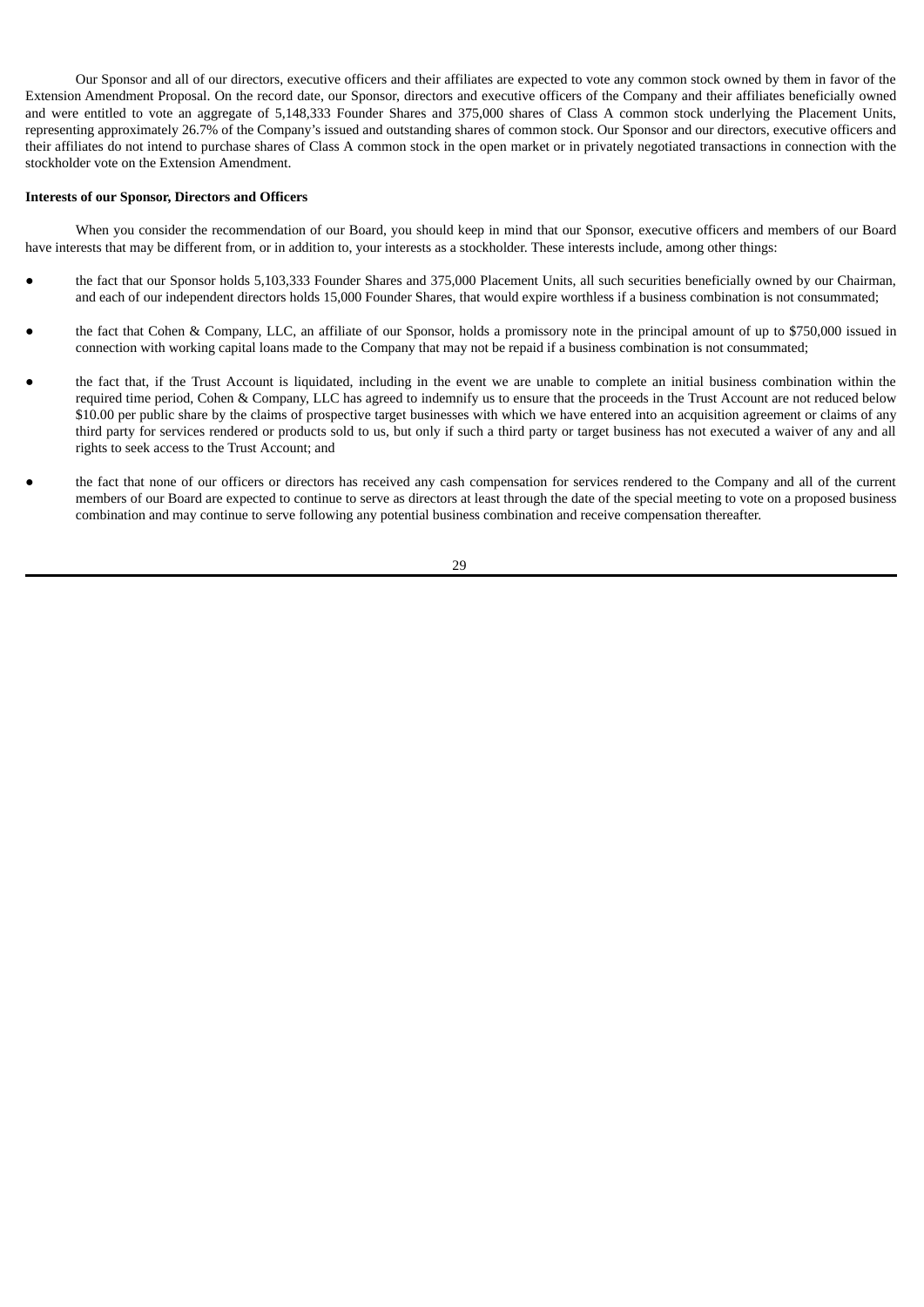#### **The Board's Reasons for the Extension Amendment Proposal and Its Recommendation**

As discussed below, after careful consideration of all relevant factors, our Board has determined that the Extension Amendment is in the best interests of the Company and its stockholders. Our Board has approved and declared advisable adoption of the Extension Amendment Proposal and recommends that you vote "FOR" such proposal.

Our IPO prospectus and charter provide that the Company has until September 22, 2020 to complete the purposes of the Company including, but not limited to, effecting a business combination under its terms. The purpose of the Extension Amendment is to allow the Company more time to complete its initial business combination. On June 29, 2020, the Company entered into the Merger Agreement among the Company, Merger Sub, and Shift, providing for the Company's initial business combination. However our Board currently believes that there may not be sufficient time before September 22, 2020 to complete a business combination. The Company's IPO prospectus and charter state that if the Company's stockholders approve an amendment to the Company's charter that would affect the substance or timing of the Company's obligation to redeem 100% of the Company's public shares if it does not complete a business combination before September 22, 2020, the Company will provide its public stockholders with the opportunity to redeem all or a portion of their public shares upon such approval at a per share price, payable in cash, equal to the aggregate amount then on deposit in the Trust Account, including interest (which interest shall be net of taxes payable), divided by the number of then outstanding public shares. We believe that this charter provision was included to protect the Company stockholders from having to sustain their investments for an unreasonably long period if the Company failed to find a suitable business combination in the timeframe contemplated by the charter.

In addition, the Company's IPO prospectus and charter provide that the affirmative vote of the holders of at least 65% of all outstanding shares of common stock, including the Founder Shares and the shares of Class A common stock underlying the Placement Units, is required to extend our corporate existence, except in connection with, and effective upon the consummation of, a business combination. We believe that, given the Company's expenditure of time, effort and money on the potential business combination, circumstances warrant providing public stockholders an opportunity to consider a business combination. Because we continue to believe that a business combination would be in the best interests of our stockholders and because we will not be able to conclude a business combination within the permitted time period, the Board has determined to seek stockholder approval to extend the date by which we have to complete a business combination beyond September 22, 2020 to the Extended Date.

The Company is not asking you to vote on the proposed business combination with Shift or any potential business transaction at this time. If the Extension is implemented and you do not elect to redeem your public shares, you will retain the right to vote on any proposed business combination in the future and the right to redeem your public shares at a per-share price, payable in cash, equal to the aggregate amount then on deposit in the Trust Account, including interest (which interest shall be net of taxes payable), divided by the number of then outstanding public shares, in the event a business combination is approved and completed or the Company has not consummated a business combination by the **Extended Date.**

After careful consideration of all relevant factors, the Board determined that the Extension Amendment is in the best interests of the Company and its stockholders.

#### **Recommendation of the Board**

Our Board unanimously recommends that our stockholders vote "FOR" the approval of the Extension Amendment Proposal.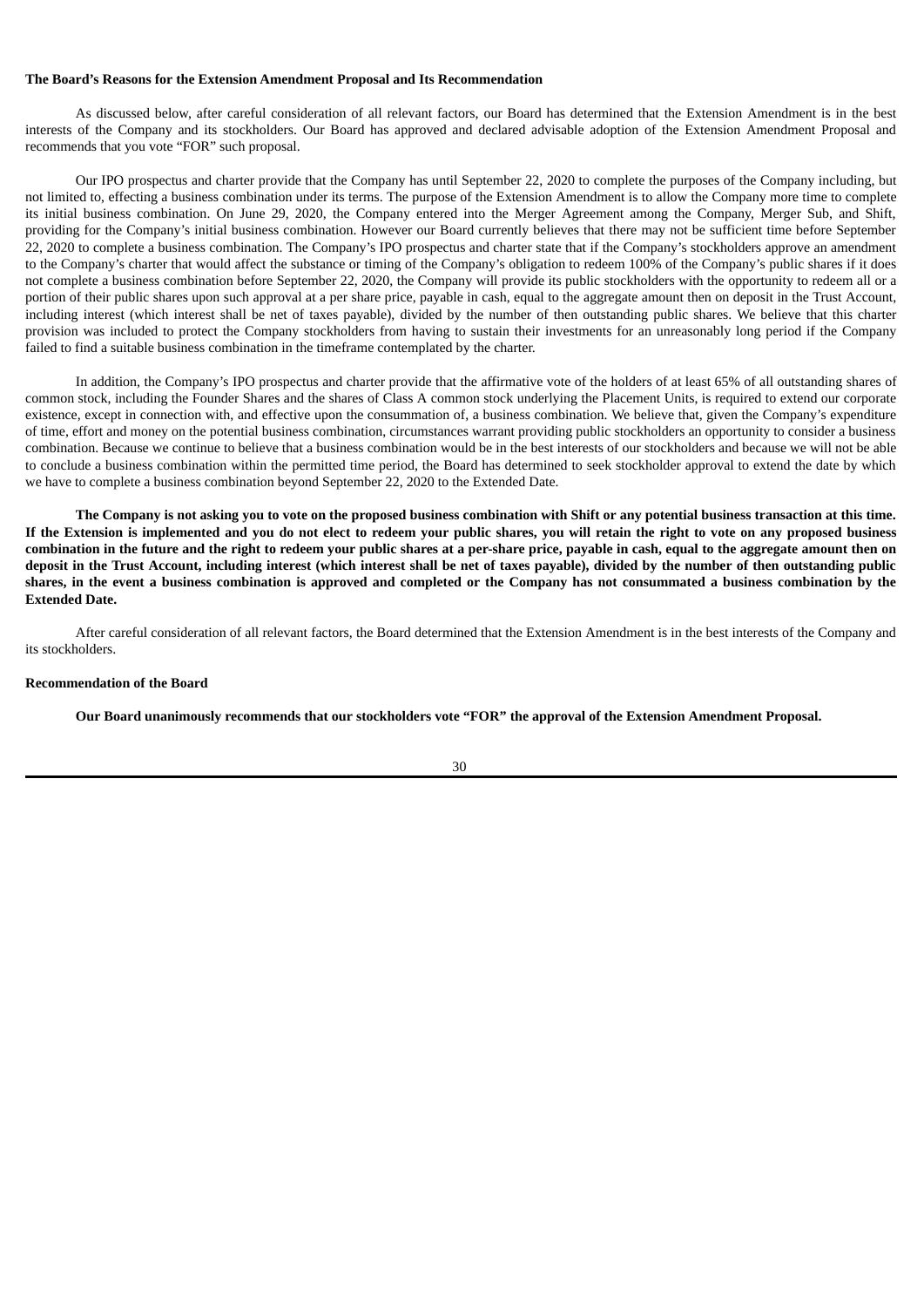## **THE ADJOURNMENT PROPOSAL**

## **Overview**

The Adjournment Proposal, if adopted, will allow our Board to adjourn the Special Meeting to a later date or dates to permit further solicitation of proxies. The Adjournment Proposal will only be presented to our stockholders in the event that there are insufficient votes for, or otherwise in connection with, the approval of the Extension Amendment Proposal. In no event will our Board adjourn the Special Meeting beyond September 22, 2020.

## **Consequences if the Adjournment Proposal is Not Approved**

If the Adjournment Proposal is not approved by our stockholders, our Board may not be able to adjourn the Special Meeting to a later date in the event that there are insufficient votes for, or otherwise in connection with, the approval of the Extension Amendment Proposal.

## **Vote Required for Approval**

The approval of the Adjournment Proposal requires the affirmative vote of the majority of the votes cast by stockholders represented in person or by proxy at the Special Meeting. Accordingly, if a valid quorum is otherwise established, a stockholder's failure to vote by proxy or online at the Special Meeting will have no effect on the outcome of any vote on the Adjournment Proposal. Abstentions will be counted in connection with the determination of whether a valid quorum is established but will have no effect on the outcome of the Adjournment Proposal.

#### **Recommendation of the Board**

#### **Our Board unanimously recommends that our stockholders vote "FOR" the approval of the Adjournment Proposal.**

## **BENEFICIAL OWNERSHIP OF SECURITIES**

The following table sets forth information regarding the beneficial ownership of the Company's common stock as of the record date, by:

- each person known by us to be the beneficial owner of more than 5% of our outstanding shares of common stock;
- each of our named executive officers and directors that beneficially owns shares of common stock; and
- all our executive officers and directors as a group.

The table below represents beneficial ownership of Class A common stock, Class B common stock and Class A common stock and Class B common stock voting together as a single class, and is reported in accordance with the beneficial ownership rules of the SEC under which a person is deemed to be the beneficial owner of a security if that person has or shares voting power or investment power with respect to such security or has the right to acquire such ownership within 60 days. The table does not reflect record or beneficial ownership of any outstanding warrants as no warrants are exercisable within 60 days of the record date.

The beneficial ownership of the Company's voting common stock is based on 15,490,000 shares of Class A common stock outstanding and 5,163,333 shares of Class B common stock outstanding, except as otherwise indicated.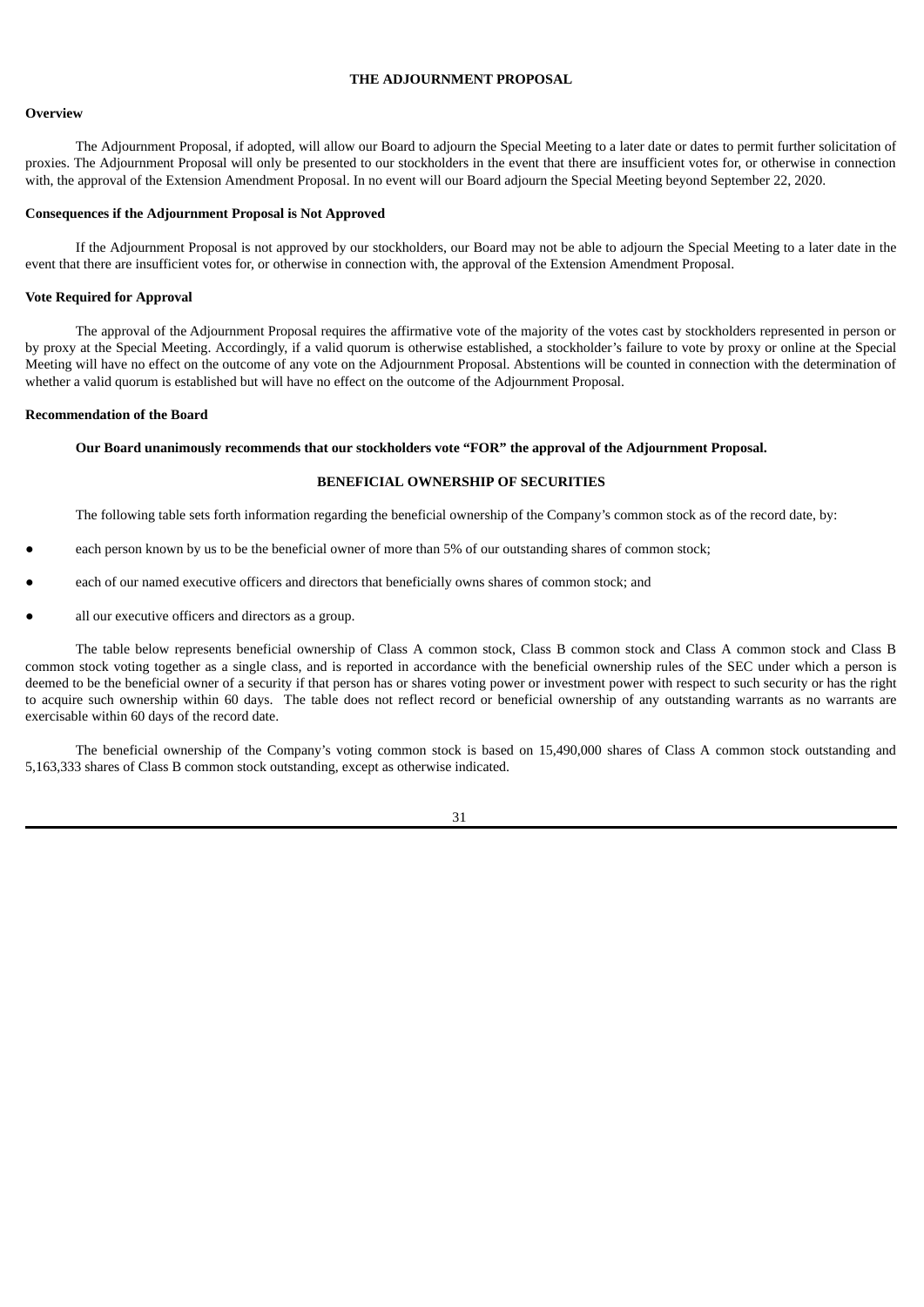Unless otherwise indicated, we believe that all persons named in the table have sole voting and investment power with respect to all shares of common stock beneficially owned by them.

|                                                 | <b>Class A Common Stock</b> |            | <b>Class B Common Stock</b> |                                 | <b>Combined Voting</b><br>Power(2) |            |
|-------------------------------------------------|-----------------------------|------------|-----------------------------|---------------------------------|------------------------------------|------------|
| <b>Name and Address of Beneficial Owner</b>     | Number                      | % of Class | <b>Number</b>               | % of Class                      | <b>Number</b>                      | % of Class |
| Directors and Executive Officers:(1)            |                             |            |                             |                                 |                                    |            |
| Daniel G. Cohen                                 | 375,000(3)                  | 2.4%       | 5,103,333(4)                | 98.8%                           | 5,478,333                          | 26.5%      |
| John M. Butler                                  |                             |            |                             |                                 |                                    |            |
| <b>Paul Vernhes</b>                             |                             |            |                             |                                 |                                    |            |
| Joseph W. Pooler, Jr.                           |                             |            |                             |                                 |                                    |            |
| John C. Chrystal                                |                             |            | 15,000                      | $\ast$                          | 15,000                             | $*$        |
| Stephanie Gould Rabin                           |                             |            | 15,000                      | $\ast$                          | 15,000                             | $\ast$     |
| <b>Sasson Posner</b>                            |                             |            | 15,000                      | $\ast$                          | 15,000                             | $\ast$     |
| All directors and executive officers as a group |                             |            |                             |                                 |                                    |            |
| (seven individuals)                             | 375,000                     | 2.4%       | 5,148,333                   | 99.7%                           | 5,523,333                          | 26.7%      |
|                                                 |                             |            |                             |                                 |                                    |            |
| 5% or Greater Beneficial Owners:                |                             |            |                             |                                 |                                    |            |
| Linden Advisors LP(5)                           | 1,264,600                   | 8.2%       |                             | $\hspace{0.1mm}-\hspace{0.1mm}$ | 1,264,600                          | 6.1%       |
| MM Asset Management Inc.(6)                     | 1,099,500                   | 7.1%       |                             | $\hspace{0.1mm}-\hspace{0.1mm}$ | 1,099,500                          | 5.3%       |
| Magnetar Financial LLC(7)                       | 1,200,000                   | 7.7%       |                             | $\hspace{0.1mm}-\hspace{0.1mm}$ | 1,200,000                          | 5.8%       |
| Davidson Kemper Capital Management LP(8)        | 1,000,000                   | 6.5%       |                             |                                 | 1,000,000                          | 4.8%       |
| Periscope Capital Inc.(9)                       | 922,500                     | 6.0%       |                             | $\qquad \qquad \longleftarrow$  | 922,500                            | 4.5%       |
| HGC Investment Management Inc.(10)              | 1,002,700                   | 6.5%       |                             |                                 | 1,002,700                          | 4.9%       |
| UBS O'Connor LLC(11)                            | 844,500                     | 5.5%       |                             |                                 | 844,500                            | 4.1%       |
| Polar Asset Management Partners Inc.(12)        | 880,299                     | 5.7%       |                             |                                 | 880,299                            | 4.3%       |
| <b>Insurance Acquisition Sponsor, LLC</b>       | 375,000                     | 2.4%       | 1,875,000                   | 36.3%                           | 2,250,000                          | 10.9%      |
| Dioptra Advisors, LLC                           |                             |            | 3,228,333                   | 62.5%                           | 3,228,333                          | 15.6%      |

Less than one percent

(1) Unless otherwise noted, the business address of each of the following entities or individuals is c/o Insurance Acquisition Corp., 2929 Arch Street, Suite 1703, Philadelphia, PA 19104.

(2) Represents the percentage of voting power of our Class A common stock and Class B common stock voting together as a single class. Shares of Class B common stock will automatically convert into shares of Class A common stock at the time of our initial business combination on a one-for-one basis, subject to certain adjustments described in our charter documents.

(3) Shares are held directly by Insurance Acquisition Sponsor, LLC (375,000 shares), which is managed by Cohen & Company, LLC. Mr. Cohen is the chief executive officer of Insurance Acquisition Sponsor, LLC and the chairman of the board of Cohen & Company, LLC. Mr. Cohen disclaims beneficial ownership of these securities, except to the extent of his pecuniary interest therein.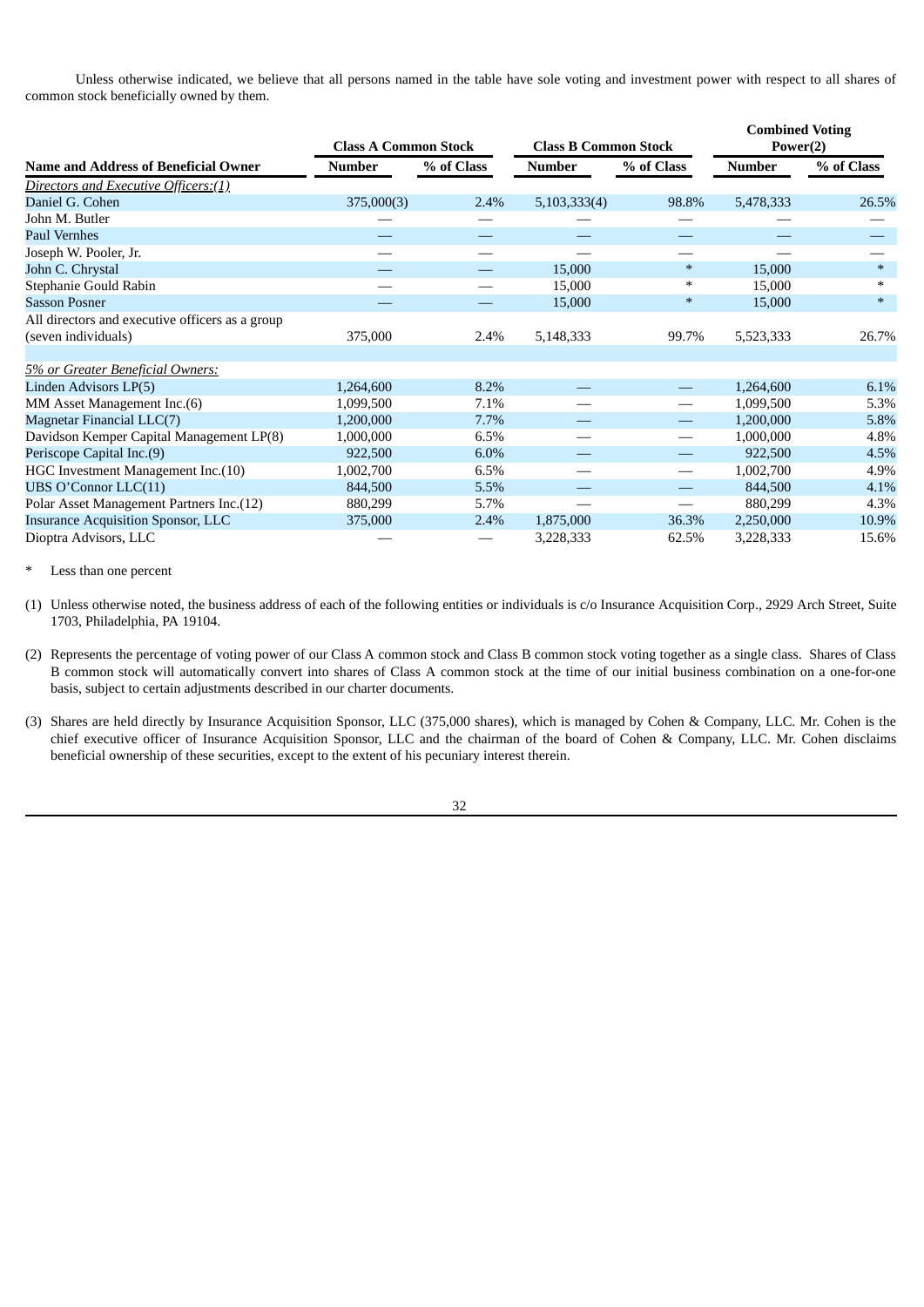- (4) Shares are held directly by Insurance Acquisition Sponsor, LLC (1,875,000 shares) and Dioptra Advisors, LLC (3,228,333 shares), each of which is managed by Cohen & Company, LLC. Mr. Cohen is the chief executive officer of Insurance Acquisition Sponsor, LLC and Dioptra Advisors, LLC and the chairman of the board of Cohen & Company, LLC. Mr. Cohen disclaims beneficial ownership of these securities, except to the extent of his pecuniary interest therein.
- (5) Based on information contained in a Schedule 13G/A filed on January 14, 2020, Linden Advisors LP ("Linden Advisors") shares voting and investment power with the following entities and persons: Linden Capital L.P. ("Linden Capital") (1,178,041 shares); Linden GP LLC ("Linden GP") (1,178,041 shares); and Siu Min Wong (1,264,600 shares). Linden GP is the general partner of Linden Capital and, in such capacity, may be deemed to beneficially own the shares held by Linden Capital. Each of Linden Advisors and Mr. Wong may be deemed the beneficial owner of 1,264,600 shares, which consists of the 1,178,041 shares held by Linden Capital and the 86,559 shares held by separately managed accounts (the "Managed Acounts"). Linden Advisors is the investment manager of Linden Capital and trading advisor or investment advisor for the Managed Accounts. Mr. Wong is the principal owner and controlling person of Linden Advisors. The business address for Linden Capital L.P. is Victoria Place, 31 Victoria Street, Hamilton HM10, Bermuda. The business address for the other reporting persons is 590 Madison Avenue, 15th Floor, New York, New York 10022.
- (6) Based on information contained in a Schedule 13G/A filed on February 12, 2020, MM Asset Management Inc. ("MM Management") shares voting and investment power with MMCAP International Inc. SPC ("International") (1,099,500 shares). The business address for International is c/o Mourant Governance Services (Cayman) Limited, 94 Solaris Avenue, Camana Bay, P.O. Box 1348, Grand Cayman, Cayman Islands KY1-1008. The business address for MM Management is 161 Bay Street, TD Canada Trust Tower, Suite 2240, Toronto, Ontario, Canada M5J 2S1.
- (7) Based on information contained in a Schedule 13G filed on February 13, 2020, Magnetar Financial LLC ("Magnetar Financial") shares voting and investment power with Magnetar Capital Partners LP ("MagnetarCapital Partners"), Supernova Management LLC ("Supernova Management") and Alec N. Litowitz. Magnetar Financial serves as the investment adviser to each of Magnetar Constellation Master Fund, Ltd, Magnetar Constellation Fund II, Ltd, Magnetar Xing He Master Fund Ltd, Magnetar SC Fund Ltd and Magnetar Capital Master Fund Ltd (collectively, the "Magnetar Funds"), and as such, Magnetar Financial exercises voting and investment power over the shares of Class A common stock held for the Magnetar Funds' accounts. Magnetar Capital Partners serves as the sole member and parent holding company of Magnetar Financial. Supernova Management is the general partner of Magnetar Capital Partners. The manager of Supernova Management is Mr. Litowitz. The business address of each reporting person is 1603 Orrington Avenue, 13<sup>th</sup> Floor, Evanston, Illinois 60201.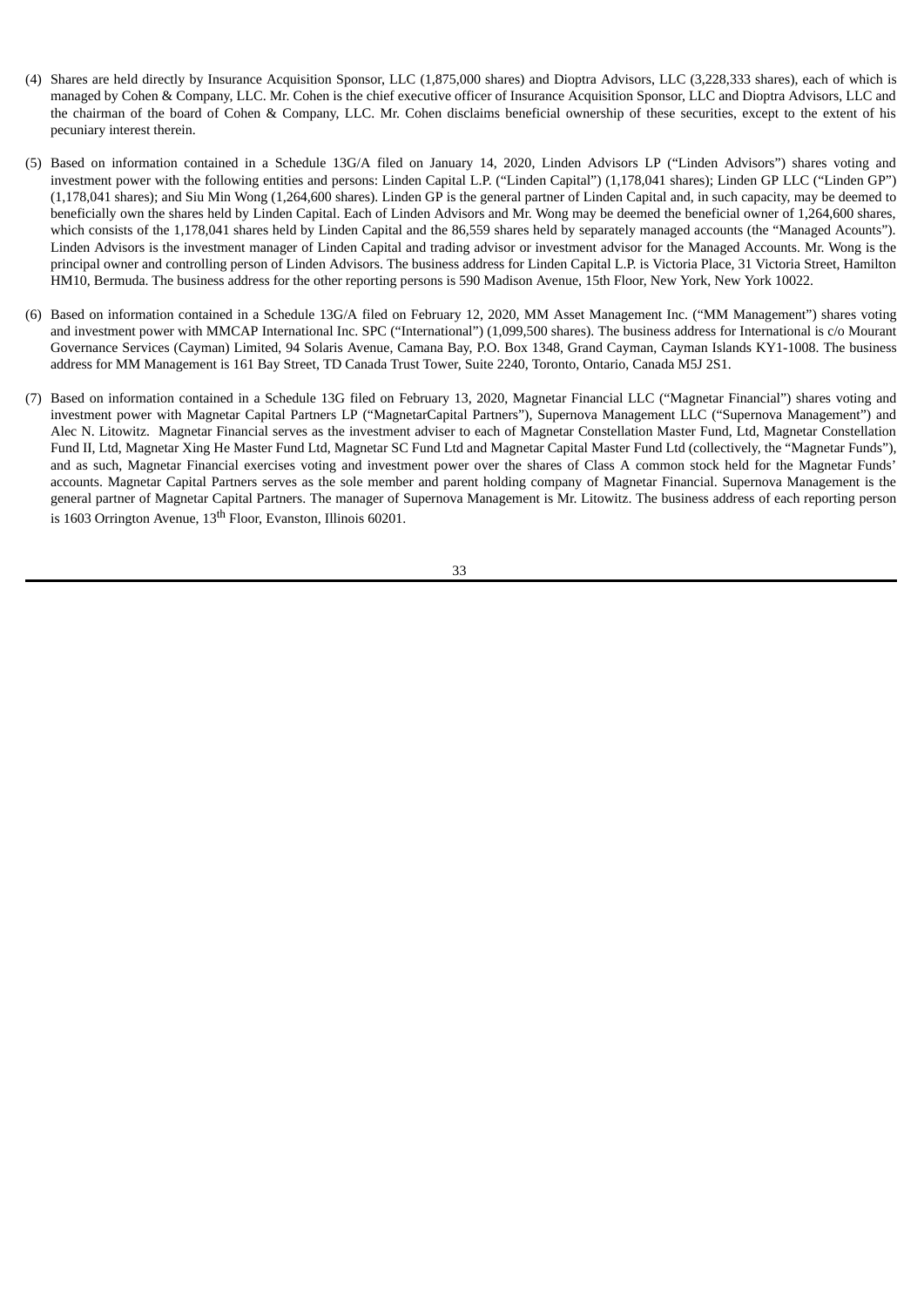- (8) Based on information contained in a Schedule 13G/A filed on February 13, 2020, Davidson Kemper Capital Management L.P. ("DKCM") shares voting and investment power with the following entities and persons: Davidson Kempner Partners ("DKP") (187,399 shares); Davidson Kempner Institutional Partners, L.P. ("DKIP") (396,300 shares); Davidson Kempner International, Ltd. ("DKIL") (416,301 shares); and Anthony A. Yoseloff (1,000,000 shares). DKCM is the investment manager to each of DKP, DKIP and DKIL. Mr. Yoseloff, through his involvement in DKCM, is responsible for the voting and investment decisions relating to the securities held by DKP, DKIP and DKIL. The business address of each reporting person is c/o Davidson Kempner Capital Management LP, 520 Madison Avenue, 30th Floor, New York, New York 10022.
- (9) Based on information contained in a Schedule 13G filed on February 14, 2020 by Periscope Capital Inc. ("Periscope"). Periscope, which is the beneficial owner of 664,200 shares of Class A common stock, acts as investment manager of, and exercises investment discretion with respect to, certain private investment funds that collectively directly own 258,300 shares of Class A common stock. The business address of the reporting person is 333 Bay Street, Suite 1240, Toronto, Ontario, Canada M5H 2R2.
- (10)Based on information contained in a Schedule 13G filed on February 14, 2020 by HGC Investment Management Inc. ("HGC Management"). HGC Management serves as the investment manager of HGC Arbitrage Fund LP ("HGC Fund") with respect to the shares of Class A common stock held by HGC Management on behalf of the HGC Fund. The business address of HGC Management is 366 Adelaide, Suite 601, Toronto, Ontario, M5V 1R9 Canada.
- (11) Based on information contained in a Schedule 13G filed on February 13, 2020 by UBS O'Connor LLC ("UBS O'Connor"). UBS O'Connor serves as the investment manager to (i) Nineteen77 Global Multi-Strategy Alpha Master Limited ("GLEA") and (ii) Nineteen77 Global Merger Arbitrage Master Limited ("OGMA"). In such capacity, UBS O'Connor exercises voting and investment power over the shares of Class A common stock held for the account of GLEA and OGMA. The business address of UBS O'Connor is One North Wacker Drive, 32<sup>nd</sup> Floor, Chicago, Illinois 60606.
- (12)Based on information contained in a Schedule 13G filed with the SEC on February 11, 2020 by Polar Asset Management Partners Inc. Polar Asset Management Partners Inc. serves as the investment manager to Polar Multi Strategy Master Fund, a Cayman Islands exempted company ("*PMSMF*") and certain managed accounts (together with PMSMF, the "Polar Vehicles"), with respect to the shares of Class A common stock directly held by the Polar Vehicles. The address of Polar Asset Management Partners Inc. is 401 Bay Street, Suite 1900, PO Box 19, Toronto, Ontario M5H 2Y4, Canada.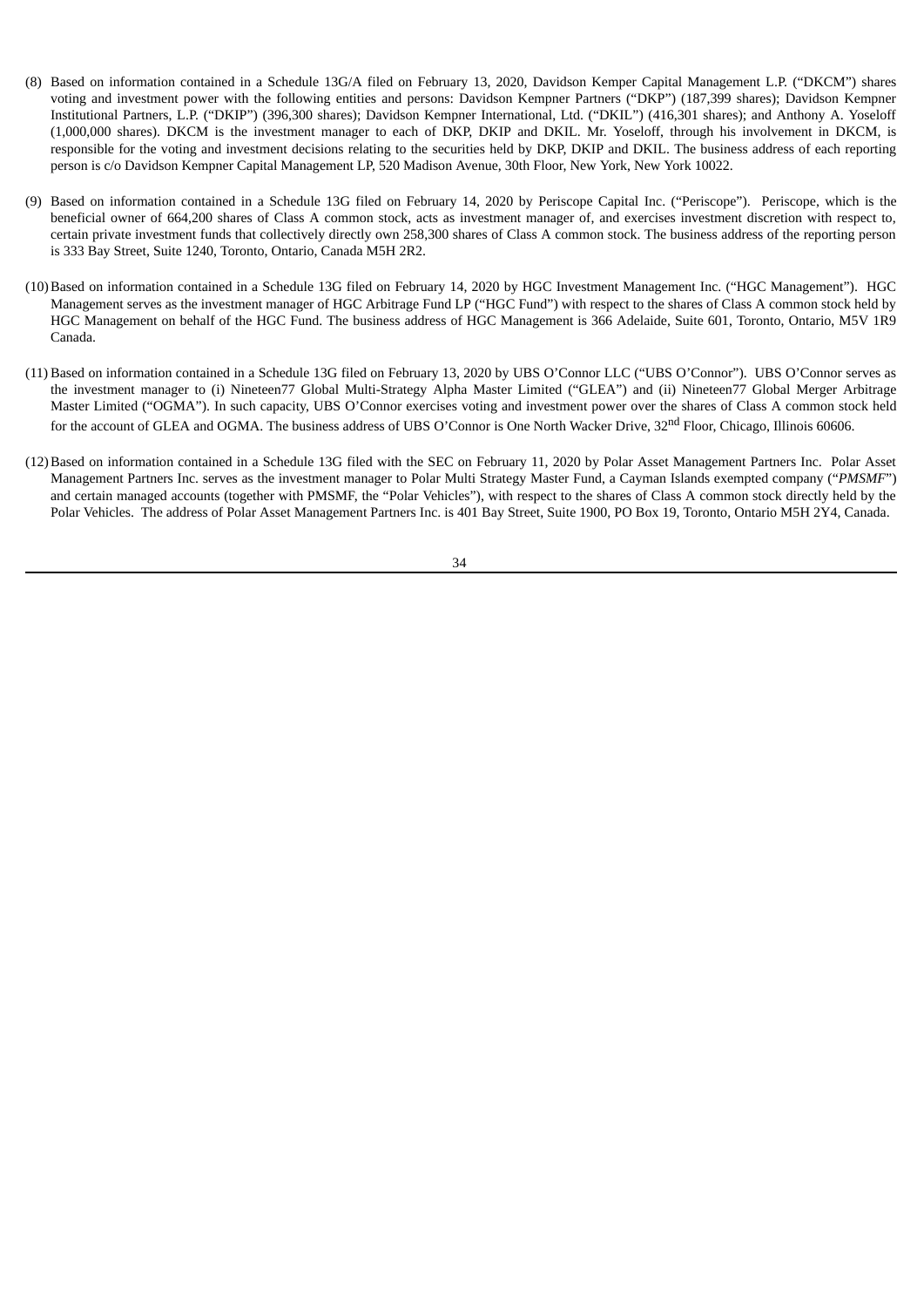## **STOCKHOLDER PROPOSALS**

No date for the Company's next annual meeting of stockholders (the "Annual Meeting") has been set. If the Extension Amendment Proposal is approved, we anticipate that the Annual Meeting will likely be held on or before the Extended Date in connection with any proposed business combination. For any proposal to be considered for inclusion in our proxy statement and form of proxy for submission to the stockholders at the Annual Meeting, it must be submitted in writing and comply with the requirements of Rule 14a-8 of the Exchange Act. Such proposals must be received by the Company's secretary at its principal executive offices located at 2929 Arch Street, Suite 1703, Philadelphia, Pennsylvania 19104. In addition, our bylaws provide notice procedures for stockholders to nominate a person as a director and to propose business to be considered by stockholders at a meeting.

For any proposal for other business (other than a nomination) to be properly brought before a meeting by a stockholder, the stockholder must have given timely notice thereof in writing to our secretary at our principal executive offices and any such other business must otherwise be a proper matter for action by the stockholders. To be timely, a stockholder's notice must be received by us not later than the close of business on the 90th day or earlier than the opening of business on the 120th day before the anniversary date for the immediately preceding year's annual meeting of stockholders; provided, however, that in the event that the annual meeting is called for a date that is more than 30 days before or more than 60 days after such anniversary date, notice by the stockholder to be timely must be so received not earlier than the close of business on the 120th day before the meeting and not later than the later of  $(x)$  the close of business on the 90th day before the meeting or (y) the close of business on the 10th day following the day on which public announcement of the date of the annual meeting is first made by us.

For any director nomination to be properly brought before a meeting by a stockholder, the stockholder must have given timely notice thereof in writing to our secretary at our principal executive offices. To be timely, a stockholder's notice must be received not later than the close of business on the 90th day or earlier than the close of business on the 120th day before the anniversary date for the immediately preceding year's annual meeting of stockholders; provided, however, that in the event that the annual meeting is more than 30 days before or more than 60 days after such anniversary date, to be timely a stockholder's notice must be received not earlier than the close of business on the 120th day before the annual meeting and not later than the later of (1) the close of business on the 90th day before the annual meeting or (2) the close of business on the 10th day following the day on which public announcement of the date of the annual meeting is first made by us.

Nominations and proposals also must satisfy other requirements set forth in the bylaws. The Chairman of the Board may refuse to acknowledge the introduction of any stockholder proposal not made in compliance with the foregoing procedures.

If the Extension Amendment Proposal is not approved and the Company fails to complete a qualifying business combination on or before September 22, 2020, there will be no Annual Meeting.

#### **HOUSEHOLDING INFORMATION**

Unless we have received contrary instructions, we may send a single copy of this Proxy Statement to any household at which two or more stockholders reside if we believe the stockholders are members of the same family. This process, known as "householding", reduces the volume of duplicate information received at any one household and helps to reduce our expenses. However, if stockholders prefer to receive multiple sets of our disclosure documents at the same address this year or in future years, the stockholders should follow the instructions described below. Similarly, if an address is shared with another stockholder and together both of the stockholders would like to receive only a single set of our disclosure documents, the stockholders should follow these instructions:

- If the shares are registered in the name of the stockholder, the stockholder should contact us at our offices at 2929 Arch Street, Suite 1703, Philadelphia, Pennsylvania 19104, or (215) 701-9555, to inform us of his or her request;; or
- If a bank, broker or other nominee holds the shares, the stockholder should contact the bank, broker or other nominee directly.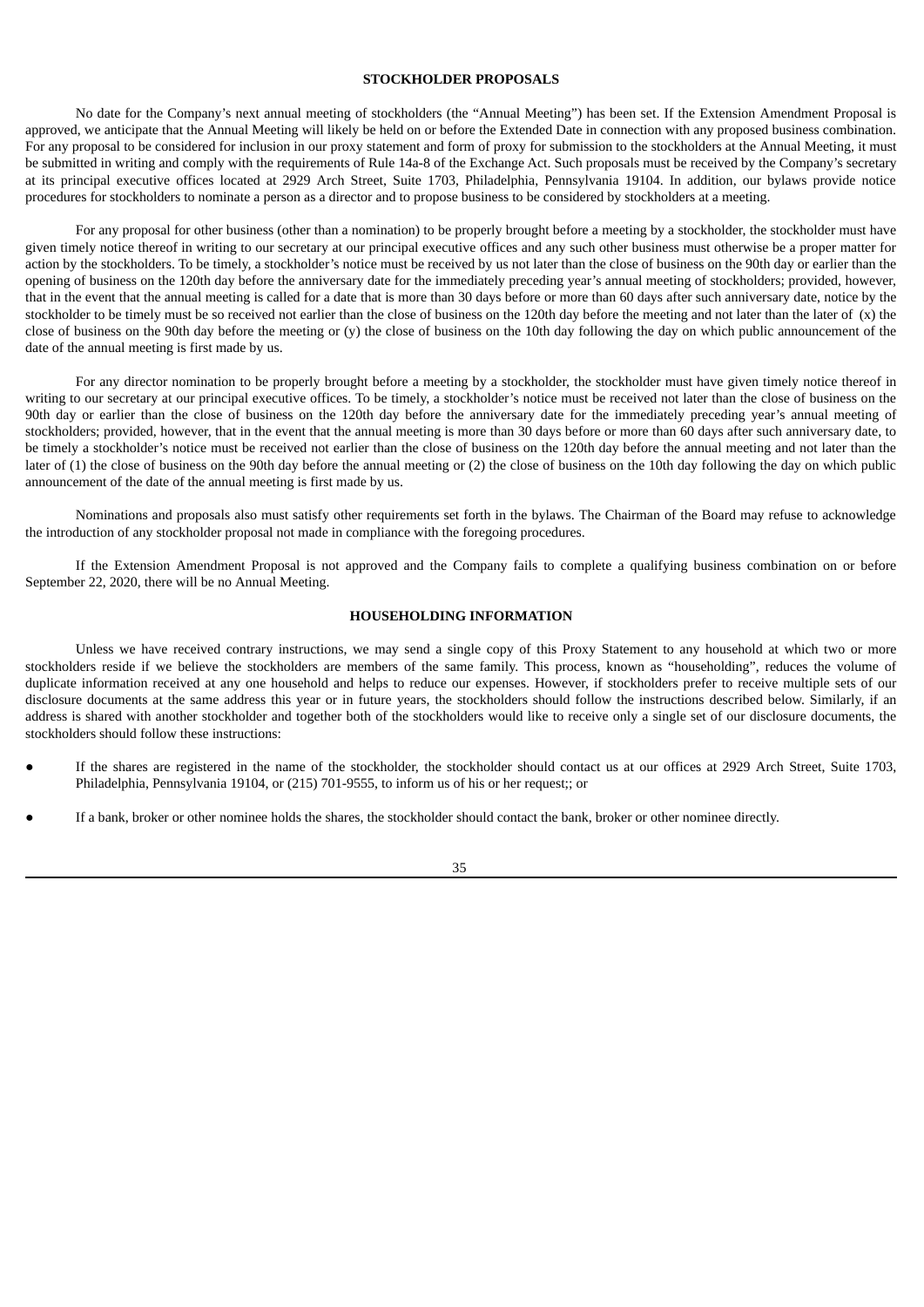## **WHERE YOU CAN FIND MORE INFORMATION**

The Company files annual, quarterly and current reports, proxy statements and other information with the SEC. The SEC maintains an Internet web site that contains reports, proxy and information statements, and other information regarding issuers, including us, that file electronically with the SEC. The public can obtain any documents that we file electronically with the SEC at www.sec.gov.

If you would like additional copies of this Proxy Statement or if you have questions about the proposals to be presented at the Special Meeting, you should contact the Company's proxy solicitation agent at the following address and telephone number:

> Morrow Sodali LLC 470 West Avenue Stamford, CT 06902 Tel: (800) 662-5200 Banks and brokers can call at (203) 658-9400 Email: INSU.info@investor.morrowsodali.com

You may also obtain these documents by requesting them from the Company at our offices at 2929 Arch Street, Suite 1703, Philadelphia, Pennsylvania 19104, or by telephone at (215) 701-9555.

If you are a stockholder of the Company and would like to request documents, please do so by \_\_\_\_\_\_\_, 2020, in order to receive them **before the Special Meeting**. If you request any documents from us, we will mail them to you by first class mail, or another equally prompt means.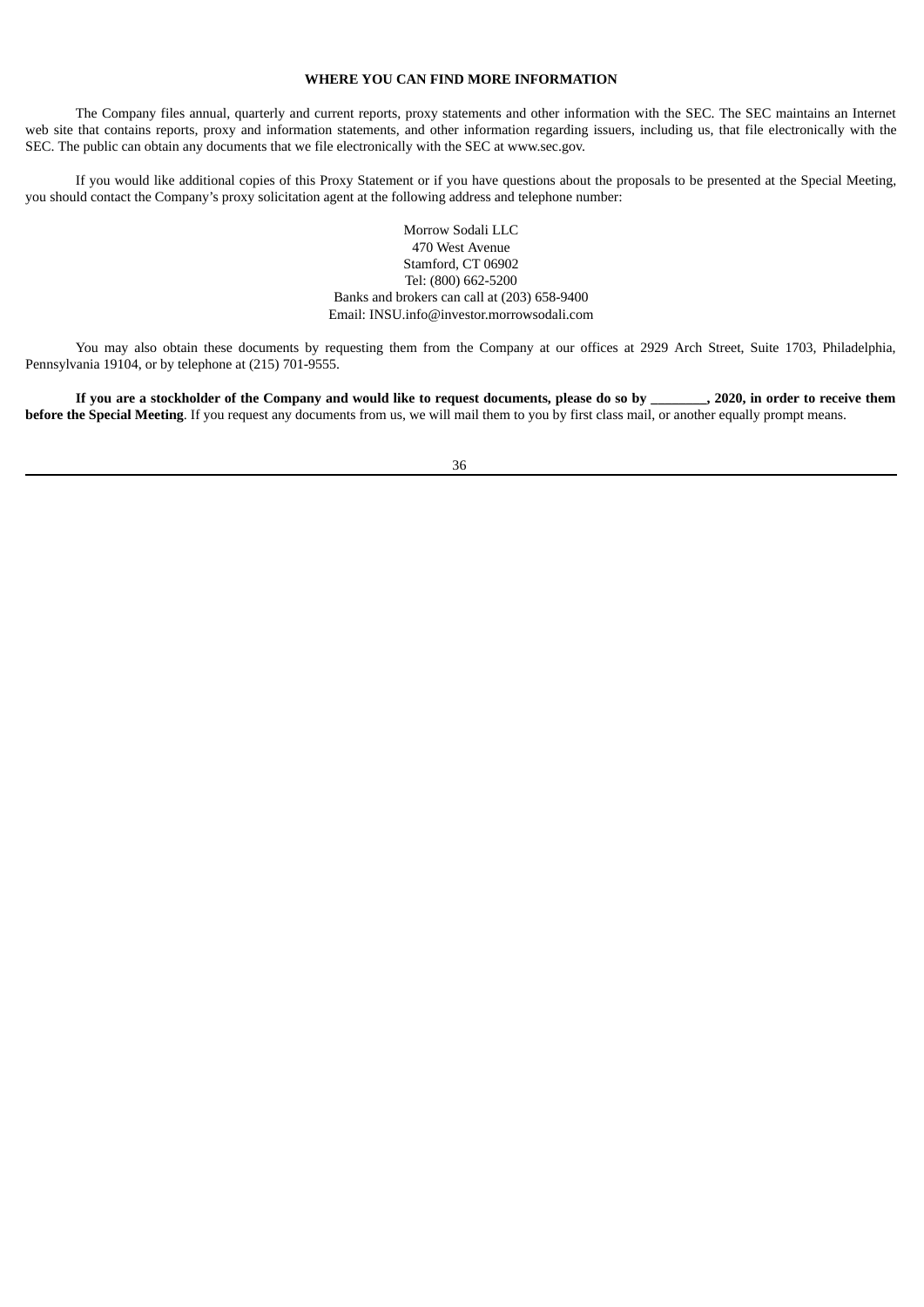## **ANNEX A**

## **PROPOSED AMENDMENT TO THE AMENDED AND RESTATED CERTIFICATE OF INCORPORATION OF INSURANCE ACQUISITION CORP.**

#### **Pursuant to Section 245 of the Delaware General Corporation Law**

**INSURANCE ACQUISITION CORP.** (the "Corporation"), a corporation organized and existing under the laws of the State of Delaware, does hereby certify as follows:

1. The name of the Corporation is Insurance Acquisition Corp. The Corporation's Certificate of Incorporation was filed in the office of the Secretary of State of the State of Delaware on March 13, 2018, as amended December 26, 2018 (the "Original Certificate as Amended"). An Amended and Restated Certificate of Incorporation, which both restated and amended the provisions of the Original Certificate as Amended, was filed in the office of the Secretary of State of the State of Delaware on March 20, 2019 (the "Amended and Restated Certificate of Incorporation").

2. This Amendment to the Amended and Restated Certificate of Incorporation amends the Amended and Restated Certificate of Incorporation of the Corporation.

3. This Amendment to the Amended and Restated Certificate of Incorporation was duly adopted by the affirmative vote of the holders of 65% of the stock entitled to vote at a meeting of stockholders in accordance with the provisions of Sections 242 and 245 of the General Corporation Law of the State of Delaware (the "DGCL").

4. The text of Section 9.01(b) of Article IX is hereby amended and restated to read in full as follows:

(b) Immediately after the Offering, a certain amount of the net offering proceeds received by the Corporation in the Offering (including the proceeds of any exercise of the underwriters' over-allotment option) and certain other amounts specified in the Corporation's registration statement on Form S-1, as initially filed with the Securities and Exchange Commission (the "SEC") on February 19, 2019, as amended (the "Registration Statement"), shall be deposited in a trust account (the "Trust Account"), established for the benefit of the Public Stockholders (as defined below) pursuant to a trust agreement described in the Registration Statement. Except for the withdrawal of interest to pay franchise and income taxes, none of the funds held in the Trust Account (including the interest earned on the funds held in the Trust Account) will be released from the Trust Account until the earliest to occur of (i) the completion of the initial Business Combination, (ii) the redemption of 100% of the Offering Shares (as defined below) if the Corporation is unable to complete its initial Business Combination by January 11, 2021 and (iii) the redemption of shares in connection with a vote seeking to amend any provisions of the Amended and Restated Certificate relating to stockholders' rights or pre-initial Business Combination activity (as described in Section 9.07). Holders of shares of Common Stock included as part of the units sold in the Offering (the "Offering Shares") (whether such Offering Shares were purchased in the Offering or in the secondary market following the Offering and whether or not such holders are Insurance Acquisition Sponsor, LLC or Dioptra Advisors, LLC (the "Sponsor") or officers or directors of the Corporation, or affiliates of any of the foregoing) are referred to herein as "Public Stockholders."

5. The text of Section 9.02(d) of Article IX is hereby amended and restated to read in full as follows:

(d) In the event that the Corporation has not consummated an initial Business Combination by January 11, 2021, the Corporation shall (i) cease all operations except for the purpose of winding up, (ii) as promptly as reasonably possible, but in any event no later than ten (10) business days thereafter, subject to lawfully available funds therefor, redeem 100% of the Offering Shares in consideration of a per-share price, payable in cash, equal to the quotient obtained by dividing (A) the aggregate amount then on deposit in the Trust Account, including any amounts representing interest earned on the Trust Account, less interest previously released to, or reserved for use by, the Corporation in an amount up to \$100,000 to pay dissolution expenses and less any other interest released to, or reserved for use by, the Corporation to pay franchise and income taxes, by (B) the total number of then outstanding Offering Shares, which redemption will completely extinguish rights of the Public Stockholders (including the right to receive further liquidating distributions, if any), subject to applicable law, and (iii) as promptly as reasonably possible following such redemption, subject to the approval of the remaining stockholders and the Board in accordance with applicable law, dissolve and liquidate, subject in each case to the Corporation's obligations under the DGCL to provide for claims of creditors and other requirements of applicable law.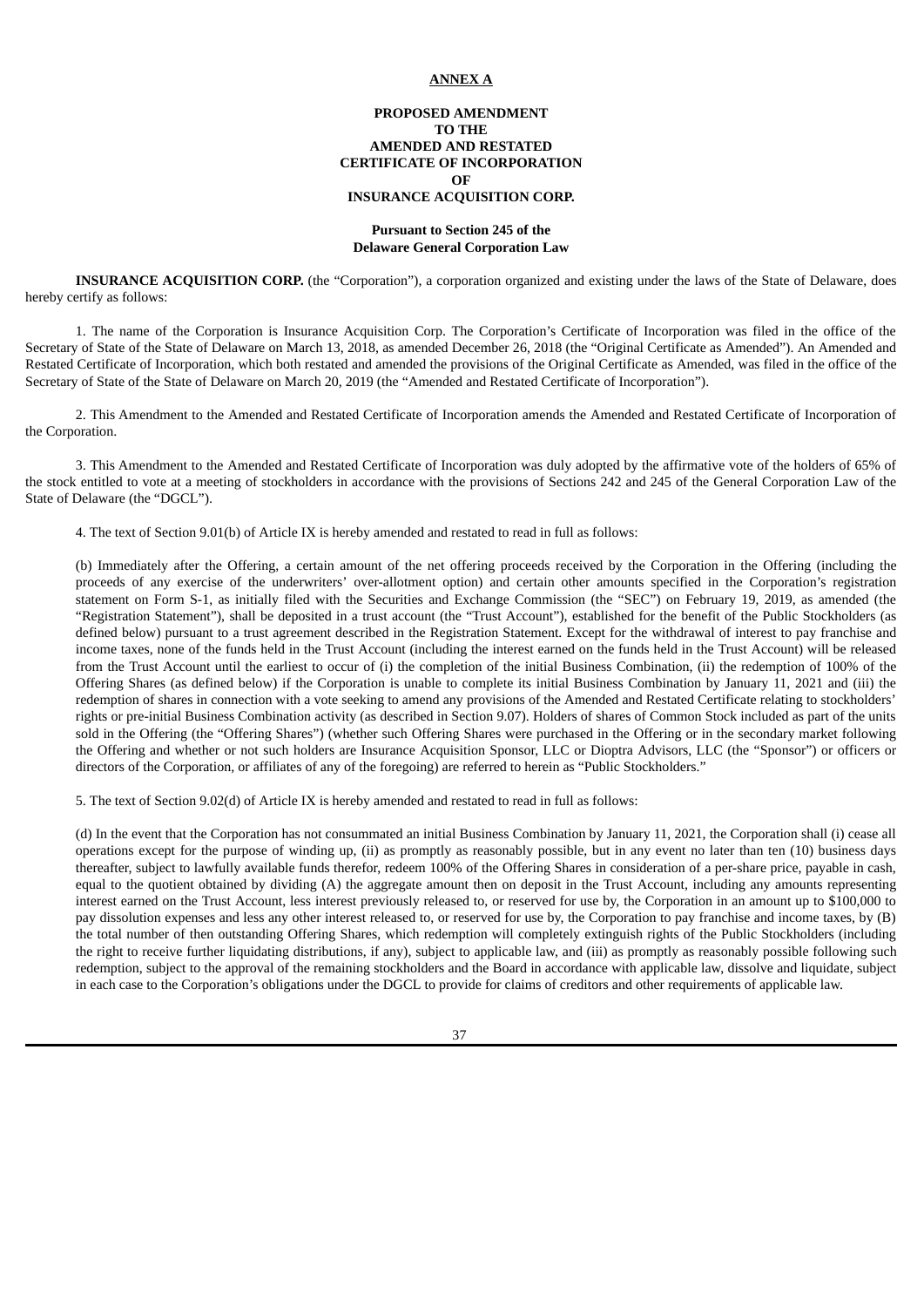6. The text of Section 9.07 of Article IX is hereby amended and restated to read in full as follows:

Section 9.7 Additional Redemption Rights. If, in accordance with Section 9.01(a), any amendment is made to Section 9.02(d) to modify the substance or timing of the Corporation's obligation to redeem 100% of the Offering Shares if the Corporation has not consummated an initial Business Combination by January 11, 2021, the Public Stockholders shall be provided with the opportunity to redeem their Offering Shares upon the approval of any such amendment, at a per-share price, payable in cash, equal to the aggregate amount then on deposit in the Trust Account, including any amounts representing interest earned on the Trust Account, less any interest previously released to, or reserved for use by, the Corporation to pay franchise and income taxes , divided by the number of then outstanding Offering Shares; provided, however, that any such amendment will be voided, and this Article IX will remain unchanged, if any stockholders who wish to redeem are unable to redeem due to the Redemption Limitation.

**IN WITNESS WHEREOF**, Insurance Acquisition Corp. has caused this Amendment to the Amended and Restated Certificate to be duly executed in its name and on its behalf by an authorized officer as of this \_\_\_ day of September, 2020.

## **INSURANCE ACQUISITION CORP.**

By:

Name: John M. Butler Title: President and Chief Executive Officer